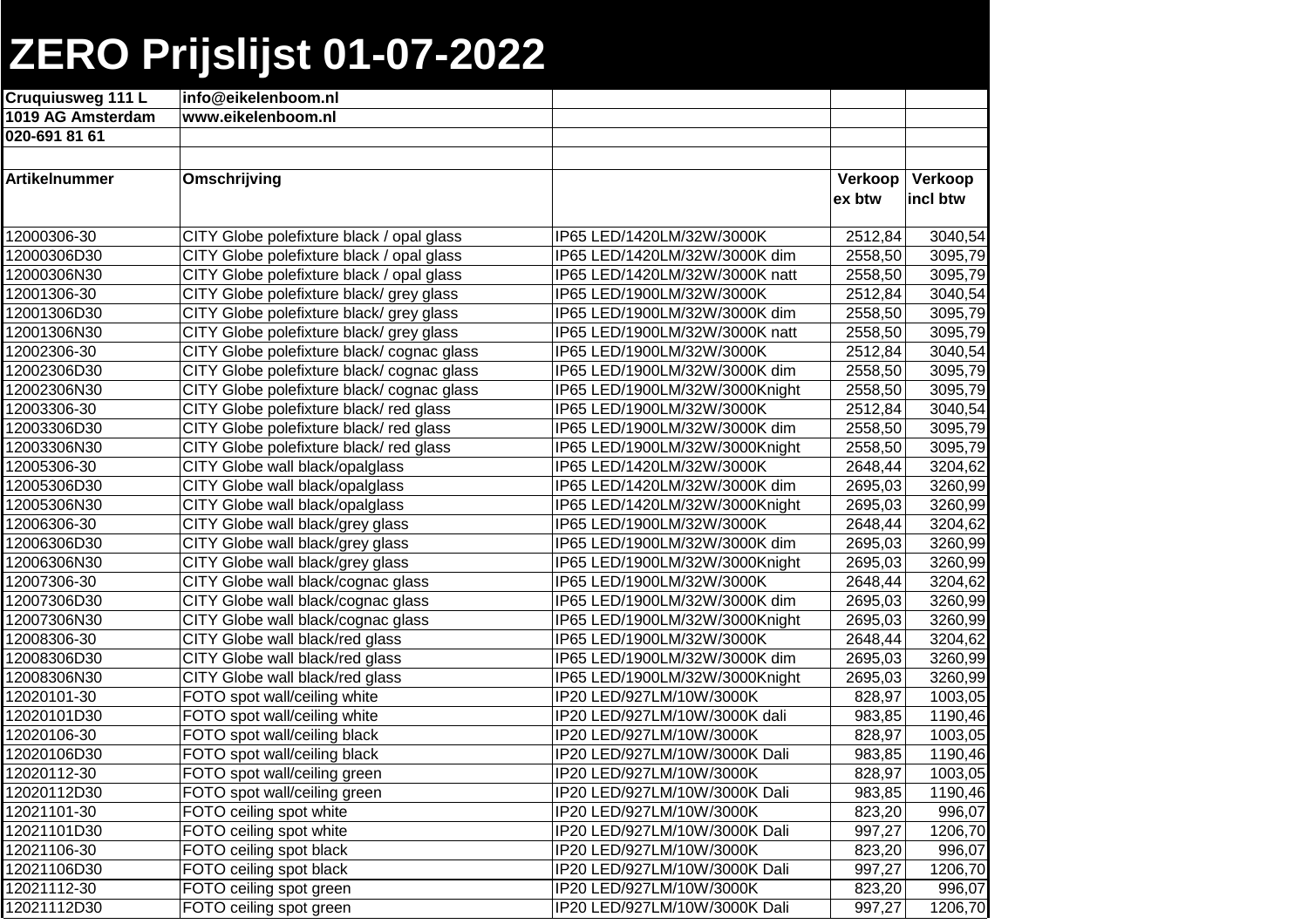| 12030101    | SILO wall white                                  | IP20 E27 max 50W               | 388,07  | 469,56  |
|-------------|--------------------------------------------------|--------------------------------|---------|---------|
| 12030106    | SILO wall black                                  | IP20 E27 max 50W               | 388,07  | 469,56  |
| 12030111    | SILO wall grey                                   | IP20 E27 max 50W               | 388,07  | 469,56  |
| 12030112    | SILO wall green                                  | IP20 E27 max 50W               | 388,07  | 469,56  |
| 12030114    | SILO wall yellow                                 | IP20 E27 max 50W               | 388,07  | 469,56  |
| 12030117    | SILO wall apricot                                | IP20 E27 max 50W               | 388,07  | 469,56  |
| 12030146    | SILO wall ivory                                  | IP20 E27 max 50W               | 388,07  | 469,56  |
| 12031106-30 | PLANT wall large cyl. black                      | IP44 LED/822LM/10W/3000K       | 680,13  | 822,95  |
| 12031106D30 | PLANT wall large cyl. black                      | IP44 LED/822LM/10W/3000K       | 727,29  | 880,02  |
| 12031147-30 | PLANT wall large cyl.Corten                      | IP44 LED/822LM/10W/3000K       | 735,99  | 890,55  |
| 12031147D30 | PLANT wall large cyl.Corten                      | IP44 LED/822LM/10W/3000K       | 783,16  | 947,62  |
| 12032106-30 | PLANT wall round cyl. Black                      | IP44 LED/822LM/10W/3000K       | 680,13  | 822,95  |
| 12032106D30 | PLANT wall round cyl. Black                      | IP?? LED ???LM/?W              | 727,29  | 880,02  |
| 12032147-30 | PLANT wall round cyl. Corten                     | IP44 LED/822LM/10W/3000K       | 735,99  | 890,55  |
| 12032147D30 | PLANT wall round cyl. Corten                     | IP?? LED ???LM/?W              | 783,16  | 947,62  |
| 12033106-30 | PLANT wall small cyl. Black                      | IP44 LED/822LM/10W/3000K       | 680,13  | 822,95  |
| 12033106D30 | PLANT wall small cyl. Black                      | IP44 LED/822LM/10W/3000K       | 727,29  | 880,02  |
| 12033147-30 | PLANT wall small cyl. Corten                     | IP44 LED/822LM/10W/3000K       | 735,99  | 890,55  |
| 12033147D30 | PLANT wall small cyl. Corten                     | IP44 LED/822LM/10W/3000K dim   | 783,16  | 947,62  |
| 12035106-30 | PLANT bollard large cyl black                    | IP54/LED/12W/1080LM/3000K      | 1263,46 | 1528,79 |
| 12035106D30 | PLANT bollard large cyl. black                   | IP54/LED/12W/1080LM/3000K Dali | 1287,23 | 1557,55 |
| 12035147-30 | PLANT bollard large cyl. Corten                  | IP54/LED/12W/1080LM/3000K      | 1354,19 | 1638,57 |
| 12035147D30 | PLANT bollard large cyl. Corten                  | IP54/LED/12W/1080LM/3000K Dali | 1378,47 | 1667,95 |
| 12036106-30 | PLANT bollard round cyl black                    | IP54/LED/12W/1080LM/3000K      | 1263,46 | 1528,79 |
| 12036106D30 | PLANT bollard round cyl. black                   | IP54/LED/12W/1080LM/3000K Dali | 1287,23 | 1557,55 |
| 12036147-30 | PLANT bollard round cyl. Corten                  | IP54/LED/12W/1080LM/3000K      | 1354,19 | 1638,57 |
| 12036147D30 | PLANT bollard round cyl. Corten                  | IP54/LED/12W/1080LM/3000K Dali | 1378,47 | 1667,95 |
| 12037106-30 | PLANT bollard samll cyl. black                   | IP54/LED/12W/1080LM/3000K      | 1263,46 | 1528,79 |
| 12037106D30 | PLANT bollard samll cyl. black                   | IP54/LED/12W/1080LM/3000K Dali | 1287,23 | 1557,55 |
| 12037147-30 | PLANT bollard samll cyl. Corten                  | IP54/LED/12W/1080LM/3000K      | 1354,19 | 1638,57 |
| 12037147D30 | PLANT bollard samll cyl. Corten                  | IP54/LED/12W/1080LM/3000K Dali | 1378,47 | 1667,95 |
| 12040110-30 | A.01 wall fixture outdoor grey                   | IP44 LED 457LM/10W/3000K       | 717,90  | 868,66  |
| 12040147-30 | A.01 wall fixture outdoor corten                 | IP44 LED 457LM/10W/3000K       | 696,09  | 842,27  |
| 12040183-30 | A.01 wall fixture outdoor galv                   | IP44 LED 457LM/10W/3000K       | 743,04  | 899,07  |
| 12041110    | A.01 wall fixture outdoor grey                   | IP44 75W/E27                   | 501,47  | 606,78  |
| 12041147    | A.01 wall fixture outdoor corten                 | IP44 75W/E27                   | 495,80  | 599,91  |
| 12041183    | A.01 wall fixture outdoor galv                   | IP44 75W/E27                   | 474,40  | 574,02  |
| 12045106-30 | PLANT bollard large cyl black surface mounting   | IP54/LED/12W/1080LM/3000K      | 1321,39 | 1598,89 |
| 12045106D30 | PLANT bollard large cyl. black surface mounting  | IP54/LED/12W/1080LM/3000K Dali | 1345,69 | 1628,28 |
| 12045147-30 | PLANT bollard large cyl. Corten surface mounting | IP54/LED/12W/1080LM/3000K      | 1407,62 | 1703,23 |
| 12045147D30 | PLANT bollard large cyl. Corten surface mounting | IP54/LED/12W/1080LM/3000K Dali | 1431,92 | 1732,62 |
| 12046106-30 | PLANT bollard round cyl black surface mounting   | IP54/LED/12W/1080LM/3000K      | 1321,39 | 1598,89 |
| 12046106D30 | PLANT bollard round cyl. black surface mounting  | IP54/LED/12W/1080LM/3000K Dali | 1345,69 | 1628,28 |
| 12046147-30 | PLANT bollard round cyl. Corten surface mounting | IP54/LED/12W/1080LM/3000K      | 1407,62 | 1703,23 |
| 12046147D30 | PLANT bollard round cyl. Corten surface mounting | IP54/LED/12W/1080LM/3000K Dali | 1431,92 | 1732,62 |
| 12047106-30 | PLANT bollard samll cyl. black surface mounting  | IP54/LED/12W/1080LM/3000K      | 1321,39 | 1598,89 |
| 12047106D30 | PLANT bollard samll cyl. black surface mounting  | IP54/LED/12W/1080LM/3000K Dali | 1345,69 | 1628,28 |
| 12047147-30 | PLANT bollard samll cyl. Corten surface mounting | IP54/LED/12W/940LM/3000K       | 1407,62 | 1703,23 |
|             |                                                  |                                |         |         |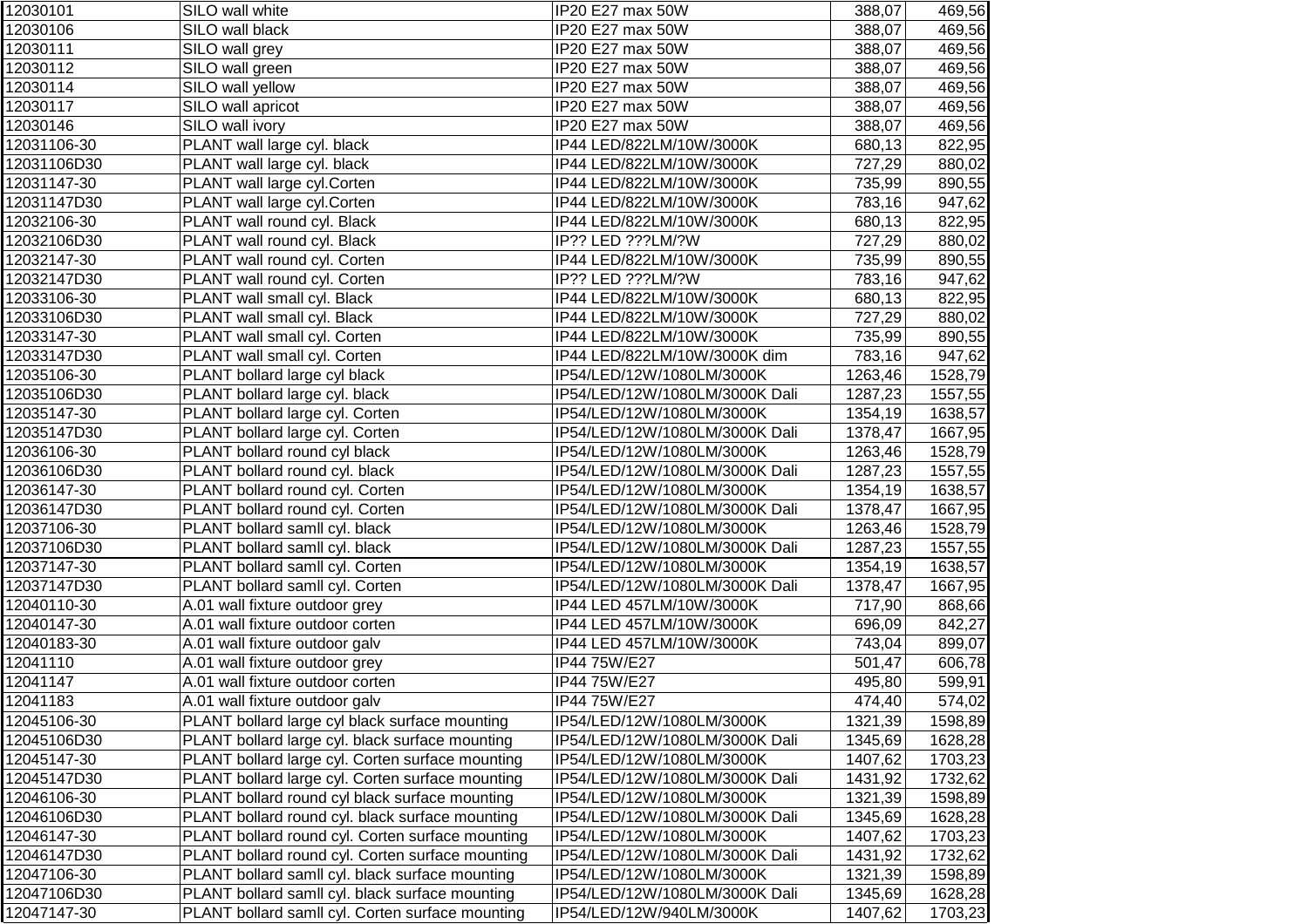| 12047147D30 | PLANT bollard samll cyl. Corten surface mounting | IP54/LED/12W/1080LM/3000K Dali | 1431,92 | 1732,62 |
|-------------|--------------------------------------------------|--------------------------------|---------|---------|
| 12050101-30 | DAIKANYAMA wire fitting white                    | IP20 LED/13W/979LM             | 755,68  | 914,37  |
| 12050101D30 | DAIKANYAMA wire fitting white                    | IP20 LED/13W/979LM dim         | 768,91  | 930,38  |
| 12050106-30 | DAIKANYAMA wire fitting black                    | IP20 LED/13W/979LM             | 897,42  | 1085,87 |
| 12050106D30 | DAIKANYAMA wire fitting black                    | IP20 LED/13W/979LM dim         | 912,47  | 1104,09 |
| 12050107-30 | DAIKANYAMA wire fitting red                      | IP20 LED/13W/979LM             | 897,42  | 1085,87 |
| 12050107D30 | DAIKANYAMA wire fitting red                      | IP20 LED/13W/979LM             | 912,47  | 1104,09 |
| 12050114-30 | DAIKANYAMA wire fitting yellow                   | IP20 LED/13W/979LM             | 897,42  | 1085,87 |
| 12050114D30 | DAIKANYAMA wire fitting yellow                   | IP20 LED/13W/979LM dim         | 912,47  | 1104,09 |
| 12050141-30 | DAIKANYAMA wire fitting orange                   | IP20 LED/13W/979LM             | 897,42  | 1085,87 |
| 12050141D30 | DAIKANYAMA wire fitting orange                   | IP20 LED/13W/979LM dim         | 912,47  | 1104,09 |
| 12052101-30 | DAIKANYAMA pendant white                         | IP20 LED/13W/979LM             | 817,12  | 988,72  |
| 12052101D30 | DAIKANYAMA pendant white                         | IP20 LED/13W/979LM dim         | 830,37  | 1004,75 |
| 12052106-30 | DAIKANYAMA pendant black                         | IP20 LED/13W/979LM             | 958,74  | 1160,08 |
| 12052106D30 | DAIKANYAMA pendant black                         | IP20 LED/13W/979LM dim         | 971,97  | 1176,09 |
| 12052107-30 | DAIKANYAMA pendant red                           | IP20 LED/13W/979LM             | 958,74  | 1160,08 |
| 12052107D30 | DAIKANYAMA pendant red                           | IP20 LED/13W/979LM di m        | 971,97  | 1176,09 |
| 12052114-30 | DAIKANYAMA pendant yellow                        | IP20 LED/13W/979LM             | 958,74  | 1160,08 |
| 12052114D30 | DAIKANYAMA pendant yellow                        | IP20 LED/13W/979LM dim         | 971,97  | 1176,09 |
| 12052141-30 | DAIKANYAMA pendant orange                        | IP20 LED/13W/979LM             | 958,74  | 1160,08 |
| 12052141D30 | DAIKANYAMA pendant orange                        | IP20 LED/13W/979LM dim         | 971,97  | 1176,09 |
| 12060306-30 | CITY globe wire black opal glass                 | IP65 LED/1420LM/32W/3000K      | 2195,57 | 2656,64 |
| 12060306D30 | CITY globe wire black opal glass                 | IP65 LED/1420LM/32W/3000K dim  | 2242,15 | 2713,01 |
| 12060306N30 | CITY globe wire black opal glass                 | IP65 LED/1420LM/32W/3000K nigh | 2242,15 | 2713,01 |
| 12061306-30 | CITY globe wire black grey glass                 | IP65 LED/1900LM/32W/3000K      | 2195,57 | 2656,64 |
| 12061306D30 | CITY globe wire black grey glass                 | IP65 LED/1900LM/32W/3000K dim  | 2242,15 | 2713,01 |
| 12061306N30 | CITY globe wire black grey glass                 | IP65 LED/1900LM/32W/3000K nigh | 2242,15 | 2713,01 |
| 12062306-30 | CITY globe wire black cognac glass               | IP65 LED/1900LM/32W/3000K      | 2195,57 | 2656,64 |
| 12062306D30 | CITY globe wire black cognac glass               | IP65 LED/1900LM/32W/3000K dim  | 2242,15 | 2713,01 |
| 12062306N30 | CITY globe wire black cognac glass               | IP65 LED/1900LM/32W/3000K nigh | 2242,15 | 2713,01 |
| 12063306-30 | CITY globe wire black red glass                  | IP65 LED/1900LM/32W/3000K      | 2195,57 | 2656,64 |
| 12063306D30 | CITY globe wire black red glass                  | IP65 LED/1900LM/32W/3000K dim  | 2242,15 | 2713,01 |
| 12063306N30 | CITY globe wire black red glass                  | IP65 LED/1900LM/32W/3000K nigh | 2242,15 | 2713,01 |
| 12065306-30 | CITY globe wire black opal glass                 | IP20 LED/1420LM/32W/3000K      | 2158,88 | 2612,25 |
| 12065306D30 | CITY globe wire black opal glass                 | IP20 LED/1420LM/32W/3000K dim  | 2205,47 | 2668,62 |
| 12066306-30 | CITY globe wire black grey glass                 | IP20 LED/1900LM/32W/3000K      | 2158,88 | 2612,25 |
| 12066306D30 | CITY globe wire black grey glass                 | IP20 LED/1900LM/32W/3000K      | 2205,47 | 2668,62 |
| 12067306-30 | CITY globe wire black cognac glass               | IP20 LED/1900LM/32W/3000K      | 2158,88 | 2612,25 |
| 12067306D30 | CITY globe wire black cognac glass               | IP20 LED/1900LM/32W/3000K dim  | 2205,47 | 2668,62 |
| 12068306-30 | CITY globe wire black red glass                  | IP20 LED/1900LM/32W/3000K      | 2158,88 | 2612,25 |
| 12068306D30 | CITY globe wire black red glass                  | IP20 LED/1900LM/32W/3000K dim  | 2205,47 | 2668,62 |
| 12075306    | CITY GLOBE pendant black/grey                    | IP20 E27/max 20W               | 1896,22 | 2294,42 |
| 12076306    | CITY GLOBE pendant black/cognac                  | IP20 E27/max 20W               | 1896,22 | 2294,42 |
| 12077306    | CITY GLOBE pendant black/röd                     | IP20 E27/max 20W               | 1896,22 | 2294,42 |
| 12080306-30 | CITY catenary D555 black                         | IP65 LED/1166LM/18W/3000K      | 1761,60 | 2131,53 |
| 12080306D30 | CITY catenary D555 black                         | IP65 LED/1166LM/18W/3000K      | 1808,18 | 2187,90 |
| 12080306N30 | CITY catenary D555 black                         | IP65 LED/1166LM/18W/3000K nigh | 1808,18 | 2187,90 |
| 12080366-30 | CITY catenary D555 grey-brown                    | IP65 LED/1166LM/18W/3000K      | 1761,60 | 2131,53 |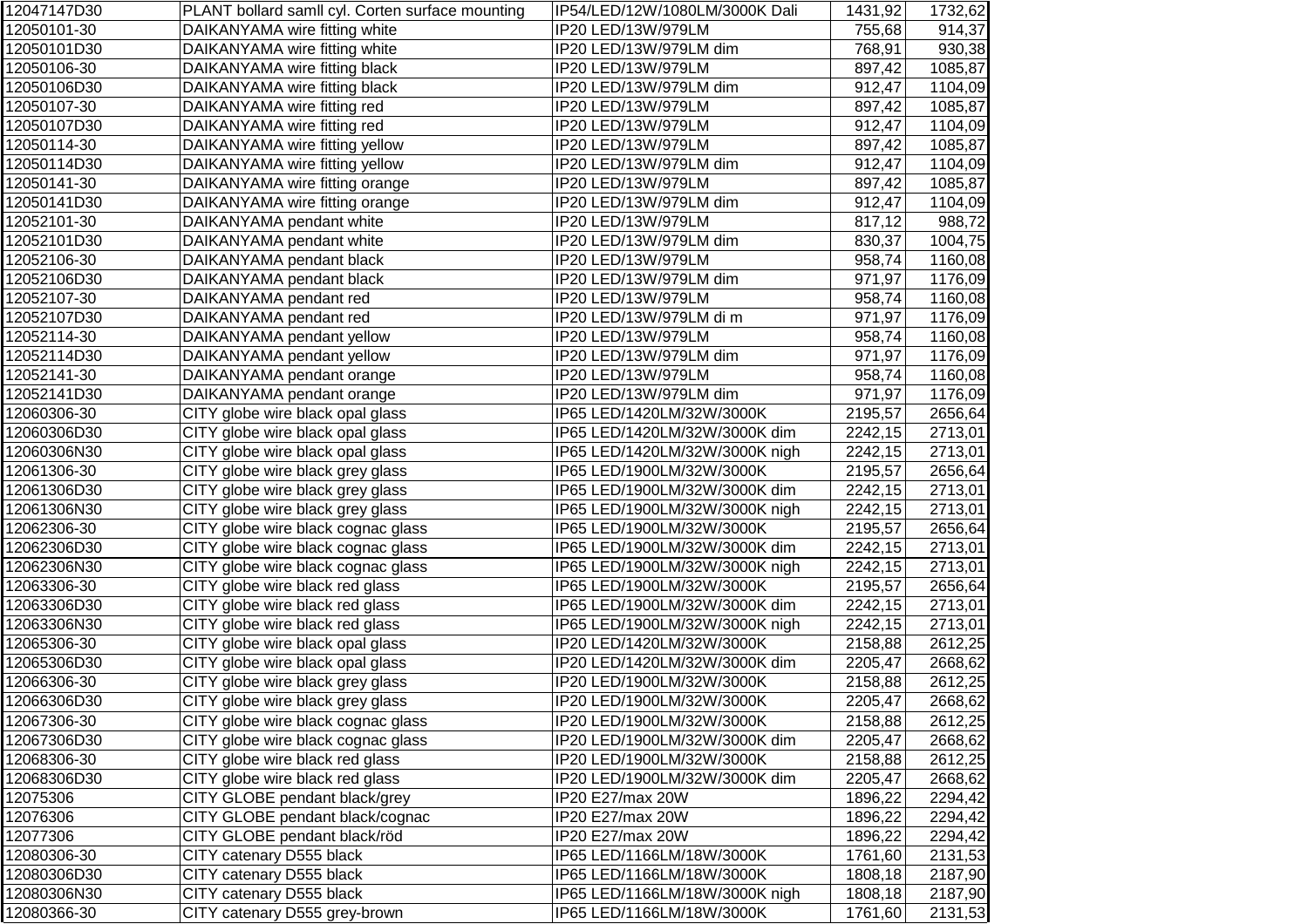| 12080366D30 | CITY catenary D555 grey-brown   | IP65 LED/1166LM/18W/3000K dim  | 1808,18 | 2187,90 |
|-------------|---------------------------------|--------------------------------|---------|---------|
| 12080366N30 | CITY catenary D555 grey-brown   | IP65 LED/1166LM/18W/3000Knight | 1808,18 | 2187,90 |
| 12081306-30 | CITY catenary D555 black        | IP65 LED 2120LM/32W 3000K      | 1761,60 | 2131,53 |
| 12081306D30 | CITY catenary D555 black        | IP65 LED 2120LM/32W 3000K dim  | 1808,18 | 2187,90 |
| 12081306N30 | CITY catenary D555 black        | IP65 LED 2120LM/32W 3000Knight | 1808,18 | 2187,90 |
| 12081366-30 | CITY catenary D555 grey-brown   | IP65 LED 2120LM/32W 3000K      | 1761,60 | 2131,53 |
| 12081366D30 | CITY catenary D555 grey-brown   | IP65 LED 2120LM/32W 3000K dim  | 1808,18 | 2187,90 |
| 12081366N30 | CITY catenary D555 grey-brown   | IP65 LED 2120LM/32W 3000Knight | 1808,18 | 2187,90 |
| 12085306-30 | CITY catenary D555 black        | IP20 LED/1166LM/18W/3000K      | 1724,90 | 2087,13 |
| 12085306D30 | CITY catenary D555 black        | IP20 LED/1166LM/18W/3000K dim  | 1771,50 | 2143,52 |
| 12085366-30 | CITY catenary D555 greybrown    | IP20 LED/1166LM/18W/3000K      | 1724,90 | 2087,13 |
| 12085366D30 | CITY catenary D555 greybrown    | IP20 LED/1166LM/18W/3000K dim  | 1771,50 | 2143,52 |
| 12086306-30 | CITY catenary D555 Black        | IP20 LED/2120LM/32W/3000K      | 1724,90 | 2087,13 |
| 12086306D30 | CITY catenary D555 Black        | IP20 LED/2120LM/32W/3000K dim  | 1771,50 | 2143,52 |
| 12086366-30 | CITY catenary D555 greybrown    | IP20 LED/2120LM/32W/3000K      | 1724,90 | 2087,13 |
| 12086366D30 | CITY catenary D555 greybrown    | IP20 LED/2120LM/32W/3000K dim  | 1771,50 | 2143,52 |
| 12090306    | CITY catenary D555 black        | IP20 E27/max 20W               | 1562,94 | 1891,16 |
| 12090366    | CITY catenary D555 black        | IP20 E27/max 20W               | 1562,94 | 1891,16 |
| 12120106-30 | SLICE pendant black             | IP20 LED/10W/884LM/3000K       | 556,82  | 673,75  |
| 12130106-30 | LUMO pendant D250 black         | IP20 LED/10W/830LM/3000K       | 651,28  | 788,05  |
| 12130106D30 | LUMO pendant D250 black         | IP20 LED/10W/830LM/3000K dim   | 751,80  | 909,68  |
| 12130111-30 | LUMO pendant D250 grey          | IP20 LED/10W/830LM/3000K       | 695,31  | 841,33  |
| 12130111D30 | LUMO pendant D250 grey          | IP20 LED/10W/830LM/3000K       | 795,82  | 962,95  |
| 12130112-30 | LUMO pendant D250 green         | IP20 LED/10W/830LM/3000K       | 695,31  | 841,33  |
| 12130112D30 | LUMO pendant D350 green         | IP20 LED/10W/830LM/3000K dim   | 795,82  | 962,95  |
| 12130141-30 | LUMO pendant D250 orange        | IP20 LED/10W/830LM/3000K       | 695,31  | 841,33  |
| 12130141D30 | LUMO pendant D250 orange        | IP20 LED/10W/830LM/3000K dim   | 795,82  | 962,95  |
| 12130166-30 | LUMO pendant greybrown          | IP20 LED/10W/830LM/3000K       | 695,31  | 841,33  |
| 12130166D30 | LUMO pendant D250 greybrown     | IP20 LED/10W/830LM/3000K dim   | 795,82  | 962,95  |
| 12131106    | LUMO pendant black              | IP20 LED/10W/3000K             | 592,30  | 716,68  |
| 12131111    | LUMO pendant grey               | IP20 LED/10W/3000K             | 636,33  | 769,96  |
| 12131112    | LUMO pendant green              | IP20 LED/10W/3000K             | 636,33  | 769,96  |
| 12131141    | LUMO pendant orange             | IP20 LED/10W/3000K             | 636,33  | 769,96  |
| 12131166    | LUMO pendant greybrown          | IP20 LED/10W/3000K             | 636,33  | 769,96  |
| 12132106-30 | LUMO wirefitting D250 black     | IP20 LED/10W/830LM/3000K       | 838,20  | 1014,22 |
| 12132106D30 | LUMO wirefitting D250 black     | IP20 LED/10W/830LM/3000K dim   | 938,71  | 1135,84 |
| 12132111-30 | LUMO wirefitting D250 grey      | IP20 LED/10W/830LM/3000K       | 882,22  | 1067,48 |
| 12132111D30 | LUMO wirefitting D250 grey      | IP20 LED/10W/830LM/3000K dim   | 982,74  | 1189,12 |
| 12132112-30 | LUMO wirefitting D250 green     | IP20 LED/10W/830LM/3000K       | 882,22  | 1067,48 |
| 12132112D30 | LUMO wirefitting D250 green     | IP20 LED/10W/830LM/3000K dim   | 982,74  | 1189,12 |
| 12132141-30 | LUMO wirependant orange         | IP20 LED/10W/3000K             | 882,22  | 1067,48 |
| 12132141D30 | LUMO wirefitting D250 orange    | IP20 LED/10W/830LM/3000K dim   | 982,24  | 1188,51 |
| 12132166-30 | LUMO wirefitting D250 greybrown | IP20 LED/10W/830LM/3000K       | 882,22  | 1067,48 |
| 12132166D30 | LUMO wirefitting D250 greybrown | IP20 LED/10W/830LM/3000K dim   | 982,74  | 1189,12 |
| 12133106    | LUMO catenary black             | GU10/Max 7W                    | 779,22  | 942,85  |
| 12133111    | LUMO catenary grey              | GU10/Max 7W                    | 823,24  | 996,12  |
| 12133112    | LUMO catenary green             | GU10/Max 7W                    | 823,24  | 996,12  |
| 12133141    | LUMO catenary orange            | GU10/Max 7W                    | 823,24  | 996,12  |
|             |                                 |                                |         |         |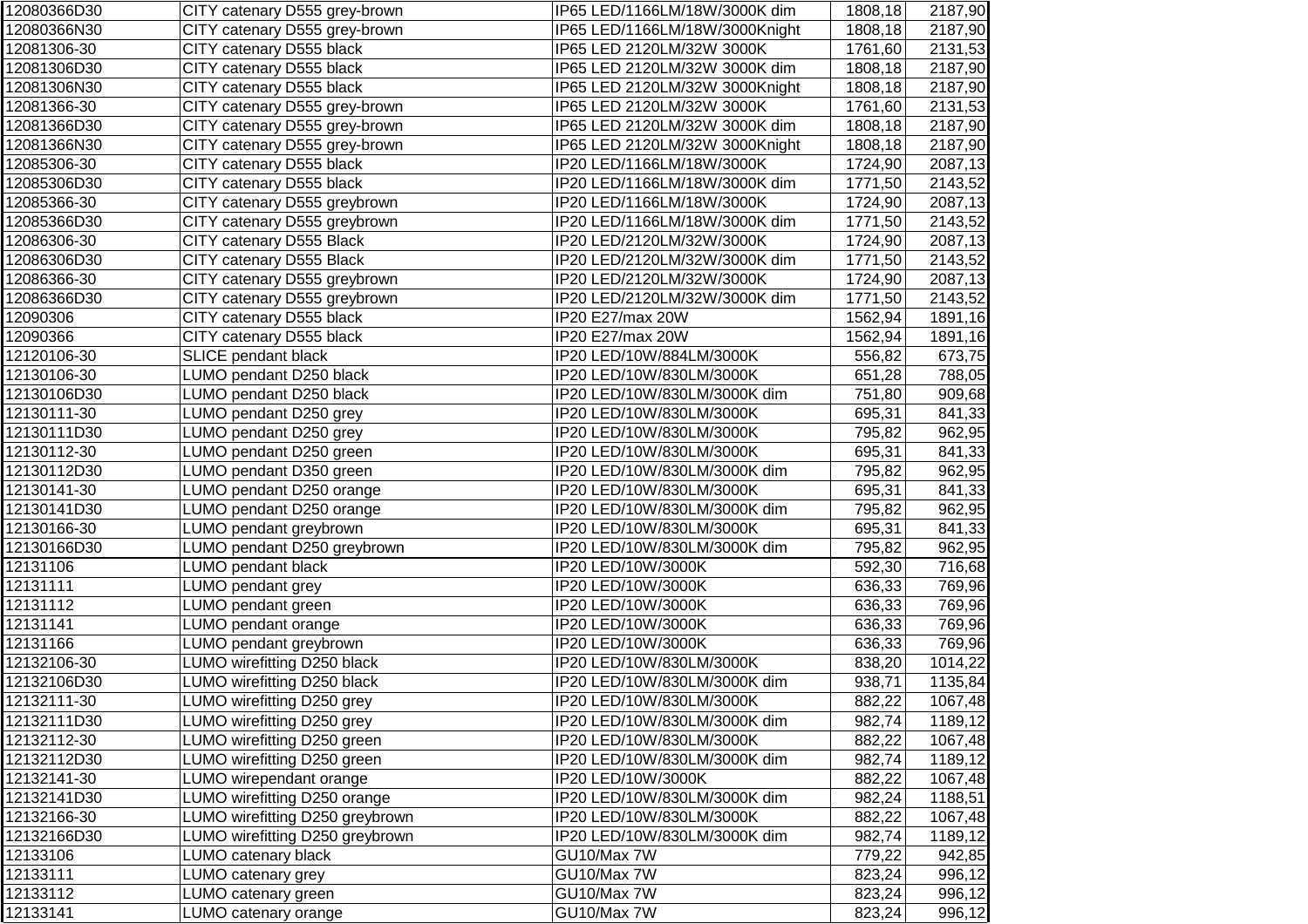| 12133166    | LUMO catenary greybrown                 | GU10/Max 7W                   | 823,24  | 996,12  |
|-------------|-----------------------------------------|-------------------------------|---------|---------|
| 12135106    | LUMO rail straight duo black            |                               | 117,29  | 141,92  |
| 12135111    | LUMO rail straight duo grey             |                               | 150,53  | 182,14  |
| 12135112    | LUMO rail straight duo green            |                               | 150,53  | 182,14  |
| 12135141    | LUMO rail straight duo orange           |                               | 150,53  | 182,14  |
| 12135166    | LUMO rail straight duo greybrown        |                               | 150,53  | 182,14  |
| 12135306    | LUMO rail straight trio black           |                               | 125,44  | 151,78  |
| 12135311    | LUMO rail straight trio grey            |                               | 158,67  | 191,99  |
| 12135312    | LUMO rail straight trio green           |                               | 158,67  | 191,99  |
| 12135341    | LUMO rail straight trio orange          |                               | 158,67  | 191,99  |
| 12135366    | LUMO rail straight trio greybrown       |                               | 158,67  | 191,99  |
| 12136106    | LUMO rail circle for 3 shades black     |                               | 447,76  | 541,79  |
| 12136111    | LUMO rail circle for 3 shades grey      |                               | 505,91  | 612,15  |
| 12136112    | LUMO rail circle for 3 shades green     |                               | 505,91  | 612,15  |
| 12136141    | LUMO rail circle for 3 shades orange    |                               | 505,91  | 612,15  |
| 12136166    | LUMO rail circle for 3 shades greybrown |                               | 505,91  | 612,15  |
| 12136306    | LUMO rail circle for 5 shades black     |                               | 696,14  | 842,33  |
| 12136311    | LUMO rail circle for 5 shades grey      |                               | 754,29  | 912,69  |
| 12136312    | LUMO rail circle for 5 shades green     |                               | 754,29  | 912,69  |
| 12136341    | LUMO rail circle for 5 shades orange    |                               | 754,29  | 912,69  |
| 12136366    | LUMO rail circle for 5 shades greybrown |                               | 754,29  | 912,69  |
| 12137106    | LUMO rail triangle black                |                               | 397,92  | 481,48  |
| 12137111    | LUMO rail triangle grey                 |                               | 456,07  | 551,84  |
| 12137112    | LUMO rail triangle green                |                               | 456,07  | 551,84  |
| 12137141    | LUMO rail triangle orange               |                               | 456,07  | 551,84  |
| 12137166    | LUMO rail triangle greybrown            |                               | 456,07  | 551,84  |
| 12137306    | LUMO rail square black                  |                               | 520,87  | 630,25  |
| 12137311    | LUMO rail square grey                   |                               | 579,01  | 700,61  |
| 12137312    | LUMO rail square green                  |                               | 579,01  | 700,61  |
| 12137341    | LUMO rail square orange                 |                               | 579,01  | 700,61  |
| 12137366    | LUMO rail square greybrown              |                               | 579,01  | 700,61  |
| 12300106    | SPRINKLE D120 black                     | IP20 LED/GU10/Max 7W          | 297,68  | 360,19  |
| 12300107    | SPRINKLE D120 red                       | IP20 LED/GU10/Max 7W          | 297,68  | 360,19  |
| 12300108    | SPRINKLE D120 blue                      | IP20 LED/GU10/Max 7W          | 297,68  | 360,19  |
| 12300109    | SPRINKLE D120 oyster white              | IP20 LED/GU10/Max 7W          | 297,68  | 360,19  |
| 12300145    | SPRINKLE D120 brown                     | IP20 LED/GU10/Max 7W          | 297,68  | 360,19  |
| 12300155    | SPRINKLE D120 orche yellow              | IP20 LED/GU10/Max 7W          | 297,68  | 360,19  |
| 13000106-30 | Pathfinder ceiling black                | IP65 LED/14W/865LM/3000K      | 610,31  | 738,47  |
| 13000106D30 | Pathfinder ceiling black                | IP65 LED/14W/865LM/3000K dim  | 641,15  | 775,79  |
| 13000147-30 | Pathfinder ceiling Corten               | IP65 LED/14W/865LM/3000K      | 672,08  | 813,22  |
| 13000147D30 | Pathfinder ceiling Corten               | IP65 LED/14W/865LM/3000K dim  | 683,90  | 827,52  |
| 13002106-30 | Pathfinder wall black                   | IP65 LED/14W/865LM/3000K      | 778,03  | 941,41  |
| 13002106D30 | Pathfinder wall black                   | IP65 LED/14W/865LM/3000K dim  | 808,87  | 978,73  |
| 13002147-30 | Pathfinder wall Corten                  | IP65 LED/14W/865LM/3000K      | 880,43  | 1065,32 |
| 13002147D30 | Pathfinder wall Corten                  | IP65 LED/14W/865LM/3000K dim  | 911,61  | 1103,05 |
| 13005106-30 | Pathfinder bollard singel black         | IP65/LED/10W/430LM/3000K sym  | 1256,78 | 1520,71 |
| 13005147-30 | Pathfinder bollard singel corten        | IP65/LED/10W/430LM/3000K sym  | 1293,47 | 1565,09 |
| 13006106-30 | Pathfinder bollard singel black         | IP65/LED/10W/480LM/3000K asym | 1256,78 | 1520,71 |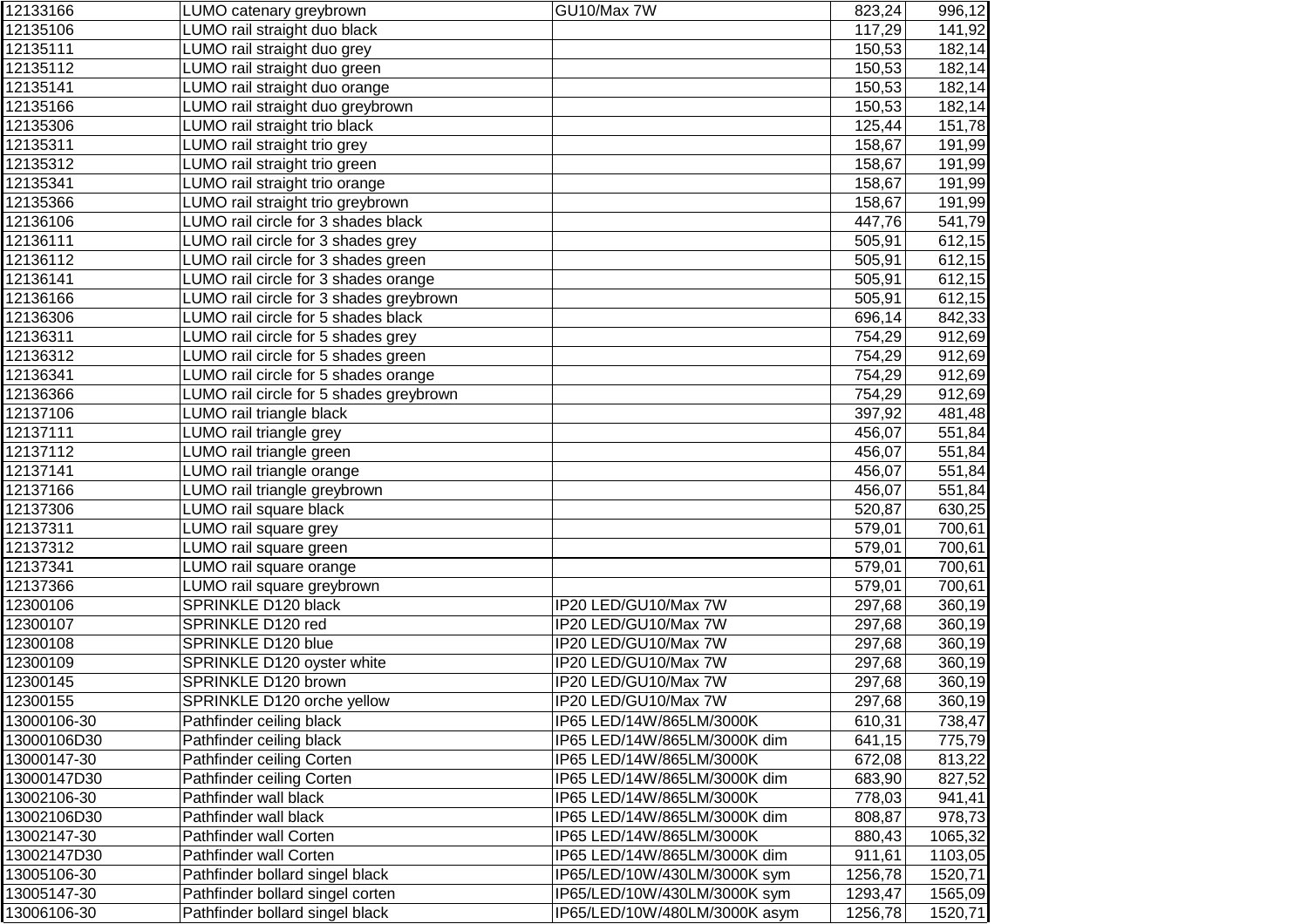| 13006147-30 | Pathfinder bollard singel corten           | IP65/LED/10W/480LM/3000K asym  | 1293,47 | 1565,09 |
|-------------|--------------------------------------------|--------------------------------|---------|---------|
| 13007106-30 | Pathfinder bollard singel black            | IP65/LED/10W/430LM/3000K sym   | 1300,80 | 1573,97 |
| 13007147-30 | Pathfinder bollard singel Corten           | IP65/LED/10W/430LM/3000K sym   | 1337,49 | 1618,36 |
| 13008106-30 | Pathfinder bollard singel black            | IP65/LED/10W/480LM/3000K asym  | 1300,80 | 1573,97 |
| 13008147-30 | Pathfinder bollard singel corten           | IP65/LED/10W/480LM/3000K asym  | 1337,49 | 1618,36 |
| 13009106-30 | Pathfinder extra lighthead black           | IP65/LED/10W/430LM/3000K sym   | 764,18  | 924,66  |
| 13009147-30 | Pathfinder extra lighthead cortem          | IP65/LED/10W/430LM/3000K sym   | 800,87  | 969,05  |
| 13010106-30 | Pathfinder extra lighthead black           | IP65/LED/10W/480LM/3000K asym  | 764,18  | 924,66  |
| 13010147-30 | Pathfinder extra lighthead corten          | IP65/LED/10W/480LM/3000K asym  | 800,87  | 969,05  |
| 13011106    | Pathfinder extra lighthead black           | With socket type F. Excl light | 727,75  | 880,58  |
| 13011147    | Pathfinder extra lighthead corten          | With socket type F. Excl light | 727,75  | 880,58  |
| 16000112-30 | Curve floor-S H1046 D150 green/green glass | IP20 LED/8W/3000K              | 887,51  | 1073,89 |
| 16000121-30 | Curve floor-S H1046 D150 white/matt glass  | IP20 LED/8W/3000K              | 874,39  | 1058,01 |
| 16000312-30 | Curve floor-S H1070 D200 green/green glass | IP20 LED/8W/3000K              | 912,06  | 1103,59 |
| 16000321-30 | Curve floor-S H1070 D200 white/matt glass  | IP20 LED/8W/3000K              | 899,30  | 1088,16 |
| 16000512-30 | Curve floor-S H1118 D300 green/green glass | IP20 LED/8W/3000K              | 975,21  | 1180,00 |
| 16000521-30 | Curve floor-S H1118 D300 white/matt glass  | IP20 LED/8W/3000K              | 962,84  | 1165,03 |
| 16001101-30 | Curve floor-S H1046 D150 white             | IP20 LED/8W/3000K              | 809,83  | 979,90  |
| 16001108-30 | Curve floor-S H1046 D150 pigeonblue        | IP20 LED/8W/3000K              | 809,83  | 979,90  |
| 16001112-30 | Curve floor-S H1046 D150 green             | IP20 LED/8W/3000K              | 809,83  | 979,90  |
| 16001146-30 | Curve floor-S H1046 D150 ivory             | IP20 LED/8W/3000K              | 809,83  | 979,90  |
| 16001301-30 | Curve floor-S H1070 D200 white             | IP20 LED/8W/3000K              | 821,74  | 994,31  |
| 16001308-30 | Curve floor-S H1070 D200 pigeonblue        | IP20 LED/8W/3000K              | 821,74  | 994,31  |
| 16001312-30 | Curve floor-S H1070 D200 green             | IP20 LED/8W/3000K              | 821,74  | 994,31  |
| 16001346-30 | Curve floor-S H1070 D200 ivory             | IP20 LED/8W/3000K              | 821,74  | 994,31  |
| 16001501-30 | Curve floor-S H1118 D300 white             | IP20 LED/8W/3000K              | 873,35  | 1056,76 |
| 16001508-30 | Curve floor-S H1118 D300 piegonblue        | IP20 LED/8W/3000K              | 873,35  | 1056,76 |
| 16001512-30 | Curve floor-S H1118 D300 green             | IP20 LED/8W/3000K              | 873,35  | 1056,76 |
| 16001546-30 | Curve floor-S H1118 D300 ivory             | IP20 LED/8W/3000K              | 873,35  | 1056,76 |
| 16002112-30 | Curve floor-L H1560 D150 green/green glass | IP20 LED/8W/3000K              | 887,51  | 1073,89 |
| 16002121-30 | Curve floor-L H1560 D1500 white/matt glass | IP20 LED/8W/3000K              | 874,39  | 1058,01 |
| 16002312-30 | Curve floor-L H1582 D200 green/green glass | IP20 LED/8W/3000K              | 912,06  | 1103,59 |
| 16002321-30 | Curve floor-L H1582 D200 white/matt glass  | IP20 LED/8W/3000K              | 899,30  | 1088,16 |
| 16003101-30 | Curve floor-L H1560 D150 white             | IP20 LED/8W/3000K              | 809,83  | 979,90  |
| 16003108-30 | Curve floor-L H1560 D150 pigeonblue        | IP20 LED/8W/3000K              | 809,83  | 979,90  |
| 16003112-30 | Curve floor-L H1560 D150 green             | IP20 LED/8W/3000K              | 809,83  | 979,90  |
| 16003146-30 | Curve floor-L H1560 D150 ivory             | IP20 LED/8W/3000K              | 809,83  | 979,90  |
| 16003301-30 | Curve floor-L H1582 D200 white             | IP20 LED/8W/3000K              | 821,74  | 994,31  |
| 16003308-30 | Curve floor-L H1582 D200 pigeonblue        | IP20 LED/8W/3000K              | 821,74  | 994,31  |
| 16003312-30 | Curve floor-L H1582 D200 green             | IP20 LED/8W/3000K              | 821,74  | 994,31  |
| 16003346-30 | Curve floor-L H1582 D200 ivory             | IP20 LED/8W/3000K              | 821,74  | 994,31  |
| 16004112-30 | Curve table-S H462 D150 green/green glass  | IP20 LED/8W/3000K              | 822,08  | 994,72  |
| 16004121-30 | Curve table-S H462 D150 white/matt glass   | IP20 LED/8W/3000K              | 809,14  | 979,06  |
| 16004312-30 | Curve table-S H485 D200 green/green glass  | IP20 LED/8W/3000K              | 846,81  | 1024,64 |
| 16004321-30 | Curve table-S H485 D200 white/matt glass   | IP20 LED/8W/3000K              | 833,87  | 1008,99 |
| 16004512-30 | Curve table-S H534 D300 green/green glass  | IP20 LED/8W/3000K              | 913,76  | 1105,65 |
| 16004521-30 | Curve table-S H534 D300 white/matt glass   | IP20 LED/8W/3000K              | 897,60  | 1086,10 |
| 16005101-30 | Curve table-S H462 D150 white              | IP20 LED/8W/3000K              | 749,24  | 906,58  |
|             |                                            |                                |         |         |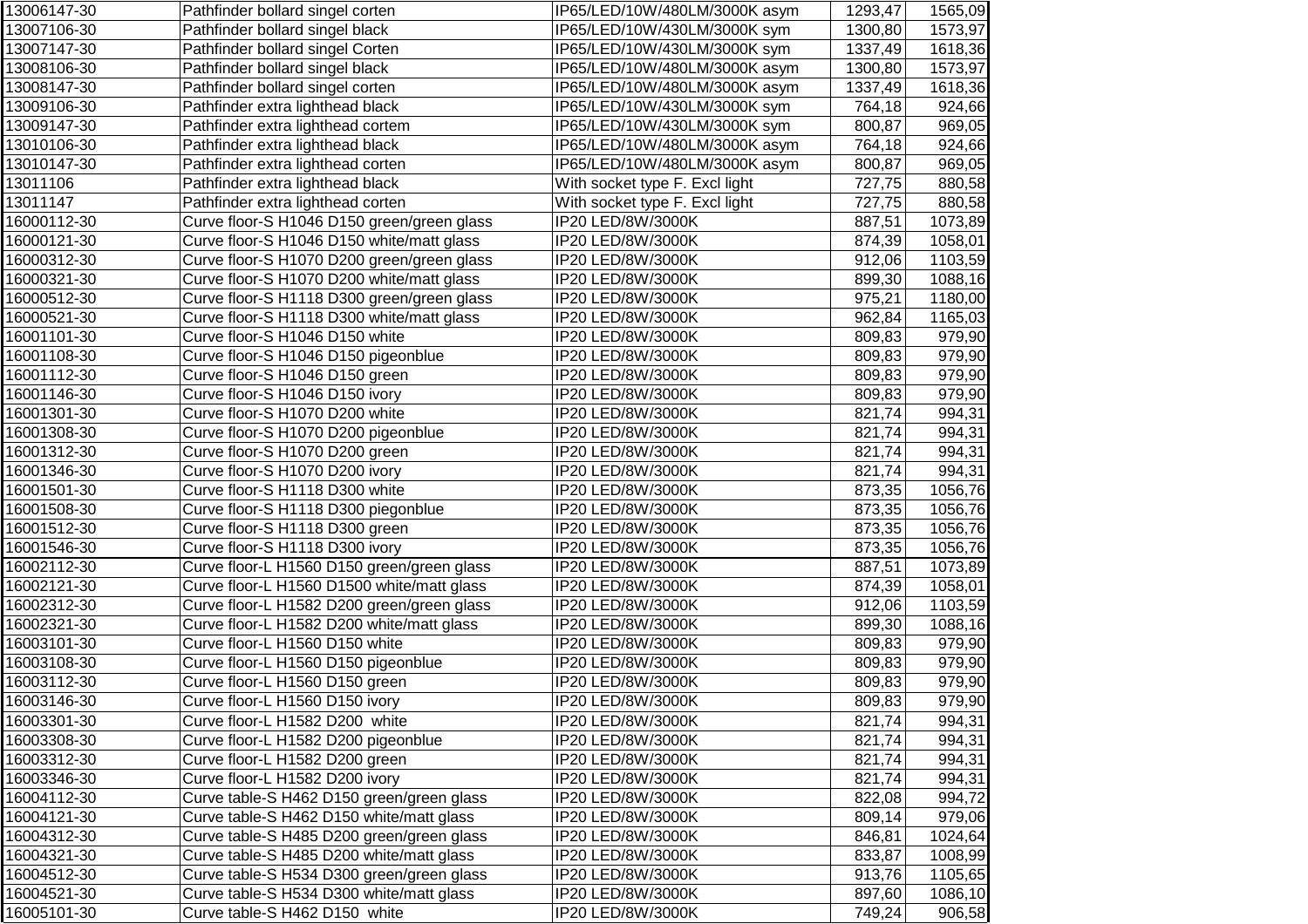| 16005108-30 | Curve table-S H462 D150 pigeonblue        | IP20 LED/8W/3000K | 749,24 | 906,58  |
|-------------|-------------------------------------------|-------------------|--------|---------|
| 16005112-30 | Curve table-S H462 D150 green             | IP20 LED/8W/3000K | 749,24 | 906,58  |
| 16005146-30 | Curve table-S H462 D150 elfenben          | IP20 LED/8W/3000K | 749,24 | 906,58  |
| 16005301-30 | Curve table-S H485 D200 white             | IP20 LED/8W/3000K | 761,14 | 920,98  |
| 16005308-30 | Curve table-S H485 D200 pigeonblue        | IP20 LED/8W/3000K | 761,14 | 920,98  |
| 16005312-30 | Curve table-S H485 D200 green             | IP20 LED/8W/3000K | 761,14 | 920,98  |
| 16005346-30 | Curve table-S H485 D200 ivory             | IP20 LED/8W/3000K | 761,14 | 920,98  |
| 16005501-30 | Curve table-S H534 D300 white             | IP20 LED/8W/3000K | 802,91 | 971,52  |
| 16005508-30 | Curve table-S H534 D300 pigeonblue        | IP20 LED/8W/3000K | 802,91 | 971,52  |
| 16005512-30 | Curve table-S H534 D300 green             | IP20 LED/8W/3000K | 802,91 | 971,52  |
| 16005546-30 | Curve table-S H534 D300 ivory             | IP20 LED/8W/3000K | 802,91 | 971,52  |
| 16006112-30 | Curve table-L H598 D150 green/green glass | IP20 LED/8W/3000K | 822,08 | 994,72  |
| 16006121-30 | Curve table-L H598 D150 white/matt glass  | IP20 LED/8W/3000K | 809,14 | 979,06  |
| 16006312-30 | Curve table-L H620 D200 green/green glass | IP20 LED/8W/3000K | 846,81 | 1024,64 |
| 16006321-30 | Curve table-L H620 D200 white/matt glass  | IP20 LED/8W/3000K | 833,87 | 1008,99 |
| 16006512-30 | Curve table-L H670 D300 green/green glass | IP20 LED/8W/3000K | 909,78 | 1100,83 |
| 16006521-30 | Curve table-L H670 D300 white/matt glass  | IP20 LED/8W/3000K | 897,60 | 1086,10 |
| 16007101-30 | Curve table-L H598 D150 white             | IP20 LED/8W/3000K | 749,24 | 906,58  |
| 16007108-30 | Curve table-L H598 D150 pigeonblue        | IP20 LED/8W/3000K | 749,24 | 906,58  |
| 16007112-30 | Curve table-L H598 D150 green             | IP20 LED/8W/3000K | 749,24 | 906,58  |
| 16007146-30 | Curve table-L H598 D150 ivory             | IP20 LED/8W/3000K | 749,24 | 906,58  |
| 16007301-30 | Curve table-L H620 D200 white             | IP20 LED/8W/3000K | 761,14 | 920,98  |
| 16007308-30 | Curve table-L H620 D200 pigeonblue        | IP20 LED/8W/3000K | 761,14 | 920,98  |
| 16007312-30 | Curve table-L H620 D200 green             | IP20 LED/8W/3000K | 761,14 | 920,98  |
| 16007346-30 | Curve table-L H620 D200 ivory             | IP20 LED/8W/3000K | 761,14 | 920,98  |
| 16007501-30 | Curve table-L H670 D300 white             | IP20 LED/8W/3000K | 802,91 | 971,52  |
| 16007508-30 | Curve table-L H670 D300 pigeonblue        | IP20 LED/8W/3000K | 802,91 | 971,52  |
| 16007512-30 | Curve table-L H670 D300 green             | IP20 LED/8W/3000K | 802,91 | 971,52  |
| 16007546-30 | Curve table-L H670 D300 ivory             | IP20 LED/8W/3000K | 802,91 | 971,52  |
| 16008112-30 | Curve table-S H432 D150 green/green glass | IP20 LED/8W/3000K | 822,08 | 994,72  |
| 16008121-30 | Curve table-S H432 D150 white/matt glass  | IP20 LED/8W/3000K | 809,14 | 979,06  |
| 16008312-30 | Curve table-S H455 D200 green/green glass | IP20 LED/8W/3000K | 846,81 | 1024,64 |
| 16008321-30 | Curve table-S H455 D200 white/matt glass  | IP20 LED/8W/3000K | 833,87 | 1008,99 |
| 16008512-30 | Curve table-S H504 D300 green/green glass | IP20 LED/8W/3000K | 913,76 | 1105,65 |
| 16008521-30 | Curve table-S H504 D300 white/matt glass  | IP20 LED/8W/3000K | 897,60 | 1086,10 |
| 16009101-30 | Curve table-S H432 D150 white             | IP20 LED/8W/3000K | 749,24 | 906,58  |
| 16009108-30 | Curve table-S H432 D150 pigeonblue        | IP20 LED/8W/3000K | 749,24 | 906,58  |
| 16009112-30 | Curve table-S H432 D150 green             | IP20 LED/8W/3000K | 749,24 | 906,58  |
| 16009146-30 | Curve table-S H432 D150 ivory             | IP20 LED/8W/3000K | 749,24 | 906,58  |
| 16009301-30 | Curve table-S H455 D200 white             | IP20 LED/8W/3000K | 761,14 | 920,98  |
| 16009308-30 | Curve table-S H455 D200 pigeonblue        | IP20 LED/8W/3000K | 761,14 | 920,98  |
| 16009312-30 | Curve table-S H455 D200 green             | IP20 LED/8W/3000K | 761,14 | 920,98  |
| 16009346-30 | Curve table-S H455 D200 ivory             | IP20 LED/8W/3000K | 761,14 | 920,98  |
| 16009501-30 | Curve table-S H504 D300 white             | IP20 LED/8W/3000K | 802,91 | 971,52  |
| 16009508-30 | Curve table-S H504 D300 pigeonblue        | IP20 LED/8W/3000K | 802,91 | 971,52  |
| 16009512-30 | Curve table-S H504 D300 green             | IP20 LED/8W/3000K | 802,91 | 971,52  |
| 16009546-30 | Curve table-S H504 D300 ivory             | IP20 LED/8W/3000K | 802,91 | 971,52  |
| 16010112-30 | Curve table-L H568 D150 green/green glass | IP20 LED/8W/3000K | 822,08 | 994,72  |
|             |                                           |                   |        |         |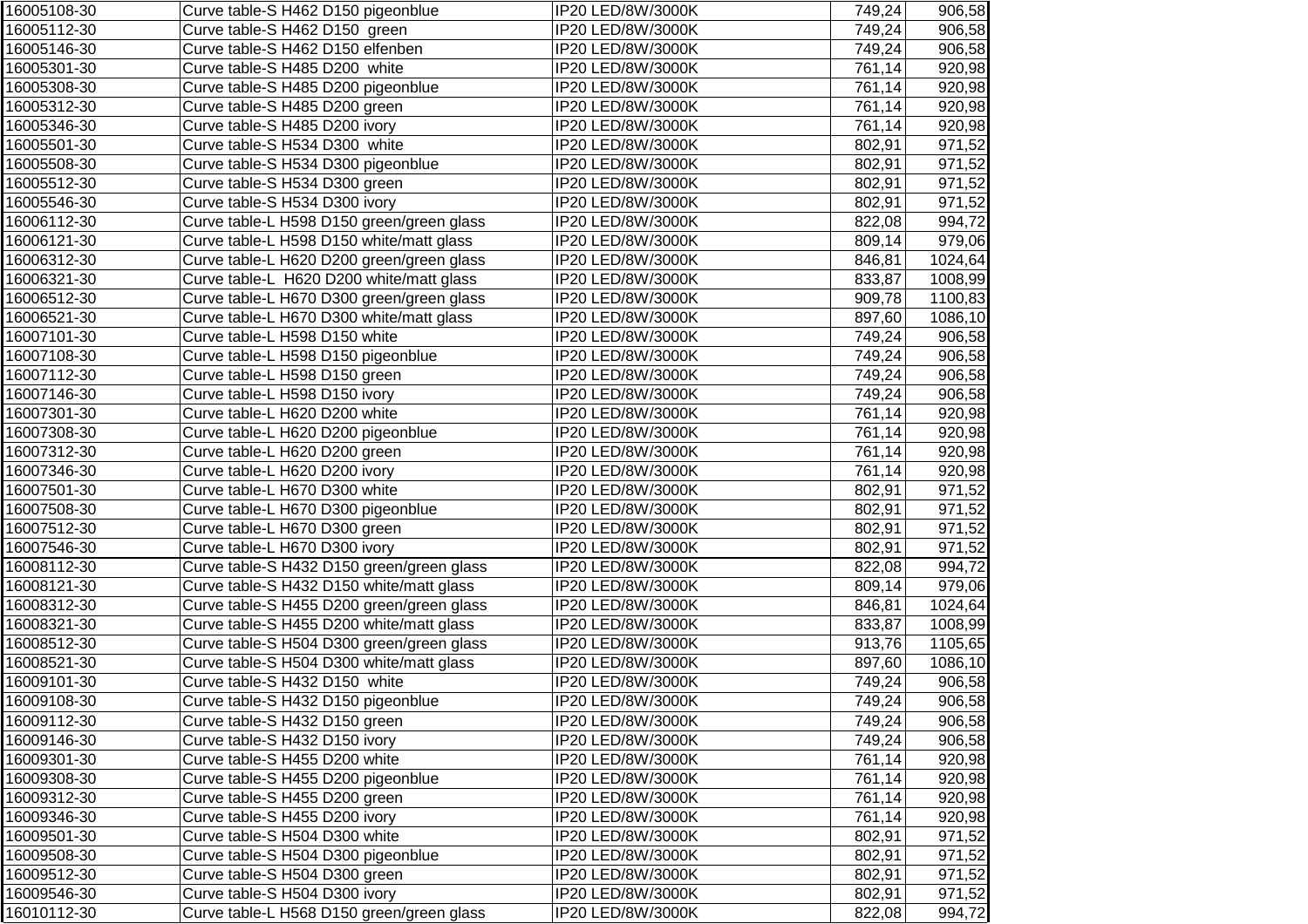| 16010121-30 | Curve table-L H568 D150 white/ matt glass | IP20 LED/8W/3000K        | 809,14  | 979,06  |
|-------------|-------------------------------------------|--------------------------|---------|---------|
| 16010312-30 | Curve table-L H590 D200 green/green glass | IP20 LED/8W/3000K        | 846,81  | 1024,64 |
| 16010321-30 | Curve table-L H590 D200 white/ matt glass | IP20 LED/8W/3000K        | 833,87  | 1008,99 |
| 16010512-30 | Curve table-L H640 D300 green/green glass | IP20 LED/8W/3000K        | 909,78  | 1100,83 |
| 16010521-30 | Curve table-L H640 D300 white/ matt glass | IP20 LED/8W/3000K        | 897,60  | 1086,10 |
| 16011101-30 | Curve table-L H568 D150 white             | IP20 LED/8W/3000K        | 749,24  | 906,58  |
| 16011108-30 | Curve table-L H568 D150 pigeonblue        | IP20 LED/8W/3000K        | 749,24  | 906,58  |
| 16011112-30 | Curve table-L H568 D150 green             | IP20 LED/8W/3000K        | 749,24  | 906,58  |
| 16011146-30 | Curve table-L H568 D150 ivory             | IP20 LED/8W/3000K        | 749,24  | 906,58  |
| 16011301-30 | Curve table-L H590 D200 white             | IP20 LED/8W/3000K        | 761,14  | 920,98  |
| 16011308-30 | Curve table-L H590 D200 pigeonblue        | IP20 LED/8W/3000K        | 761,14  | 920,98  |
| 16011312-30 | Curve table-L H590 D200 green             | IP20 LED/8W/3000K        | 761,14  | 920,98  |
| 16011346-30 | Curve table-L H590 D200 elfenben          | IP20 LED/8W/3000K        | 761,14  | 920,98  |
| 16011501-30 | Curve table-LH640 D300 white              | IP20 LED/8W/3000K        | 802,91  | 971,52  |
| 16011508-30 | Curve table-LH640 D300 pigeonblue         | IP20 LED/8W/3000K        | 802,91  | 971,52  |
| 16011512-30 | Curve table-LH640 D300 green              | IP20 LED/8W/3000K        | 802,91  | 971,52  |
| 16011546-30 | Curve table-LH640 D300 ivory              | IP20 LED/8W/3000K        | 802,91  | 971,52  |
| 16012112-30 | Curve pendant D150 green/green glass      | IP20 LED/10W/3000K       | 675,43  | 817,27  |
| 16012112D30 | Curve pendant D150 green/green glass      | IP20 LED/10W/3000K DALI  | 982,43  | 1188,75 |
| 16012312-30 | Curve pendant D200 green/green glass      | IP20 LED/10W/3000K       | 699,96  | 846,96  |
| 16012312D30 | Curve pendant D200 green/green glass      | IP20 LED/10W/3000K DALI  | 1007,35 | 1218,89 |
| 16012512-30 | Curve pendant D300 green/green glass      | IP20 LED/10W/3000K       | 763,31  | 923,61  |
| 16012512D30 | Curve pendant D300 green/green glass      | IP20 LED/10W/3000K DALI  | 1070,50 | 1295,30 |
| 16013101-30 | Curve pendant D150 white                  | IP20 LED/10W/3000K       | 613,33  | 742,13  |
| 16013101D30 | Curve pendant D150 white                  | IP20 LED/10W/3000K DALI  | 898,13  | 1086,73 |
| 16013108-30 | Curve pendant D150 pigeonblue             | IP20 LED/10W/3000K       | 613,33  | 742,13  |
| 16013108D30 | Curve pendant D150 pigeonblue             | IP20 LED/10W/3000K DALI  | 898,13  | 1086,73 |
| 16013112-30 | Curve pendant D150 green                  | IP20 LED/10W/3000K       | 613,33  | 742,13  |
| 16013112D30 | Curve pendant D150 green                  | IP20 LED/10W/3000K DALI  | 898,13  | 1086,73 |
| 16013146-30 | Curve pendant D150 ivory                  | IP20 LED/10W/3000K       | 613,33  | 742,13  |
| 16013146D30 | Curve pendant D150 ivory                  | IP20 LED/10W/3000K DALI  | 898,13  | 1086,73 |
| 16013301-30 | Curve pendant D200 white                  | IP20 LED/10W/3000K       | 625,23  | 756,53  |
| 16013301D30 | Curve pendant D200 white                  | IP20 LED/10W/3000K DALI  | 910,04  | 1101,14 |
| 16013308-30 | Curve pendant D200 pigeonblue             | IP20 LED/10W/3000K       | 625,23  | 756,53  |
| 16013308D30 | Curve pendant D200 pigeonblue             | IP20 LED/10W/3000K DALI  | 910,04  | 1101,14 |
| 16013312-30 | Curve pendant D200 green                  | IP20 LED/10W/3000K       | 625,23  | 756,53  |
| 16013312D30 | Curve pendant D200 green                  | IP20 LED/10W/3000K DALI  | 910,04  | 1101,14 |
| 16013346-30 | Curve pendant D200 ivory                  | IP20 LED/10W/3000K       | 625,23  | 756,53  |
| 16013346D30 | Curve pendant D200 ivory                  | IP20 LED/10W/3000K DALI  | 910,04  | 1101,14 |
| 16013501-30 | Curve pendant D300 white                  | IP20 LED/10W/3000K       | 676,85  | 818,99  |
| 16013501D30 | Curve pendant D300 white                  | IP20 LED/10W/3000K DALI  | 961,65  | 1163,59 |
| 16013508-30 | Curve pendant D300 pigeonblue             | IP20 LED/10W/3000K       | 676,85  | 818,99  |
| 16013508D30 | Curve pendant D300 pigeonblue             | IP20 LED/10W/3000K DALI  | 961,65  | 1163,59 |
| 16013512-30 | Curve pendant D300 green                  | IP20 LED/10W/3000K       | 676,85  | 818,99  |
| 16013512D30 | Curve pendant D300 green                  | IP20 LED/10W/3000K DALI  | 961,65  | 1163,59 |
| 16013546-30 | Curve pendant D300 ivory                  | IP20 LED/10W/3000K       | 676,85  | 818,99  |
| 16013546D30 | Curve pendant D300 ivory                  | IP20 LED/10W/3000K DALI  | 961,65  | 1163,59 |
| 16041101-30 | CURVE CROWN D150 white                    | IP20 LED/10W/710LM/3000K | 723,50  | 875,44  |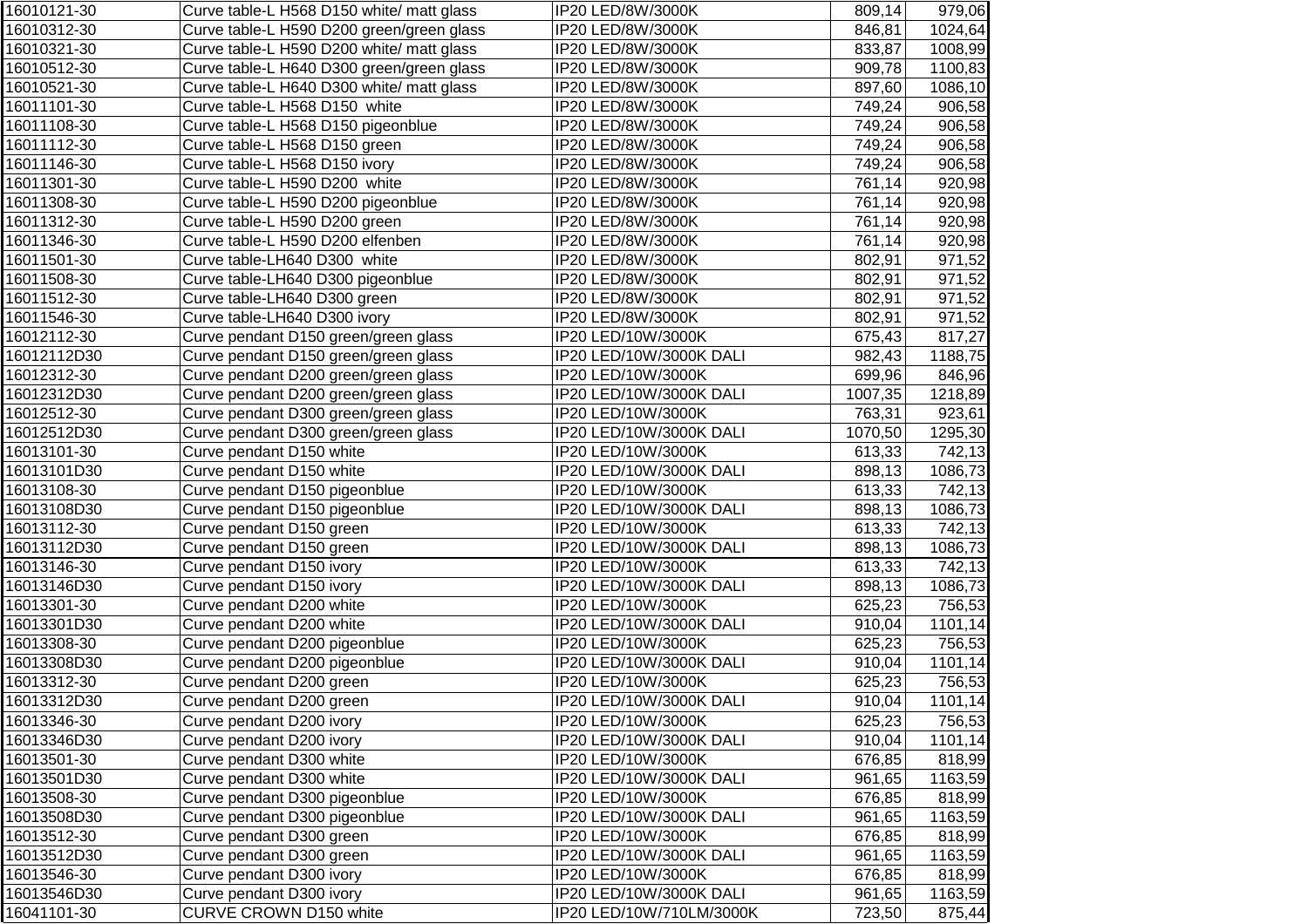| 16041101D30 | CURVE CROWN D150 white                   | IP20 LED/10W/710LM/3000K DALI | 862,76  | 1043,94 |
|-------------|------------------------------------------|-------------------------------|---------|---------|
| 16041108-30 | CURVE CROWN D150 pigeon blue             | IP20 LED/10W/710LM/3000K      | 723,50  | 875,44  |
| 16041108D30 | CURVE CROWN D150 pigeon blue             | IP20 LED/10W/710LM/3000K DALI | 862,76  | 1043,94 |
| 16041112-30 | CURVE CROWN D150 green                   | IP20 LED/10W/710LM/3000K      | 723,50  | 875,44  |
| 16041112D30 | CURVE CROWN D150 green                   | IP20 LED/10W/710LM/3000K DALI | 862,76  | 1043,94 |
| 16041146-30 | <b>CURVE CROWN D150 ivory</b>            | IP20 LED/10W/710LM/3000K      | 723,50  | 875,44  |
| 16041146D30 | <b>CURVE CROWN D150 ivory</b>            | IP20 LED/10W/710LM/3000K DALI | 862,76  | 1043,94 |
| 16041301-30 | CURVE CROWN D200 white                   | IP20 LED/10W/774LM/3000K      | 751,52  | 909,34  |
| 16041301D30 | CURVE CROWN D200 white                   | IP20 LED/10W/774LM/3000K DALI | 890,45  | 1077,44 |
| 16041308-30 | CURVE CROWN D200 pigeon blue             | IP20 LED/10W/774LM/3000K      | 751,52  | 909,34  |
| 16041308D30 | CURVE CROWN D200 pigeon blue             | IP20 LED/10W/774LM/3000K DALI | 890,45  | 1077,44 |
| 16041312-30 | CURVE CROWN D200 green                   | IP20 LED/10W/774LM/3000K      | 751,52  | 909,34  |
| 16041312D30 | CURVE CROWN D200 green                   | IP20 LED/10W/774LM/3000K DALI | 890,45  | 1077,44 |
| 16041346-30 | <b>CURVE CROWN D200 ivory</b>            | IP20 LED/10W/3000K            | 751,52  | 909,34  |
| 16041346D30 | <b>CURVE CROWN D200 ivory</b>            | IP20 LED/10W/774LM/3000K DALI | 890,45  | 1077,44 |
| 16041501-30 | CURVE CROWN D300 white                   | IP20 LED/10W/783LM/3000K      | 810,45  | 980,65  |
| 16041501D30 | CURVE CROWN D300 white                   | IP20 LED/10W/783LM/3000K DALI | 949,39  | 1148,76 |
| 16041508-30 | CURVE CROWN D300 pigeon blue             | IP20 LED/10W/783LM/3000K      | 515,67  | 623,96  |
| 16041508D30 | CURVE CROWN D300 pigeon blue             | IP20 LED/10W/783LM/3000K DALI | 949,39  | 1148,76 |
| 16041512-30 | CURVE CROWN D300 green                   | IP20 LED/10W/783LM/3000K      | 810,45  | 980,65  |
| 16041512D30 | CURVE CROWN D300 green                   | IP20 LED/10W/783LM/3000K DALI | 949,39  | 1148,76 |
| 16041546-30 | CURVE CROWN D300 ivory                   | IP20 LED/10W/783LM/3000K      | 810,45  | 980,65  |
| 16041546D30 | <b>CURVE CROWN D300 ivory</b>            | IP20 LED/10W/783LM/3000K DALI | 949,39  | 1148,76 |
| 16200101-27 | COMPOSE pendant metal/white/comfort      | IP20 LED/4,9W/GU10/225LM      | 215,82  | 261,14  |
| 16200106-27 | COMPOSE pendant metal/black/comfort      | IP20 LED/4,9W/GU10/225LM      | 215,82  | 261,14  |
| 16200111-27 | COMPOSE pendant metal/grey/comfort       | IP20 LED/4,9W/GU10/225LM      | 215,82  | 261,14  |
| 16200112-27 | COMPOSE pendant metal/green/comfort      | IP20 LED/4,9W/GU10/225LM      | 215,82  | 261,14  |
| 16202101-27 | COMPOSE pendant metal/white/high output  | IP20 LED/4,9W/GU10/367LM      | 215,82  | 261,14  |
| 16202106-27 | COMPOSE pendant metal/black/high output  | IP20 LED/4,9W/GU10/367LM      | 215,82  | 261,14  |
| 16202111-27 | COMPOSE pendant metal/grey/high output   | IP20 LED/4,9W/GU10/367LM      | 215,82  | 261,14  |
| 16202112-27 | COMPOSE pendant metal/green/high output  | IP20 LED/4,9W/GU10/367LM      | 215,82  | 261,14  |
| 16204101D30 | COMPOSE pendant metal/white/comfort      | IP20 LED/249LM/5W/3000K/Dali  | 568,95  | 688,43  |
| 16204106D30 | COMPOSE pendant metal/black/comfort      | IP20 LED/249LM/5W/3000K/Dali  | 568,95  | 688,43  |
| 16204111D30 | COMPOSE pendant metal/grey/comfort       | IP20 LED/249LM/5W/3000K/Dali  | 568,95  | 688,43  |
| 16204112D30 | COMPOSE pendant metal/green/comfort      | IP20 LED/249LM/5W/3000K/Dali  | 568,95  | 688,43  |
| 16206101D30 | COMPOSE pendant metal/white/high outout  | IP20 LED/554LM/5W/3000K/Dali  | 568,95  | 688,43  |
| 16206106D30 | COMPOSE pendant metal/black/high outout  | IP20 LED/554LM/5W/3000K/Dali  | 568,95  | 688,43  |
| 16206111D30 | COMPOSE pendant metal/grey/high outout   | IP20 LED/554LM/5W/3000K/Dali  | 568,95  | 688,43  |
| 16206112D30 | COMPOSE pendant metal/green/high outout  | IP20 LED/554LM/5W/3000K/Dali  | 568,95  | 688,43  |
| 16210101-27 | COMPOSE rail metal/white/comfort L975mm  | IP20 LED/3x4,9W/GU10/225LM    | 734,37  | 888,58  |
| 16210106-27 | COMPOSE rail metal/black/comfort L975mm  | IP20 LED/3x4,9W/GU10/225LM    | 734,37  | 888,58  |
| 16210111-27 | COMPOSE rail metal/grey/comfort L975mm   | IP20 LED/3x4,9W/GU10/225LM    | 734,37  | 888,58  |
| 16210112-27 | COMPOSE rail metal/green/comfort L975mm  | IP20 LED/3x4,9W/GU10/225LM    | 734,37  | 888,58  |
| 16210301-27 | COMPOSE rail metal/white/comfort L1855mm | IP20 LED/5x4,9W/GU10/225LM    | 1069,96 | 1294,66 |
| 16210306-27 | COMPOSE rail metal/black/comfort L1855mm | IP20 LED/5x4,9W/GU10/225LM    | 1069,96 | 1294,66 |
| 16210311-27 | COMPOSE rail metal/grey/comfort L1855mm  | IP20 LED/5x4,9W/GU10/225LM    | 1069,96 | 1294,66 |
| 16210312-27 | COMPOSE rail metal/green/comfort L1855mm | IP20 LED/5x4,9W/GU10/225LM    | 1069,96 | 1294,66 |
| 16217101-27 | COMPOSE rail metal/white/igh L975mm      | IP20 LED/3x4,9W/GU10/367LM    | 734,37  | 888,58  |
|             |                                          |                               |         |         |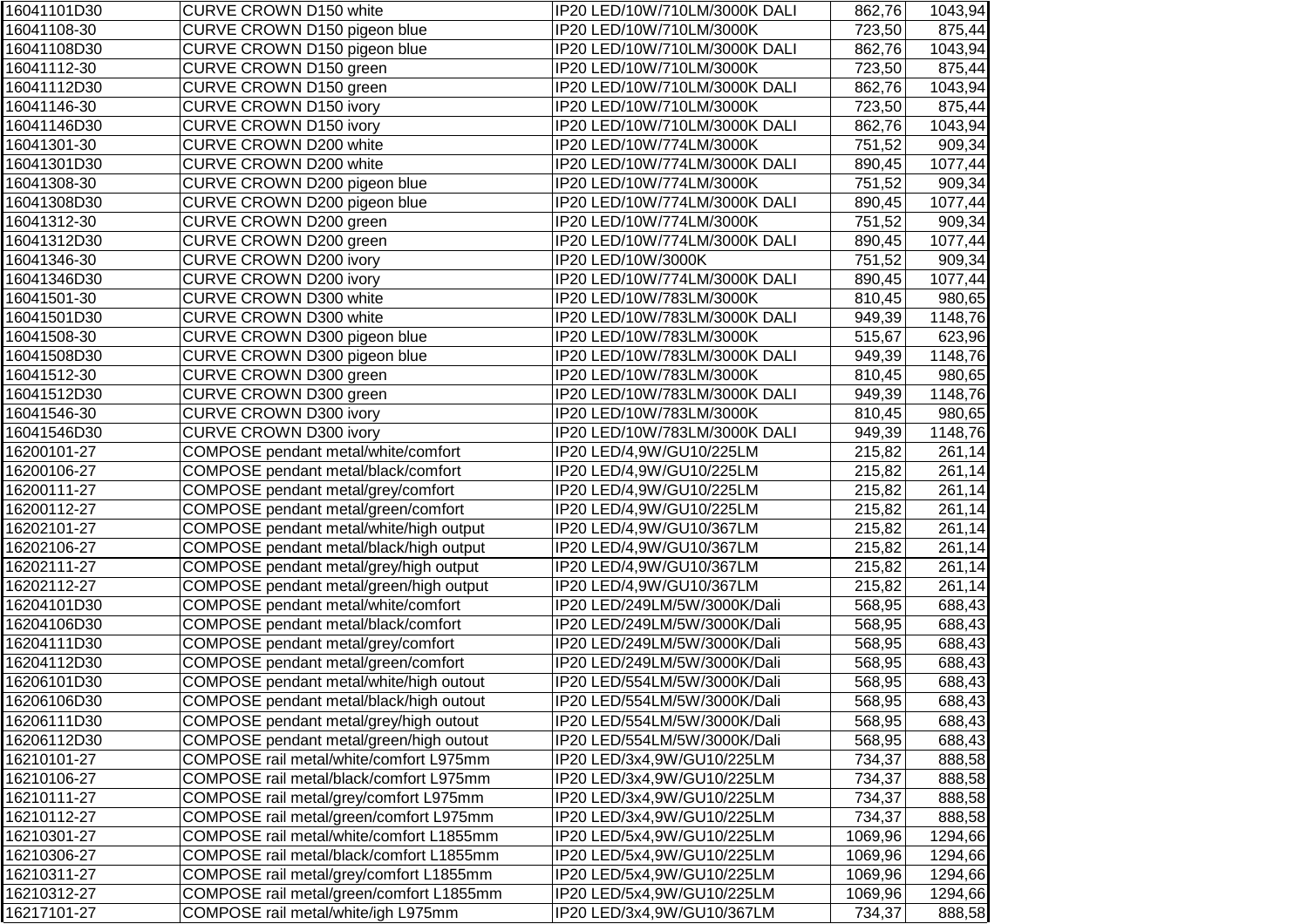| 16217106-27 | COMPOSE rail metal/black/high L975mm     | IP20 LED/3x4,9W/GU10/367LM    | 734,37  | 888,58  |
|-------------|------------------------------------------|-------------------------------|---------|---------|
| 16217111-27 | COMPOSE rail metal/grey/high L975mm      | IP20 LED/3x4,9W/GU10/367LM    | 734,37  | 888,58  |
| 16217112-27 | COMPOSE rail metal/green/high L975mm     | IP20 LED/3x4,9W/GU10/367LM    | 734,37  | 888,58  |
| 16217301-27 | COMPOSE rail metal/white/high L1855mm    | IP20 LED/5x4,9W/GU10/367LM    | 1069,96 | 1294,66 |
| 16217306-27 | COMPOSE rail metal/black/high L1855mm    | IP20 LED/5x4,9W/GU10/367LM    | 1069,96 | 1294,66 |
| 16217311-27 | COMPOSE rail metal/grey/high L1855mm     | IP20 LED/5x4,9W/GU10/367LM    | 1069,96 | 1294,66 |
| 16217312-27 | COMPOSE rail metal/green/high L1855mm    | IP20 LED/5x4,9W/GU10/367LM    | 1069,96 | 1294,66 |
| 16220101-27 | COMPOSE rail metal/white/comfort D800    | IP20 LED/6x4,9W/GU10/225LM    | 1647,07 | 1992,95 |
| 16220106-27 | COMPOSE rail metal/black/comfort D800    | IP20 LED/6x4,9W/GU10/225LM    | 1647,07 | 1992,95 |
| 16220111-27 | COMPOSE rail metal/grey/comfort D800     | IP20 LED/6x4,9W/GU10/225LM    | 1647,07 | 1992,95 |
| 16220112-27 | COMPOSE rail metal/green/comfort D800    | IP20 LED/6x4,9W/GU10/225LM    | 1647,07 | 1992,95 |
| 16220301-27 | COMPOSE rail metal/white/comfort D1200mm | IP20 LED/9x4,9W/GU10/225LM    | 2309,77 | 2794,82 |
| 16220306-27 | COMPOSE rail metal/black/comfort D1200mm | IP20 LED/9x4,9W/GU10/225LM    | 2309,77 | 2794,82 |
| 16220311-27 | COMPOSE rail metal/grey/comfort D1200mm  | IP20 LED/9x4,9W/GU10/225LM    | 2309,77 | 2794,82 |
| 16220312-27 | COMPOSE rail metal/green/comfort         | IP20 LED/9x4,9W/GU10/225LM    | 2309,77 | 2794,82 |
| 16227101-27 | COMPOSE rail metal/white/high D800mm     | IP20 LED/ 6x4,9W/GU10/367LM   | 1647,07 | 1992,95 |
| 16227106-27 | COMPOSE rail metal/svart/high D800mm     | IP20 LED/ 6x4,9W/GU10/367LM   | 1647,07 | 1992,95 |
| 16227111-27 | COMPOSE rail metal/grey/high D800mm      | IP20 LED/ 6x4,9W/GU10/367LM   | 1647,07 | 1992,95 |
| 16227112-27 | COMPOSE rail metal/green/high D800mm     | IP20 LED/ 6x4,9W/GU10/367LM   | 1647,07 | 1992,95 |
| 16227301-27 | COMPOSE rail metal/white/high D1200mm    | IP20 LED/ 9x4,9W/GU10/367LM   | 2309,77 | 2794,82 |
| 16227306-27 | COMPOSE rail metal/black/high D1200mm    | IP20 LED/ 9x4,9W/GU10/367LM   | 2309,77 | 2794,82 |
| 16227311-27 | COMPOSE rail metal/grey/high D1200mm     | IP20 LED/ 9x4,9W/GU10/367LM   | 2309,77 | 2794,82 |
| 16227312-27 | COMPOSE rail metal/green/high output     | IP20 LED/ 9x4,9W/GU10/367LM   | 2309,77 | 2794,82 |
| 16300101D30 | LANDSCAPE pendant L1156 white            | IP20 LED50W/4140LM/3000K Dim  | 1066,35 | 1290,28 |
| 16300101D40 | LANDSCAPE pendant L1156 white            | IP20 LED50W/4456LM/4000K Dim  | 1066,35 | 1290,28 |
| 16300106D30 | LANDSCAPE pendant L1156 black            | IP20 LED50W/4140LM/3000K Dim  | 1066,35 | 1290,28 |
| 16300106D40 | LANDSCAPE pendant L1156 Black            | IP20 LED50W/4456LM/4000K Dim  | 1066,35 | 1290,28 |
| 16300108D30 | LANDSCAPE pendant L1156 blue             | IP20 LED50W/4140LM/3000K Dim  | 1066,35 | 1290,28 |
| 16300108D40 | LANDSCAPE pendant L1156 blue             | IP20 LED50W/4456LM/4000K Dim  | 1066,35 | 1290,28 |
| 16300111D30 | LANDSCAPE pendant L1156 grey             | IP20 LED50W/4140LM/3000K Dim  | 1066,35 | 1290,28 |
| 16300111D40 | LANDSCAPE pendant L1156 grey             | IP20 LED50W/4456LM/4000K Dim  | 1066,35 | 1290,28 |
| 16300144D30 | LANDSCAPE pendant L1156 purple           | IP20 LED XXXXLM/XXW/3000K Dim | 1066,35 | 1290,28 |
| 16300144D40 | LANDSCAPE pendant L1156 purple           | IP20 LED XXXXLM/XXW/4000K Dim | 1066,35 | 1290,28 |
| 16300301D30 | LANDSCAPE pendant L1706 white            | IP20 LED 93W/6210LM/3000K Dim | 1240,50 | 1501,01 |
| 16300301D40 | LANDSCAPE pendant L1706 white            | IP20 LED 6685LM/93W/4000K Dim | 1240,50 | 1501,01 |
| 16300306D30 | LANDSCAPE pendant L1706 black            | IP20 LED 93W/6210LM/3000K Dim | 1240,50 | 1501,01 |
| 16300306D40 | LANDSCAPE pendant L1706 black            | IP20 LED 6685LM/93W/4000K Dim | 1240,50 | 1501,01 |
| 16300308D30 | LANDSCAPE pendant L1706 blue             | IP20 LED 93W/6210LM/3000K Dim | 1240,50 | 1501,01 |
| 16300308D40 | LANDSCAPE pendant L1706 blue             | IP20 LED 6685LM/93W/4000K Dim | 1240,50 | 1501,01 |
| 16300311D30 | LANDSCAPE pendant L1706 grey             | IP20 LED 93W/6210LM/3000K Dim | 1240,50 | 1501,01 |
| 16300311D40 | LANDSCAPE pendant L1706 blue             | IP20 LED 6685LM/93W/4000K Dim | 1240,50 | 1501,01 |
| 16300344D30 | LANDSCAPE pendant L1706 purple           | IP20 LED 93W/6210LM/3000K Dim | 1240,50 | 1501,01 |
| 16300344D40 | LANDSCAPE pendant L1706 purple           | IP20 LED 6685LM/93W/4000K Dim | 1240,50 | 1501,01 |
| 16400101-27 | HAZE pendant D375 white                  | IP20 LED/E27/16W/468LM/2700K  | 1082,87 | 1310,27 |
| 16400106-27 | HAZE pendant D375 black                  | IP20 LED/E27/16W/468LM/2700K  | 1082,87 | 1310,27 |
| 16400145-27 | HAZE pendant D375 petroleum              | IP20 LED/E27/16W/468LM/2700K  | 1082,87 | 1310,27 |
| 16401101-30 | HAZE pendant D375 white                  | IP20 LED/41W/965LM/3000K      | 1161,70 | 1405,65 |
| 16401101D30 | HAZE pendant D375 white                  | IP20 LED/41W/965LM/3000K dim  | 1216,22 | 1471,63 |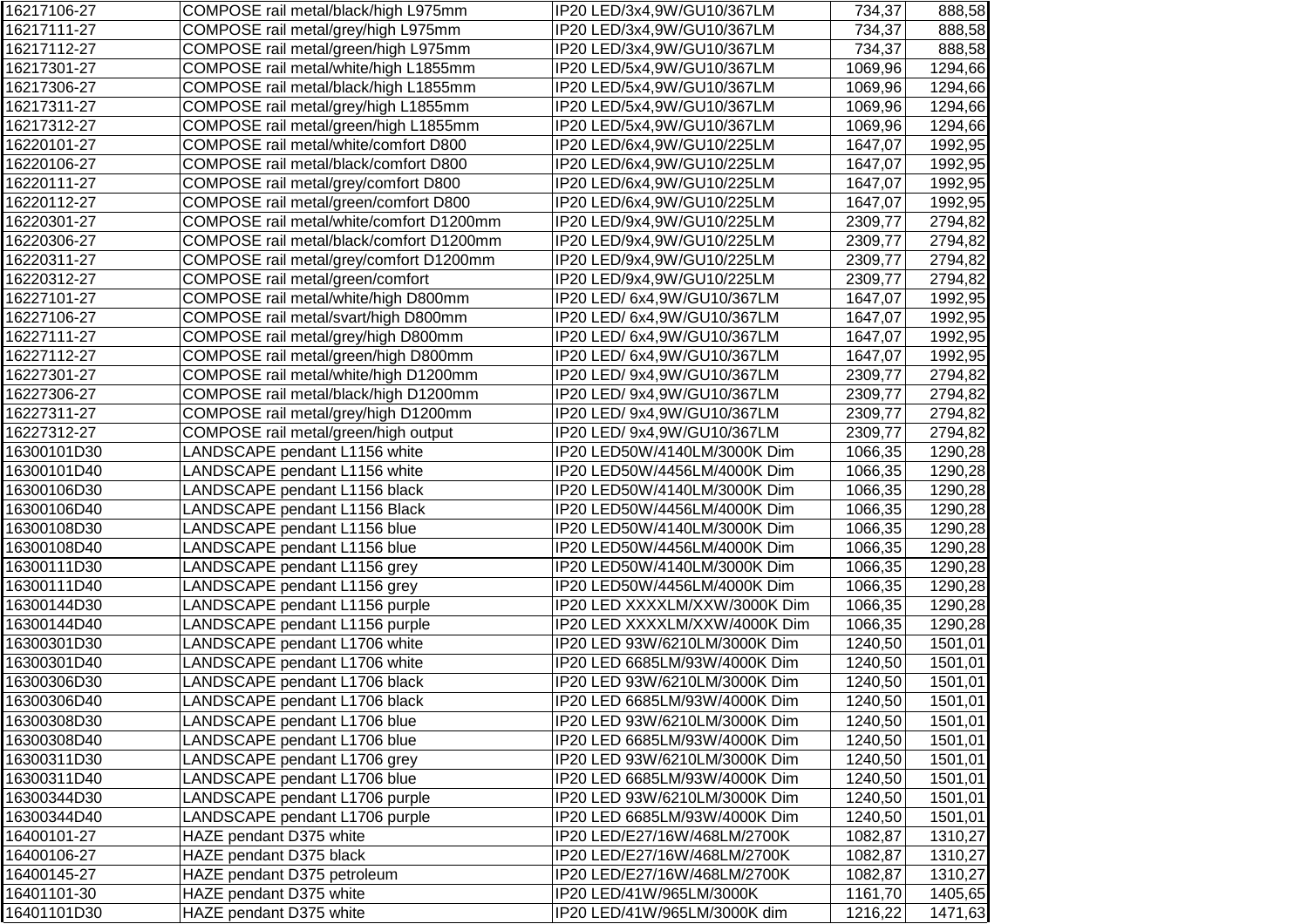| 16401106-30 | HAZE pendant D375 black           | IP20 LED/41W/965LM/3000K     | 1161,70 | 1405,65 |
|-------------|-----------------------------------|------------------------------|---------|---------|
| 16401106D30 | HAZE pendant D375 black           | IP20 LED/41W/965LM/3000K dim | 1216,22 | 1471,63 |
| 16401145-30 | HAZE pendant D375 petroleum       | IP20 LED/41W/965LM/3000K     | 1161,70 | 1405,65 |
| 16401145D30 | HAZE pendant D375 petroleum       | IP20 LED/41W/965LM/3000K dim | 1216,22 | 1471,63 |
| 16402101    | HAZE floor D375/H1350 white       | IP20 E27/max 20W             | 1392,10 | 1684,44 |
| 16402106    | HAZE floor D375/H1350 black       | IP20 E27/max 20W             | 1392,10 | 1684,44 |
| 16402145    | HAZE floor D375/H1350 petroleum   | IP20 E27/max 20W             | 1392,10 | 1684,44 |
| 19100101-30 | <b>BOB</b> pendant white          | IP20 LED/10W/3000K           | 629,24  | 761,38  |
| 19100101D30 | <b>BOB</b> pendant white          | IP20 LED/10W/3000K dim       | 943,93  | 1142,15 |
| 19100106-30 | <b>BOB</b> pendant black          | IP20 LED/10W/3000K           | 629,24  | 761,38  |
| 19100106D30 | <b>BOB</b> pendant black          | IP20 LED/10W/3000K dim       | 943,93  | 1142,15 |
| 19100301-30 | BOB pendant XL D400 white         | IP20 LED/14W/955LM/3000K     | 1050,86 | 1271,54 |
| 19100301D30 | BOB pendant XL D400 white         | IP20 LED/14W/955LM/3000K dim | 1077,44 | 1303,71 |
| 19100306-30 | BOB pendant XL D400 black         | IP20 LED/14W/955LM/3000K     | 992,71  | 1201,18 |
| 19100306D30 | BOB pendant XL D400 black         | IP20 LED/14W/955LM/3000K dim | 1019,29 | 1233,35 |
| 19100311-30 | BOB pendant XL D400 grey          | IP20 LED/14W/955LM/3000K     | 1050,86 | 1271,54 |
| 19100311D30 | BOB pendant XL D400 grey          | IP20 LED/14W/955LM/3000K dim | 1077,44 | 1303,71 |
| 19102301-30 | <b>BOB BOW pendant white</b>      | IP20 LED/30W/2514LM/3000K    | 2953,10 | 3573,25 |
| 19102306-30 | <b>BOB BOW pendant black</b>      | IP20 LED/30W/2514LM/3000K    | 2953,10 | 3573,25 |
| 19105101-30 | <b>BOB</b> floor white            | IP20 LED 10W 3000K           | 1845,95 | 2233,60 |
| 19105106-30 | <b>BOB</b> floor svart            | IP20 LED 10W 3000K           | 1845,95 | 2233,60 |
| 3049110     | A.01 wall fixture outdoor grey    | IP44 LED 747LM/10W3000K      | 666,04  | 805,91  |
| 3049147     | A.01 wall fixture outdoor Corten  | IP44 LED 747LM/10W3000K      | 646,56  | 782,34  |
| 3049183     | A.01 wall outdoor galv            | IP44 LED 747LM/10W3000K      | 691,17  | 836,32  |
| 3051110     | A.01 wall fixture outdoor grey    | IP44 75W/E27                 | 449,49  | 543,89  |
| 3051147     | A.01 wall fixture outdoor corten  | IP44 75W/E27                 | 446,27  | 539,99  |
| 3051183     | A.01 wall fixture outdoor galv    | IP44 75W/E27                 | 472,44  | 571,66  |
| 3186001     | FISHERMAN pendant opal/white      | IP44 E27 D300 mm             | 1059,09 | 1281,50 |
| 3186041     | FISHERMAN pendant opal/orange     | IP44 E27 D300 mm             | 1059,09 | 1281,50 |
| 3186051     | FISHERMAN pendant opal/blue       | IP44 E27 D300 mm             | 1059,09 | 1281,50 |
| 3186101     | FISHERMAN pendant opal/white      | IP44 E27 D400 mm             | 1098,33 | 1328,98 |
| 3186141     | FISHERMAN pendant opal/orange     | IP44 E27 D400 mm             | 1098,33 | 1328,98 |
| 3186151     | FISHERMAN pendant opal/blue       | IP44 E27 D400 mm             | 1098,33 | 1328,98 |
| 3186301     | FISHERMAN pendant opal/white      | IP44 E27 D650 mm             | 1372,77 | 1661,06 |
| 3186341     | FISHERMAN pendant opal/orange     | IP44 E27 D650 mm             | 1372,77 | 1661,06 |
| 3186351     | FISHERMAN pendant opal/blue       | IP44 E27 D650 mm             | 1372,77 | 1661,06 |
| 3219110     | <b>BERZELI</b> pole fixtures grey | IP44 LED 34W/1360LM/3000K    | 2475,19 | 2994,98 |
| 3279110     | PUCK pole fixtures grey           | IP44 LED 2344LM/32W Symm     | 1240,14 | 1500,57 |
| 3279110HF-F | PUCK pole fixtures grey           | IP44 LED 2344LM/32W Symm Dim | 1290,67 | 1561,71 |
| 3279110N    | PUCK pole fixtures grey           | IP44 LED 2344LM/32W Symm     | 1304,40 | 1578,32 |
| 3279183     | PUCK pole fixtures galv           | IP44 LED 2344LM/32W Symm     | 1394,63 | 1687,51 |
| 3279183HF-F | PUCK pole fixtures galv           | IP44 LED 2344LM/32W Symm Dim | 1445,16 | 1748,64 |
| 3279183N    | PUCK pole fixtures galv           | IP44 LED 2344LM/32W Symm     | 1459,01 | 1765,40 |
| 3279210     | TWO PUCK pole fixtures grey       | IP44 LED 2344LM/32W Symm     | 2595,06 | 3140,02 |
| 3279210HF-F | TWO PUCK pole fixtures grey       | IP44 LED 2344LM/32W Symm Dim | 2696,11 | 3262,30 |
| 3279210N    | TWO PUCK pole fixtures grey       | IP44 LED 2344LM/32W Symm     | 2723,68 | 3295,65 |
| 3279283     | TWO PUCK pole fixtures galv       | IP44 LED 2344LM/32W Symm     | 2916,55 | 3529,02 |
| 3279283HF-F | TWO PUCK pole fixtures galv       | IP44 LED 2344LM/32W Symm Dim | 3017,59 | 3651,29 |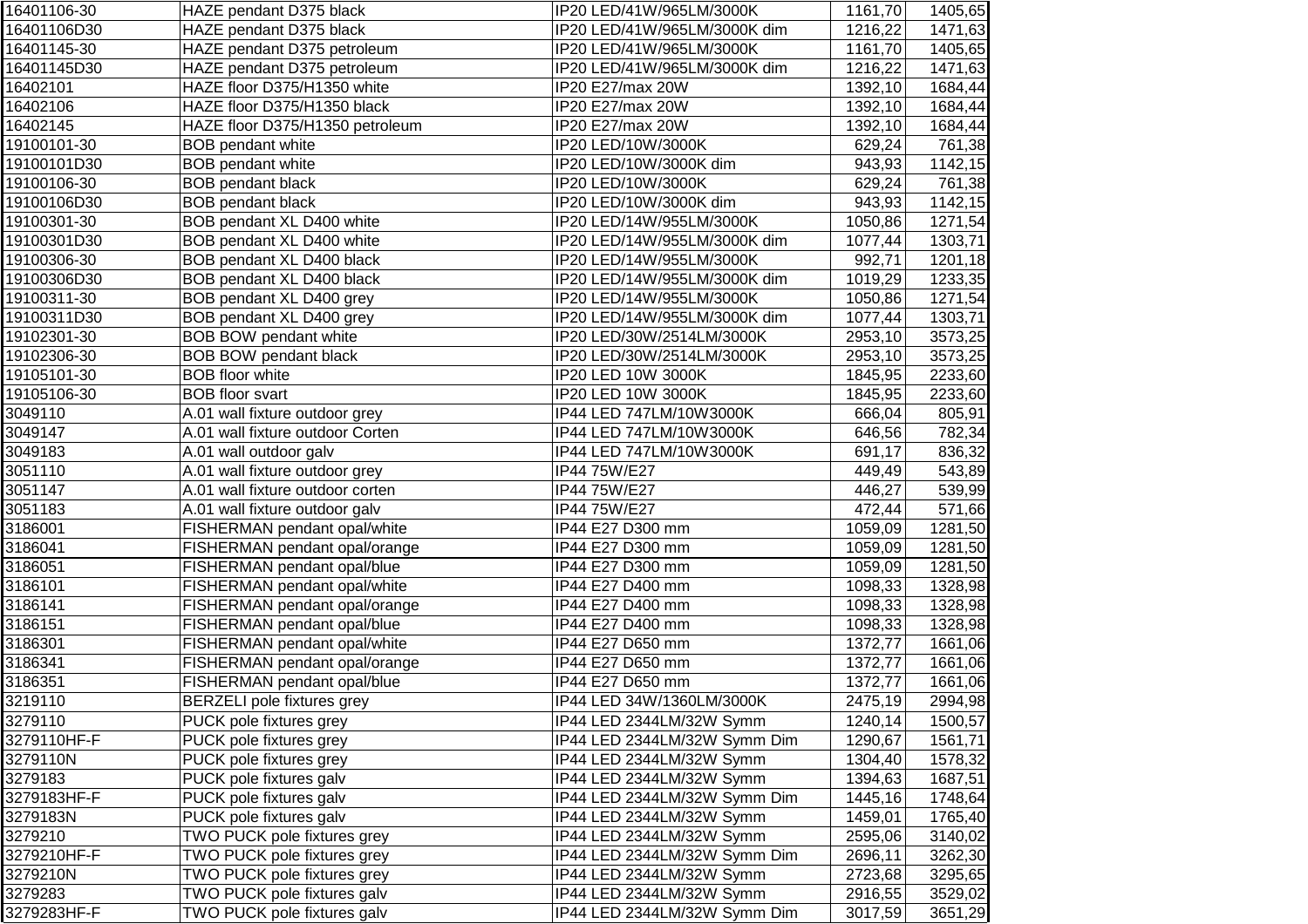| 3279283N    | TWO PUCK pole fixtures galv        | IP44 LED 2344LM/32W Symm       | 3035,94 | 3673,48 |
|-------------|------------------------------------|--------------------------------|---------|---------|
| 3279310     | THREE PUCK pole fixtures grey      | IP44 LED 2344LM/32W Symm       | 3880,99 | 4696,00 |
| 3279310HF-F | THREE PUCK pole fixtures grey      | IP44 LED 2344LM/32W Symm Dim   | 3982,15 | 4818,41 |
| 3279310N    | THREE PUCK pole fixtures grey      | IP44 LED 2344LM/32W Symm       | 4073,98 | 4929,51 |
| 3279383     | THREE PUCK pole fixtures galv      | IP44 LED 2344LM/32W Symm       | 4340,32 | 5251,79 |
| 3279383HF-F | THREE PUCK pole fixtures galv      | IP44 LED 2344LM/32W Symm Dim   | 4441,38 | 5374,07 |
| 3279383N    | THREE PUCK pole fixtures galv      | IP44 LED 2344LM/32W Symm       | 4533,20 | 5485,17 |
| 3282110     | PUCK outdoor fixture wall grey     | IP44 LED 2344LM/32W Symm       | 1331,96 | 1611,68 |
| 3282110HF-F | PUCK outdoor fixture wall grey     | IP44 LED 2344LM/32W Symm Dim   | 1382,49 | 1672,82 |
| 3282110N    | PUCK outdoor fixture wall grey     | IP44 LED 2344LM/32W Symm       | 1396,22 | 1689,42 |
| 3282183     | PUCK outdoor fixture wall galv     | IP44 LED 2344LM/32W Symm       | 1492,76 | 1806,24 |
| 3282183HF-F | PUCK outdoor fixture wall galv     | IP44 LED 2344LM/32W Symm Dim   | 1543,29 | 1867,38 |
| 3282183N    | PUCK outdoor fixture wall galv     | IP44 LED 2344LM/32W Symm       | 1557,02 | 1883,99 |
| 3328385     | CAMOUFLAGE wire pendant alu        | IP44 E27 max 42W               | 3067,63 | 3711,83 |
| 3329385     | CAMOUFLAGE wire pendant alu        | IP44 LED 10W 3000K             | 3270,21 | 3956,96 |
| 3380110     | PUCK pole fixtures grey            | IP44 LED 2140LM/32W/3000K Asym | 1240,14 | 1500,57 |
| 3380110HF-F | PUCK pole fixtures grey            | IP44 LED 2140LM/32W/3000K Asym | 1290,67 | 1561,71 |
| 3380110N    | PUCK pole fixtures grey            | IP44 LED 2140LM/32W/3000K Asym | 1304,40 | 1578,32 |
| 3380183     | PUCK pole fixtures galv            | IP44 LED 2140LM/32W/3000K Asym | 1394,63 | 1687,51 |
| 3380183HF-F | PUCK pole fixtures galv            | IP44 LED 2140LM/32W/3000K Asym | 1445,16 | 1748,64 |
| 3380183N    | PUCK pole fixtures galv            | IP44 LED 2140LM/32W/3000K Asym | 1459,01 | 1765,40 |
| 3380210     | TWO PUCK pole fixtures grey        | IP44 LED 2140LM/32W/3000K Asym | 2595,06 | 3140,02 |
| 3380210HF-F | TWO PUCK pole fixtures grey        | IP44 LED 2140LM/32W/3000K Asym | 2696,11 | 3262,30 |
| 3380210N    | TWO PUCK pole fixtures grey        | IP44 LED 2140LM/32W/3000K Asym | 2723,68 | 3295,65 |
| 3380283     | TWO PUCK pole fixtures galv        | IP44 LED 2140LM/32W/3000K Asym | 2916,55 | 3529,02 |
| 3380283HF-F | TWO PUCK pole fixtures galv        | IP44 LED 2140LM/32W/3000K Asym | 3017,59 | 3651,29 |
| 3380283N    | TWO PUCK pole fixtures galv        | IP44 LED 2140LM/32W/3000K Asym | 3035,94 | 3673,48 |
| 3380310     | THREE PUCK pole fixtures grey      | IP44 LED 2140LM/32W/3000K Asym | 3880,99 | 4696,00 |
| 3380310HF-F | THREE PUCK pole fixtures grey      | IP44 LED 2140LM/32W/3000K Asym | 3982,15 | 4818,41 |
| 3380310N    | THREE PUCK pole fixtures grey      | IP44 LED 2140LM/32W/3000K Asym | 4073,98 | 4929,51 |
| 3380383     | THREE PUCK pole fixtures galv      | IP44 LED 2140LM/32W/3000K Asym | 4340,32 | 5251,79 |
| 3380383HF-F | THREE PUCK pole fixtures galv      | IP44 LED 2140LM/32W/3000K Asym | 4441,38 | 5374,07 |
| 3380383N    | THREE PUCK pole fixtures galv      | IP44 LED 2140LM/32W/3000K Asym | 4533,20 | 5485,17 |
| 3382110     | PUCK outdoor fixture wall grey     | IP44 LED 2140LM/32W Asymm      | 1331,96 | 1611,68 |
| 3382110HF-F | PUCK outdoor fixture wall grey     | IP44 LED 2140LM/32W Asymm Dim  | 1382,49 | 1672,82 |
| 3382110N    | PUCK outdoor fixture wall grey     | IP44 LED 2140LM/32W Asymm      | 1396,22 | 1689,42 |
| 3382183     | PUCK outdoor fixture wall galv     | IP44 LED 2140LM/32W Asymm      | 1492,76 | 1806,24 |
| 3382183HF-F | PUCK outdoor fixture wall galv     | IP44 LED 2140LM/32W Asymm Dim  | 1543,29 | 1867,38 |
| 3382183N    | PUCK outdoor fixture wall galv     | IP44 LED 2140LM/32W Asymm      | 1557,02 | 1883,99 |
| 3387106     | <b>BERZELI</b> pole fixtures black | IP44 LED 28W/3000K             | 2029,02 | 2455,12 |
| 3388106-30  | COLONN post fixture black          | IP44 LED 28W/3000K             | 1270,27 | 1537,02 |
| 3388110-30  | COLONN post fixture grey           | IP44 LED 28W/3000K             | 1270,27 | 1537,02 |
| 3390306     | CITY pendant D555 black            | IP20 LED/1166LM/18W/3000K      | 1543,29 | 1867,38 |
| 3390306HF-F | CITY pendant D555 black            | IP20 LED/1166LM/18W/3000K Dim  | 1591,51 | 1925,72 |
| 3390306N    | CITY pendant D555 black            | IP20 LED/1166LM/18W/3000Knight | 1607,53 | 1945,12 |
| 3390366     | CITY pendant D555 grey-brown       | IP20 LED/1166LM/18W/3000K      | 1543,29 | 1867,38 |
| 3390366HF-F | CITY pendant D555 grey-brown       | IP20 LED/1166LM/18W/3000K Dim  | 1591,51 | 1925,72 |
| 3390366N    | CITY pendant D555 grey-brown       | IP20 LED/1166LM/18W/3000Knight | 1607,53 | 1945,12 |
|             |                                    |                                |         |         |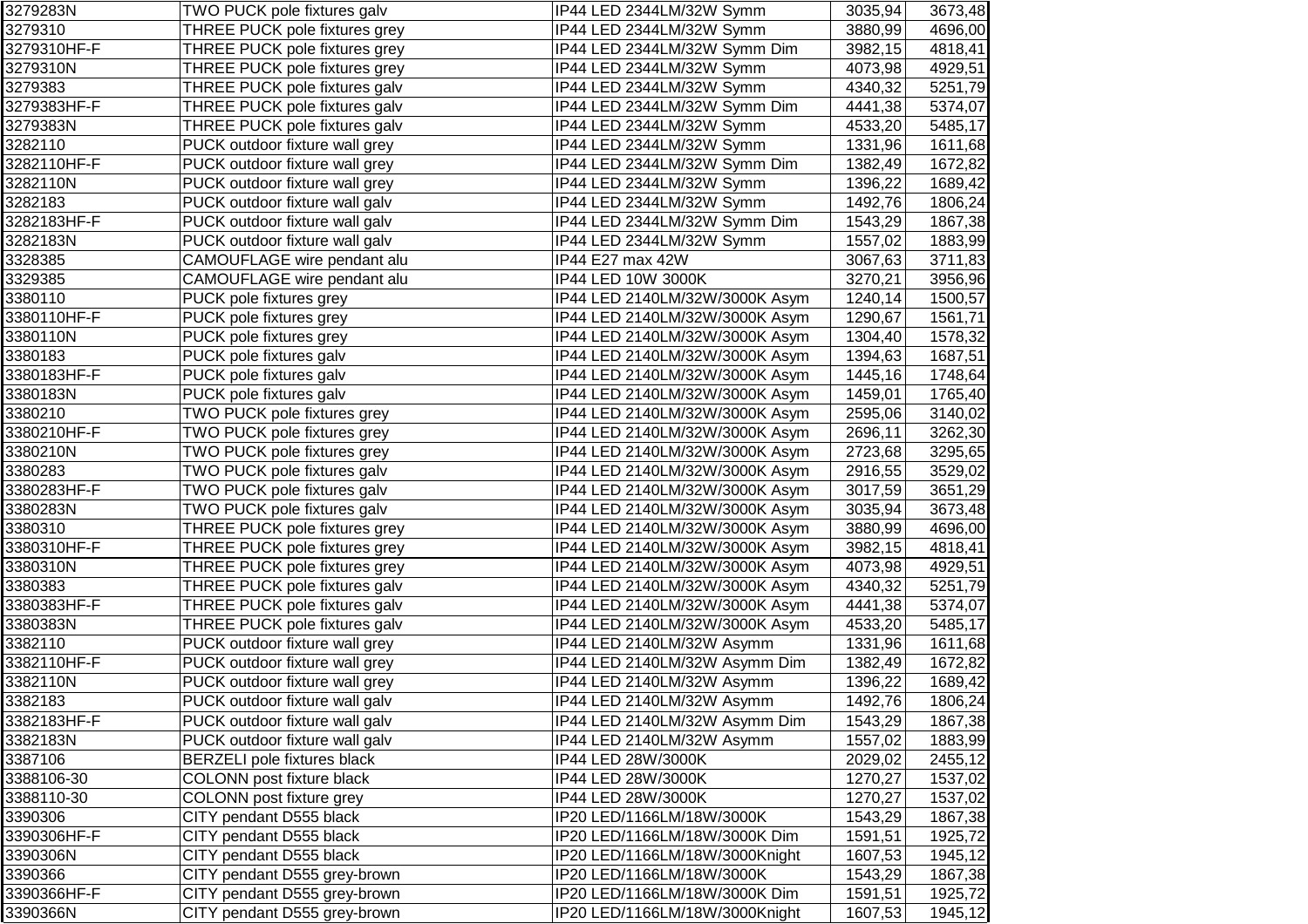| 3391306     | CITY pendant D555 black       | IP20 LED 2120LM/32W 3000K      | 1619,07 | 1959,08 |
|-------------|-------------------------------|--------------------------------|---------|---------|
| 3391306HF-F | CITY pendant D555 black       | IP20 LED 2120LM/32W 3000K Dim  | 1667,29 | 2017,42 |
| 3391306N    | CITY pendant D555 black       | IP20 LED 2120LM/32W 3000K      | 1683,33 | 2036,82 |
| 3391366     | CITY pendant D555 grey-brown  | IP20 LED 2120LM/32W 3000K      | 1619,07 | 1959,08 |
| 3391366HF-F | CITY pendant D555 grey-brown  | IP20 LED 2120LM/32W 3000K Dim  | 1667,29 | 2017,42 |
| 3391366N    | CITY pendant D555 grey-brown  | IP20 LED 2120LM/32W 3000K      | 1683,33 | 2036,82 |
| 3394306     | CITY post fixture D555 black  | IP65 LED 1166LM/18W 3000K      | 2054,23 | 2485,62 |
| 3394306HF-F | CITY post fixture D555 black  | IP65 LED 1166LM/18W 3000K Dim  | 2102,45 | 2543,96 |
| 3394306N    | CITY post fixture D555 black  | IP65 LED 1166LM/18W 3000K      | 2118,49 | 2563,37 |
| 3394366     | CITY post D555 greybrown      | IP65 LED 1166LM/18W 3000K      | 2054,23 | 2485,62 |
| 3394366HF-F | CITY post D555 greybrown      | IP65 LED 1166LM/18W 3000K Dim  | 2102,45 | 2543,96 |
| 3394366N    | CITY post D555 greybrown      | IP65 LED 1166LM/18W 3000K      | 2118,49 | 2563,37 |
| 3395306     | CITY post fixture D555 black  | IP65 LED 2120LM/32W 3000K      | 2132,33 | 2580,12 |
| 3395306HF-F | CITY post fixture D555 black  | IP65 LED 2120LM/32W 3000K Dim  | 2180,54 | 2638,46 |
| 3395306N    | CITY post fixture D555 black  | IP65 LED 2120LM/32W 3000K      | 2196,58 | 2657,86 |
| 3395366     | CITY post D555 greybrown      | IP65 LED 2120LM/32W 3000K      | 2132,33 | 2580,12 |
| 3395366HF-F | CITY post D555 greybrown      | IP65 LED 2120LM/32W 3000K Dim  | 2180,54 | 2638,46 |
| 3395366N    | CITY post D555 greybrown      | IP65 LED 2120LM/32W 3000K      | 2196,58 | 2657,86 |
| 3396306     | CITY pole fixture asym black  | IP65 LED/2267LM/32W/3000K      | 2212,12 | 2676,66 |
| 3396306HF-F | CITY pole fixture asym black  | IP65 LED/2267LM/32W/3000K Dim  | 2258,04 | 2732,23 |
| 3396306N    | CITY pole fixture asym black  | IP65 LED/2267LM/32W/3000K      | 2273,34 | 2750,74 |
| 3396366     | CITY pole fixture greybrown   | IP65 LED/2267LM/32W/3000K      | 2212,12 | 2676,66 |
| 3396366HF-F | CITY pole fixture greybrown   | IP65 LED/2267LM/32W/3000K Dim  | 2258,04 | 2732,23 |
| 3396366N    | CITY pole fixture greybrown   | IP65 LED/2267LM/32W/3000K asym | 2273,34 | 2750,74 |
| 3397306     | CITY wall fixture D555 black  | IP65 LED/1166LM/18W/3000K      | 2066,44 | 2500,39 |
| 3397306HF-F | CITY wall fixture D555 black  | IP65 LED/1166LM/18W/3000K Dim  | 2113,03 | 2556,76 |
| 3397306N    | CITY wall fixture D555 black  | IP65 LED/1166LM/18W/3000K      | 2113,03 | 2556,76 |
| 3397366     | CITY wall D555 greybrown      | IP65 LED/1166LM/18W/3000K      | 2066,44 | 2500,39 |
| 3397366HF-F | CITY wall D555 greybrown      | IP65 LED/1166LM/18W/3000K Dim  | 2113,03 | 2556,76 |
| 3397366N    | CITY wall D555 greybrown      | IP65 LED/1166LM/18W/3000K      | 2113,03 | 2556,76 |
| 3398306     | CITY wall fixture D555 black  | IP65 LED/2120LM/32W/3000K      | 2066,44 | 2500,39 |
| 3398306HF-F | CITY wall fixture D555 black  | IP65 LED/2120LM/32W/3000K Dim  | 2113,03 | 2556,76 |
| 3398306N    | CITY wall fixture D555 black  | IP65 LED/2120LM/32W/3000K      | 2113,03 | 2556,76 |
| 3398366     | CITY wall D555 greybrown      | IP65 LED/2120LM/32W/3000K      | 2066,44 | 2500,39 |
| 3398366HF-F | CITY wall D555 greybrown      | IP65 LED/2120LM/32W/3000K Dim  | 2113,03 | 2556,76 |
| 3398366N    | CITY wall D555 greybrown      | IP65 LED/2120LM/32W/3000K      | 2113,03 | 2556,76 |
| 3399306     | CITY wall fixture D555 black  | IP65 LED/2267LM/32W/3000K      | 2142,81 | 2592,80 |
| 3399306HF-F | CITY wall fixture D555 black  | IP65 LED/2267LM/32W/3000K Dim  | 2189,52 | 2649,32 |
| 3399306N    | City wall fixture D555 black  | IP65 LED/2267LM/32W/3000K      | 2189,52 | 2649,32 |
| 3399366     | CITY wall D555 greybrown asym | IP65 LED/2267LM/32W/3000K      | 2142,81 | 2592,80 |
| 3399366HF-F | CITY wall D555 greybrown asym | IP65 LED/2267LM/32W/3000K Dim  | 2189,52 | 2649,32 |
| 3399366N    | CITY wall D555 greybrown asym | IP65 LED/2267LM/32W/3000K      | 2189,52 | 2649,32 |
| 3400106     | GYRO post fixture sym black   | IP65 LED/2344LM/32W/3000K      | 1306,70 | 1581,11 |
| 3400106HF-F | GYRO post fixture sym black   | IP65 LED/2344LM/32W/3000K Dim  | 1357,23 | 1642,25 |
| 3400106N    | GYRO post fixture sym black   | IP65 LED/2344LM/32W/3000K      | 1370,94 | 1658,84 |
| 3401106     | GYRO post fixture asym black  | IP65 LED/2140LM/32W/3000K      | 1306,70 | 1581,11 |
| 3401106HF-F | GYRO post fixture asym black  | IP65 LED/2140LM/32W/3000K Dim  | 1357,23 | 1642,25 |
| 3401106N    | GYRO post fixture asym black  | IP65 LED/2140LM/32W/3000K      | 1370,94 | 1658,84 |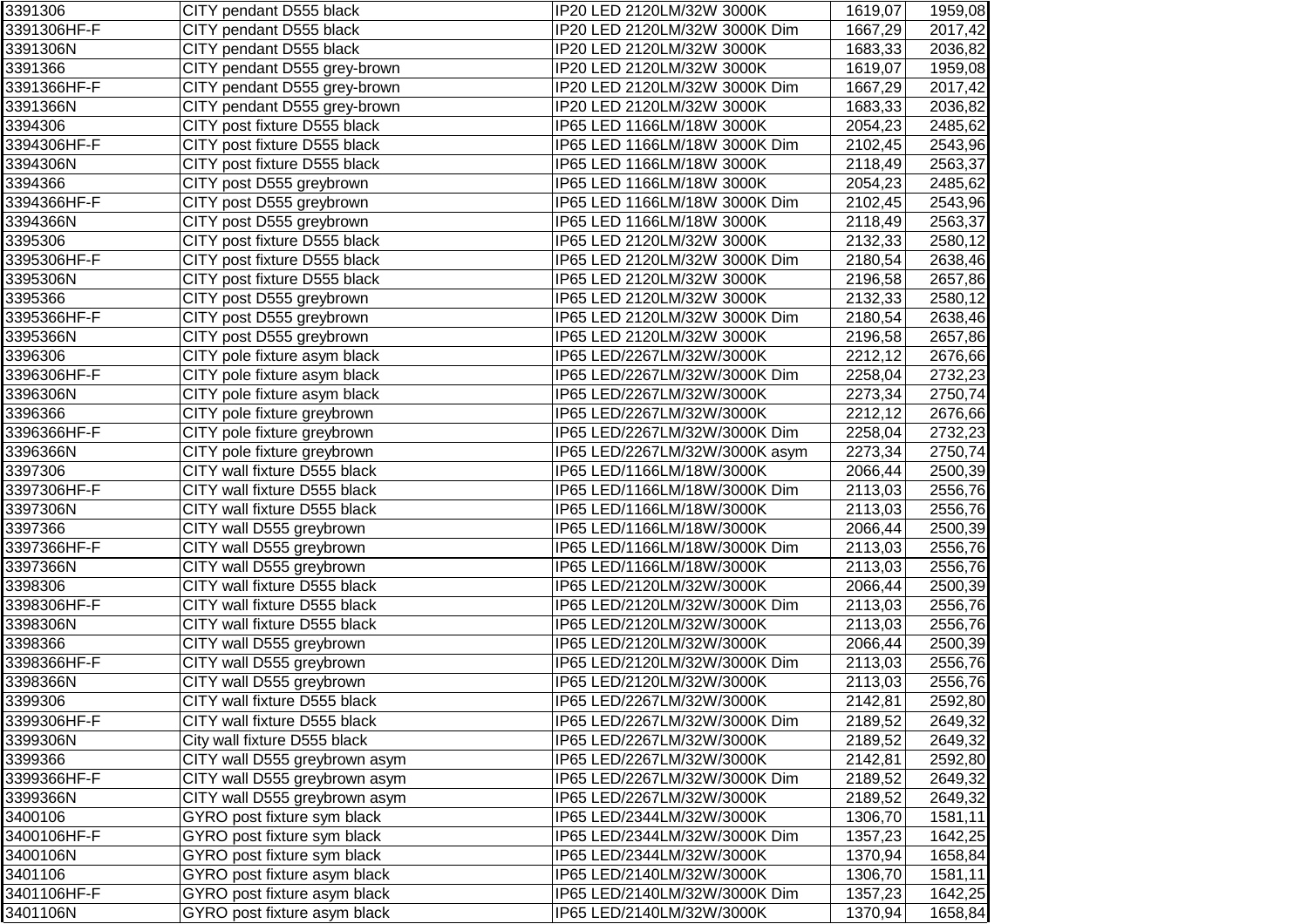| 3402106     | GYRO catenary sym black         | IP65 LED/2344LM/32W/3000K     | 1237,84  | 1497,79 |
|-------------|---------------------------------|-------------------------------|----------|---------|
| 3402106HF-F | GYRO catenary sym black         | IP65 LED/2344LM/32W/3000K Dim | 1288,36  | 1558,91 |
| 3402106N    | GYRO catenary sym black         | IP65 LED/2344LM/32W/3000K     | 1302,08  | 1575,52 |
| 3403106     | GYRO catenary asym black        | IP65 LED/2140LM/32W/3000K     | 1237,84  | 1497,79 |
| 3403106HF-F | GYRO catenary asym black        | IP65 LED/2140LM/32W/3000K Dim | 1288,36  | 1558,91 |
| 3403106N    | GYRO catenary asym black        | IP65 LED/2140LM/32W/3000K     | 1302,08  | 1575,52 |
| 3415106     | CONVEX bollard H1039 mm black   | IP44 LED/370LM/6W/3000K       | 1462,88  | 1770,09 |
| 3415110     | CONVEX bollard H1039 mm grey    | IP44 LED/370LM/6W/3000K       | 1545,46  | 1870,01 |
| 3415147     | CONVEX bollard H1039 mm Corten  | IP44 LED/370LM/6W/3000K       | 1431,80  | 1732,47 |
| 3415183     | CONVEX bollard H1039 mm galv    | IP44 LED/370LM/6W/3000K       | 1435,31  | 1736,73 |
| 3430180HF-F | <b>BRASS post fixture brass</b> | IP54 LED 1415LM/33W Dim       | 2819,27  | 3411,31 |
| 3431180     | <b>BRASS</b> post fixture brass | IP54 LED 28W/2240LM           | 2366,85  | 2863,89 |
| 3435180     | <b>BRASS catenary brass</b>     | IP54 LED 2145LM/32W           | 3088,41  | 3736,97 |
| 3435180HF-F | <b>BRASS catenary brass</b>     | IP54 LED 2145LM/32W           | 3174,75  | 3841,44 |
| 3435180N    | <b>BRASS catenary brass</b>     | IP54 LED 2145LM/32W           | 3188,71  | 3858,34 |
| 3436180     | <b>BRASS catenary brass</b>     | IP54 LED 1800LM/32W           | 3088,41  | 3736,97 |
| 3436180HF-F | <b>BRASS catenary brass</b>     | IP54 LED 1800LM/32W dim       | 3174,75  | 3841,44 |
| 3436180N    | <b>BRASS catenary brass</b>     | IP54 LED 1800LM/32W           | 3188,71  | 3858,34 |
| 4037121     | ARCAD wall H290 white           | IP20 LED 1200LM/15W/3000K     | 579,48   | 701,18  |
| 4037121HF-F | Arcad wall H290 white           | IP LED 1200LM/15W/3000K DIM   | 634,00   | 767,14  |
| 4120185     | <b>DROPPEN</b> outdoor fixture  | IP23 75W/E27 clear glass      | 325,40   | 393,73  |
| 4220185     | <b>DROPPEN outdoor fixture</b>  | IP23 75W/E27 opalglass        | 325,40   | 393,73  |
| 5082182     | PUKEBERG ORIGINAL 1946/1        | IP20 200W/E27 H450 mm         | 832,19   | 1006,95 |
| 5083182     | PUKEBERG ORIGINAL 1946/2        | IP20 200W/E27 H470 mm         | 866,92   | 1048,98 |
| 5084182     | PUKEBERG ORIGINAL 1950          | IP20 200W/E27 H390 mm         | 749,61   | 907,03  |
| 5285182     | PUKEBERG ORIGINAL 1946/1        | IP20 LED 1500LM/18W D450      | 1064,36  | 1287,88 |
| 5285182HF-F | PUKEBERG ORIGINAL 1946/1        | IP20 LED 1500LM/18W D450 Dim  | 1187,15  | 1436,45 |
| 5286182     | PUKEBERG ORIGINAL 1946/2        | IP20 LED 1500LM/18W D470 mm   | 1099, 14 | 1329,96 |
| 5286182HF-F | PUKEBERG ORIGINAL 1946/2        | IP20 LED 1500LM/18W D470 Dim  | 1230,68  | 1489,12 |
| 5287182     | PUKEBERG ORIGINAL 1950          | IP20 LED 1500LM/18W D390 mm   | 943,68   | 1141,85 |
| 5287182HF-F | PUKEBERG ORIGINAL 1950          | IP20 LED 1500LM/18W D390 Dim  | 1058,94  | 1281,31 |
| 7387101     | HIDE floor fixture D300 white   | IP20 E27/75W H1865 D300       | 1273,77  | 1541,26 |
| 7387106     | HIDE floor fixture D300 black   | IP20 E27/75W H1865 D300       | 1273,77  | 1541,26 |
| 7390101     | HIDE floor with reflector       | IP20 E27/60W H1865 D300       | 1341,70  | 1623,46 |
| 7390106     | HIDE floor with reflector       | IP20 E27/60W H1865 D300       | 1341,70  | 1623,46 |
| 7407338     | ALLRIGHT ceiling D400 HF alu    | IP20 LED/1400LM/17W/3000K     | 712,19   | 861,75  |
| 7407338-40  | ALLRIGHT ceiling D400 HF alu    | IP20 LED/1540LM/17W/4000K     | 727,98   | 880,86  |
| 7407338D40  | ALLRIGHT ceiling D400 HF alu    | IP20 LED/1540LM/17W/4000K dim | 852,23   | 1031,19 |
| 7407338DS40 | ALLRIGHT ceiling D400 HF alu    | IP20 LED/1540LM/17W/4000K dim | 948,42   | 1147,59 |
| 7407338HF-F | ALLRIGHT ceiling D400 HFF alu   | IP20 LED/1400LM/17W/3000K Dim | 836,44   | 1012,09 |
| 7407338HFFS | ALLRIGHT ceiling D400 HFF grey  | IP20 LED/1400LM/17W/3000K Dim | 932,64   | 1128,49 |
| 7407338S    | ALLRIGHT ceiling D400 HF grey   | IP20 LED/1400LM/17W/3000K     | 808,39   | 978,15  |
| 7407338S40  | ALLRIGHT ceiling D400 HF alu    | IP20 LED/1540LM/17W/4000K     | 824,18   | 997,26  |
| 7407397     | ALLRIGHT ceiling D400 bronze    | IP20 LED/1400LM/17W/3000K     | 751,54   | 909,36  |
| 7407397-40  | ALLRIGHT ceiling D400 bronze    | IP20 LED/1540LM/17W/4000K     | 767,33   | 928,47  |
| 7407397D40  | ALLRIGHT ceiling D400 bronze    | IP20 LED/1540LM/17W/4000K dim | 891,57   | 1078,81 |
| 7407397DS40 | ALLRIGHT ceiling D400 bronze    | IP20 LED/1540LM/17W/4000K dim | 987,77   | 1195,21 |
| 7407397HF-F | ALLRIGHT ceiling D400 bronze    | IP20 LED/1400LM/17W/3000K Dim | 875,79   | 1059,70 |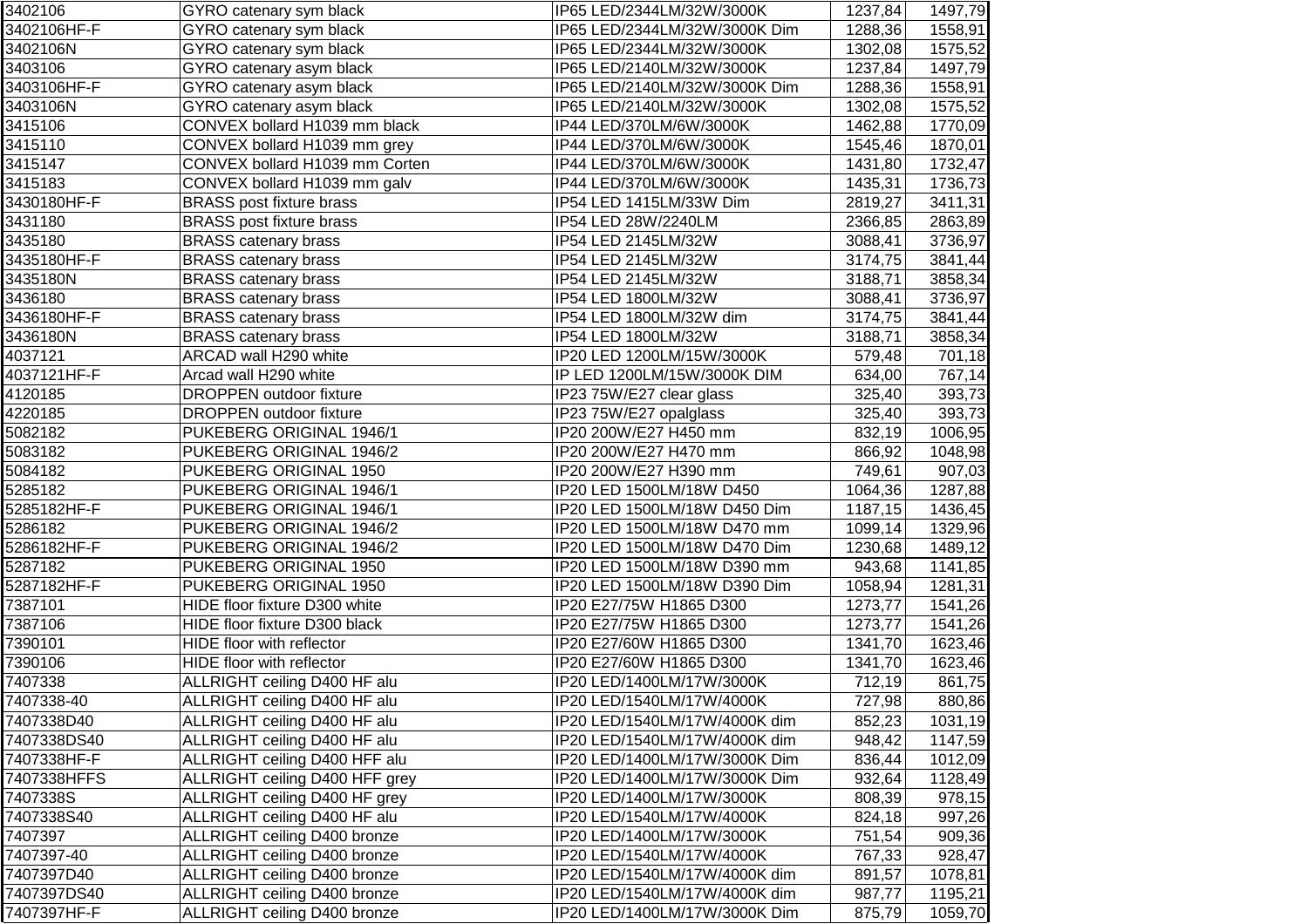| 7407397HFFS | ALLRIGHT ceiling D400 bronze      | IP20 LED/1400LM/17W/3000K Dim | 971,97 | 1176,09 |
|-------------|-----------------------------------|-------------------------------|--------|---------|
| 7407397S    | ALLRIGHT ceiling D400 bronze      | IP20 LED/1400LM/17W/3000K     | 847,74 | 1025,76 |
| 7407397S40  | ALLRIGHT ceiling D400 bronze      | IP20 LED/1540LM/17W/4000K     | 863,53 | 1044,87 |
| 7407398     | ALLRIGHT ceiling D400 HF grey     | IP20 LED/1400LM/17W/3000K     | 751,54 | 909,36  |
| 7407398-40  | ALLRIGHT ceiling D400 HF grey     | IP20 LED/1540LM/17W/4000K     | 767,33 | 928,47  |
| 7407398D40  | ALLRIGHT ceiling D400 HF grey     | IP20 LED/1540LM/17W/4000K dim | 891,57 | 1078,81 |
| 7407398DS40 | ALLRIGHT ceiling D400 HF grey     | IP20 LED/1540LM/17W/4000K dim | 987,77 | 1195,21 |
| 7407398HF-F | ALLRIGHT ceiling D400 HFF grey    | IP20 LED/1400LM/17W/3000K Dim | 875,79 | 1059,70 |
| 7407398HFFS | ALLRIGHT ceiling D400 HFF grey    | IP20 LED/1400LM/17W/3000K Dim | 971,97 | 1176,09 |
| 7407398S    | ALLRIGHT ceiling D400 HF grey     | IP20 LED/1400LM/17W/3000K     | 847,74 | 1025,76 |
| 7407398S40  | ALLRIGHT ceiling D400 HF grey     | IP20 LED/1540LM/17W/4000K     | 863,53 | 1044,87 |
| 7421138     | ALLRIGHT wallamp aluminium        | IP20 LED/14W/833LM/3000K B268 | 447,91 | 541,97  |
| 7421138-40  | ALLRIGHT wallamp aluminium        | IP20 LED/14W/918LM/4000K B268 | 462,98 | 560,20  |
| 7421138D40  | ALLRIGHT wallamp alu dim          | IP20 LED/14W/918LM/4000K B268 | 498,68 | 603,40  |
| 7421138HF-F | ALLRIGHT wallamp alu Dim          | IP20 LED/14W/833LM/3000K B268 | 483,74 | 585,33  |
| 7421183     | ALLRIGHT wall fixture galv        | IP20 LED/14W/833LM/3000K B268 | 466,37 | 564,31  |
| 7421183-40  | ALLRIGHT wall fixture galv        | IP20 LED/14W/918LM/4000K B268 | 481,32 | 582,40  |
| 7421183D40  | ALLRIGHT wall fixture galv dim    | IP20 LED/14W/918LM/4000K B268 | 517,26 | 625,89  |
| 7421183Hf-F | ALLRIGHT wall fixture galv Dim    | IP20 LED/14W/833LM/3000K B268 | 502,33 | 607,81  |
| 7421197     | <b>ALLRIGHT</b> wallamp bronze    | IP20 LED/14W/833LM/3000K B268 | 461,63 | 558,58  |
| 7421197-40  | <b>ALLRIGHT</b> wallamp bronze    | IP20 LED/14W/918LM/4000K B268 | 476,57 | 576,65  |
| 7421197D40  | ALLRIGHT wallamp bronze dim       | IP20 LED/14W/918LM/4000K B268 | 512,40 | 620,01  |
| 7421197HF-F | ALLRIGHT wallamp bronze Dim       | IP20 LED/14W/833LM/3000K B268 | 497,47 | 601,94  |
| 7421198     | ALLRIGHT wallamp dark grey        | IP20 LED/14W/833LM/3000K B268 | 461,63 | 558,58  |
| 7421198-40  | ALLRIGHT wallamp dark grey        | IP20 LED/14W/918LM/4000K B268 | 476,57 | 576,65  |
| 7421198D40  | ALLRIGHT wall dark grey dim       | IP20 LED/14W/918LM/4000K B268 | 512,40 | 620,01  |
| 7421198HF-F | ALLRIGHT wallamp dark grey Dim    | IP20 LED/14W/833LM/3000K B268 | 497,47 | 601,94  |
| 7421338     | ALLRIGHT wall fixture aluminiu    | IP20 LED/14W/847LM/3000K B365 | 515,20 | 623,39  |
| 7421338-40  | ALLRIGHT wallamp aluminium        | IP20 LED/14W/918LM/4000K B365 | 531,00 | 642,51  |
| 7421338D40  | ALLRIGHT wallamp alu dim          | IP20 LED/14W/918LM/4000K B365 | 593,79 | 718,48  |
| 7421338HF-F | ALLRIGHT wall fixture aluminiu    | IP20 LED/14W/847LM/3000K B365 | 577,99 | 699,37  |
| 7421383     | ALLRIGHT wall fixture galv        | IP20 LED/14W/847LM/3000K B365 | 514,23 | 622,21  |
| 7421383-40  | ALLRIGHT wall fixture galv        | IP20 LED/14W/918LM/4000K B365 | 530,01 | 641,32  |
| 7421383D40  | ALLRIGHT wall galv dim            | IP20 LED/14W/918LM/4000K B365 | 590,14 | 714,07  |
| 7421383HF-F | ALLRIGHT wall fixture galv Dim    | IP20 LED/14W/847LM/3000K B365 | 574,35 | 694,97  |
| 7421397     | <b>ALLRIGHT</b> wall fixture alum | IP20 LED/14W/847LM/3000K B365 | 530,27 | 641,62  |
| 7421397-40  | <b>ALLRIGHT</b> wallamp bronze    | IP20 LED/14W/918LM/4000K B365 | 546,05 | 660,72  |
| 7421397D40  | ALLRIGHT wallamp bronze dim       | IP20 LED/14W/918LM/4000K B365 | 608,84 | 736,70  |
| 7421397HF-F | ALLRIGHT wall lamp bronze Dim     | IP20 LED/14W/847LM/3000K B365 | 593,16 | 717,73  |
| 7421398     | ALLRIGHT wall fixture grey        | IP20 LED/14W/847LM/3000K B365 | 530,27 | 641,62  |
| 7421398-40  | ALLRIGHT wallamp dark grey        | IP20 LED/14W/918LM/4000K B365 | 546,05 | 660,72  |
| 7421398D40  | ALLRIGHT wall dark grey dim       | IP20 LED/14W/918LM/4000K B365 | 608,84 | 736,70  |
| 7421398HF-F | ALLRIGHT wall fixture grey Dim    | IP20 LED/14W/847LM/3000K B365 | 593,16 | 717,73  |
| 7426138     | ALLRIGHT wallamp aluminium        | IP23 LED/14W/839LM/3000K B268 | 498,80 | 603,55  |
| 7426138-40  | ALLRIGHT wallamp aluminium        | IP23 LED/14W/918LM/4000K B268 | 514,47 | 622,51  |
| 7426147     | <b>ALLRIGHT</b> wallamp Corten    | IP23 LED/14W/839LM/3000K B268 | 499,09 | 603,90  |
| 7426147-40  | ALLRIGHT wallamp corten           | IP23 LED/14W/918LM/4000K B268 | 514,69 | 622,77  |
| 7426183     | ALLRIGHT wall fixture galv        | IP23 LED/14W/839LM/3000K B268 | 504,99 | 611,04  |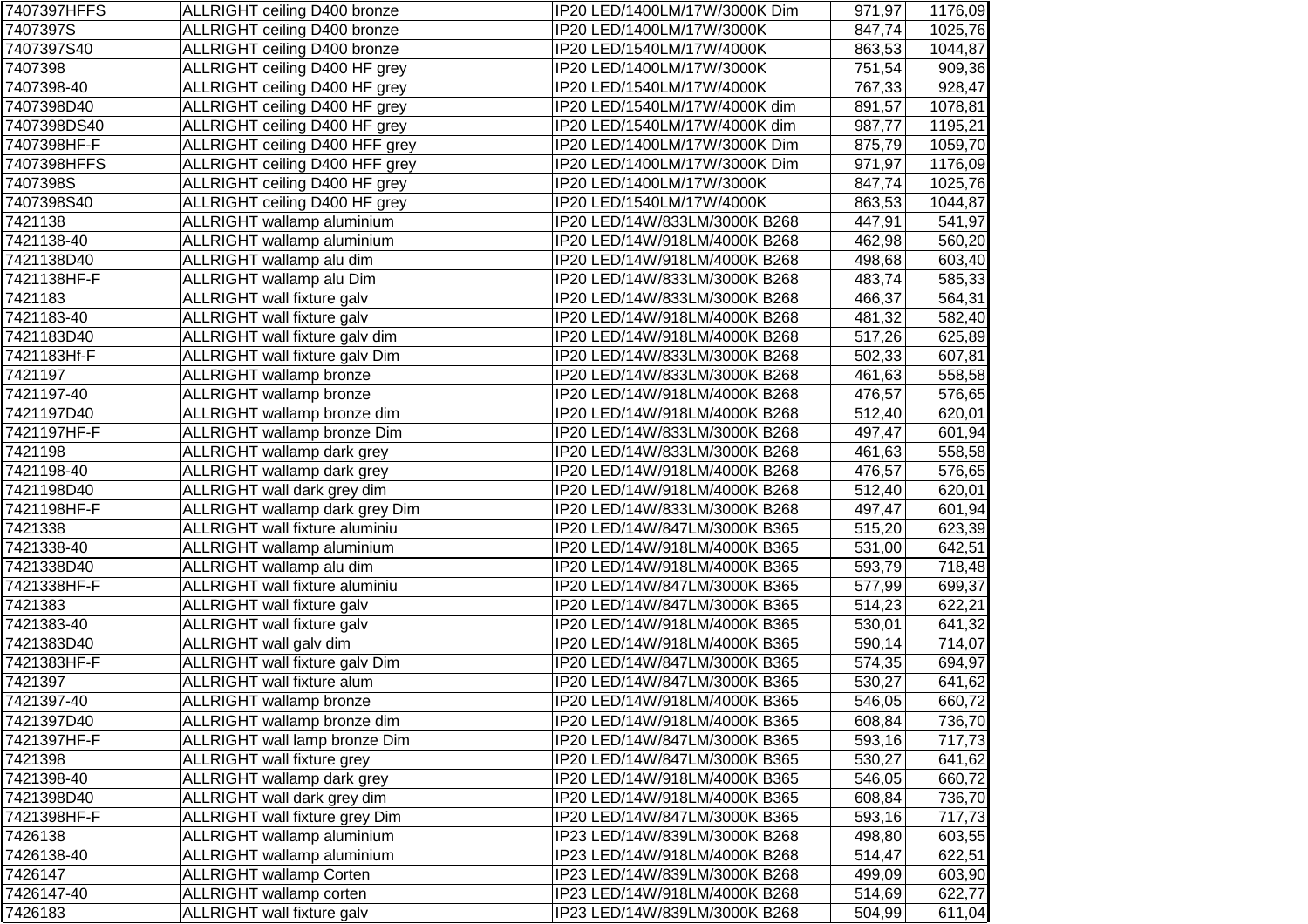| 7426183-40  | ALLRIGHT wall fixture galv           | IP20 LED/14W/918LM/4000K B268 | 520,78  | 630,14  |
|-------------|--------------------------------------|-------------------------------|---------|---------|
| 7426197     | ALLRIGHT wallamp bronze              | IP23 LED/14W/839LM/3000K B268 | 504,03  | 609,88  |
| 7426197-40  | <b>ALLRIGHT</b> wallamp bronze       | IP20 LED/14W/918LM/4000K B268 | 534,99  | 647,34  |
| 7426198     | ALLRIGHT wallamp dark grey           | IP23 LED/14W/839LM/3000K B268 | 519,21  | 628,24  |
| 7426198-40  | ALLRIGHT wallamp dark grey           | IP20 LED/14W/918LM/4000K B268 | 534,99  | 647,34  |
| 7426338     | <b>ALLRIGHT</b> wall fixture alum    | IP23 LED/14W/850LM/3000K B365 | 623,42  | 754,34  |
| 7426338-40  | ALLRIGHT wall fixture alum           | IP23 LED/14W/935LM/4000K B365 | 639,21  | 773,44  |
| 7426347     | ALLRIGHT wall fixture corten         | IP23 LED/14W/850LM/3000K B365 | 631,33  | 763,91  |
| 7426347-40  | ALLRIGHT wall fixture corten         | IP23 LED/14W/935LM/4000K B365 | 646,92  | 782,78  |
| 7426383     | ALLRIGHT wall fixture galv           | IP23 LED/14W/850LM/3000K B365 | 643,21  | 778,29  |
| 7426383-40  | ALLRIGHT wall fixture galv           | IP23 LED/14W/935LM/4000K B365 | 659,00  | 797,39  |
| 7426397     | <b>ALLRIGHT</b> wall fixtures bronze | IP23 LED/14W/850LM/3000K B365 | 645,64  | 781,22  |
| 7426397-40  | ALLRIGHT wall fixtures bronze        | IP23 LED/14W/935LM/4000K B365 | 661,43  | 800,34  |
| 7426398     | ALLRIGHT wall fixtures grey          | IP23 LED/14W/850LM/3000K B365 | 645,64  | 781,22  |
| 7426398-40  | ALLRIGHT wall fixtures grey          | IP23 LED/14W/935LM/4000K B365 | 661,43  | 800,34  |
| 7427338     | ALLRIGHT wall fixture alum           | IP23 LED/11W/500LM/3000K B365 | 747,21  | 904,12  |
| 7427338-40  | ALLRIGHT wall fixture alum           | IP23 LED/11W/552LM/3000K B365 | 762,43  | 922,54  |
| 7427347     | <b>ALLRIGHT</b> wall fixture corten  | IP23 LED/11W/500LM/3000K B365 | 783,89  | 948,51  |
| 7427347-40  | ALLRIGHT wall fixture corten         | IP23 LED/11W/552LM/3000K B365 | 799,11  | 966,92  |
| 7427383     | ALLRIGHT wall galv with socket       | IP23 LED/11W/500LM/3000K B365 | 766,09  | 926,97  |
| 7427383-40  | ALLRIGHT wall galv with socket       | IP23 LED/11W/552LM/4000K B365 | 781,31  | 945,39  |
| 7427397     | ALLRIGHT wall fixtures bronze        | IP23 LED/11W/500LM/3000K B365 | 766,09  | 926,97  |
| 7427397-40  | ALLRIGHT wall fixtures bronze        | IP23 LED/11W/552LM/3000K B365 | 781,31  | 945,39  |
| 7427398     | ALLRIGHT wall fixtures grey          | IP23 LED/11W/500LM/3000K B365 | 766,09  | 926,97  |
| 7427398-40  | ALLRIGHT wall fixtures grey          | IP23 LED/11W/552LM/4000K B365 | 781,31  | 945,39  |
| 7428338     | ALLRIGHT pendant D400 HF alu         | IP20 LED/1400LM/17W/3000K     | 927,89  | 1122,74 |
| 7428338-40  | ALLRIGHT pendant D400 HF alu         | IP20 LED/1540LM/17W/4000K     | 943,68  | 1141,85 |
| 7428338D40  | ALLRIGHT pendant D400 alu dim        | IP20 LED/1540LM/17W/4000K     | 1067,92 | 1292,19 |
| 7428338HF-F | ALLRIGHT pendant D400 HFF alu        | IP20 LED/1400LM/17W/3000K dim | 1052,13 | 1273,08 |
| 7428397     | ALLRIGHT pendants D400 bronze        | IP20 LED/1400LM/17W/3000K     | 967,24  | 1170,36 |
| 7428397-40  | ALLRIGHT pendants D400 bronze        | IP20 LED/1540LM/17W/4000K     | 983,02  | 1189,46 |
| 7428397D40  | ALLRIGHT pendants D400 bronze        | IP20 LED/1540LM/17W/4000K dim | 1107,27 | 1339,80 |
| 7428397HF-F | ALLRIGHT pendants D400 bronze        | IP20 LED/1400LM/17W/3000K dim | 1091,48 | 1320,69 |
| 7428398     | ALLRIGHT pendants D400 grey          | IP20 LED/1400LM/17W/3000K     | 967,24  | 1170,36 |
| 7428398-40  | ALLRIGHT pendants D400 grey          | IP20 LED/1540LM/17W/4000K     | 983,02  | 1189,46 |
| 7428398D40  | ALLRIGHT pendants D400 grey          | IP20 LED/1540LM/17W/4000K dim | 1107,27 | 1339,80 |
| 7428398HF-F | ALLRIGHT pendants D400 grey          | IP20 LED/1400LM/17W/3000K dim | 1091,48 | 1320,69 |
| 7429338     | ALLRIGHT ceiling D400 alu            | IP20 LED 1937LM/26W/3000K     | 859,51  | 1040,01 |
| 7429338-40  | ALLRIGHT ceiling D400 alu            | IP20 LED/2310LM/26W/4000K     | 875,31  | 1059,12 |
| 7429338D40  | ALLRIGHT ceiling D400 alu            | IP20 LED/2310LM/26W/4000K dim | 973,32  | 1177,71 |
| 7429338DS40 | ALLRIGHT ceiling D400 alu            | IP20 LED/2310LM/26W/4000K dim | 1000,03 | 1210,04 |
| 7429338HF-F | ALLRIGHT ceiling D400 alu            | IP20 LED 1937LM/26W/3000K Dim | 957,52  | 1158,60 |
| 7429397     | ALLRIGHT ceiling D400 bronze         | IP20 LED 1937LM/26W/3000K     | 897,16  | 1085,57 |
| 7429397-40  | ALLRIGHT ceiling D400 bronze         | IP20 LED/2310LM/26W/4000K     | 912,95  | 1104,67 |
| 7429397D40  | ALLRIGHT ceiling D400 bronze         | IP20 LED/2310LM/26W/4000K dim | 1010,96 | 1223,27 |
| 7429397DS40 | ALLRIGHT ceiling D400 bronze         | IP20 LED/2310LM/26W/4000K dim | 1034,88 | 1252,21 |
| 7429397HF-F | ALLRIGHT ceiling D400 bronze         | IP20 LED 1937LM/26W/3000K Dim | 995,31  | 1204,32 |
| 7429398     | ALLRIGHT ceiling D400 grey           | IP20 LED 1937LM/26W/3000K     | 897,16  | 1085,57 |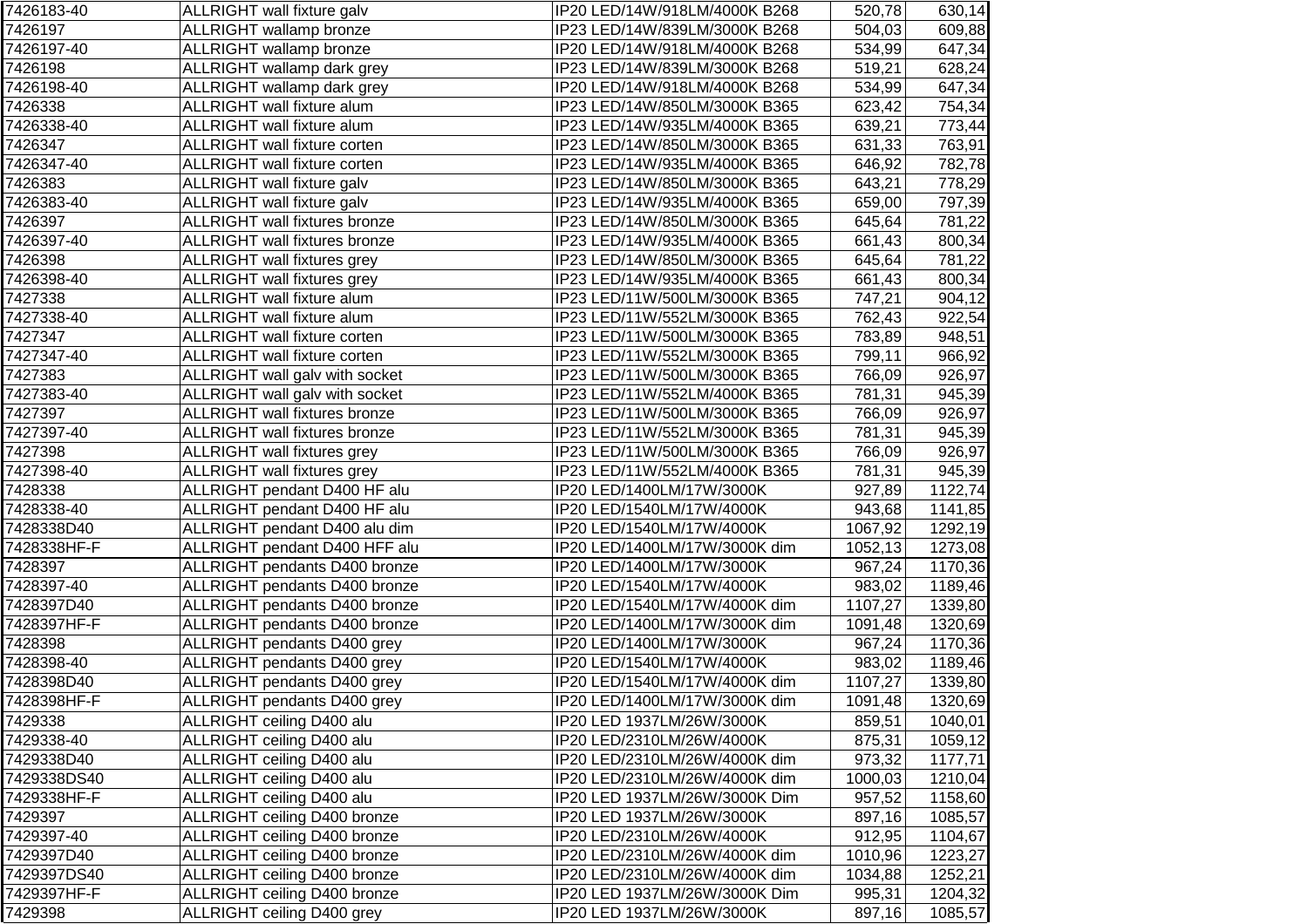| 7429398-40  | ALLRIGHT ceiling D400 grey     | IP20 LED/2310LM/26W/4000K     | 912,95  | 1104,67 |
|-------------|--------------------------------|-------------------------------|---------|---------|
| 7429398D40  | ALLRIGHT ceiling D400 grey     | IP20 LED/2310LM/26W/4000K dim | 1010,96 | 1223,27 |
| 7429398DS40 | ALLRIGHT ceiling D400 grey     | IP20 LED/2310LM/26W/4000K dim | 1034,88 | 1252,21 |
| 7429398HF-F | ALLRIGHT ceiling D400 grey     | IP20 LED 1937LM/26W/3000K Dim | 995,31  | 1204,32 |
| 7429398S40  | ALLRIGHT ceiling D400 grey     | IP20 LED/2310LM/26W/4000K     | 907,24  | 1097,76 |
| 7430338     | ALLRIGHT pendant D400 alu      | IP20 LED 1937LM/26W/3000K     | 1085,66 | 1313,65 |
| 7430338-40  | ALLRIGHT pendant D400 alu      | IP20 LED/2310LM/26W/4000K     | 1101,45 | 1332,76 |
| 7430338D40  | ALLRIGHT pendant D400 alu      | IP20 LED/2310LM/26W/4000K dim | 1199,46 | 1451,35 |
| 7430338HF-F | ALLRIGHT pendant D400 alu      | IP20 LED 1937LM/26W/3000K dim | 1183,67 | 1432,25 |
| 7430397     | ALLRIGHT pendant D400 bronze   | IP20 LED 1937LM/26W/3000K     | 1123,43 | 1359,35 |
| 7430397-40  | ALLRIGHT pendant D400 bronze   | IP20 LED/2310LM/26W/4000K     | 1139,22 | 1378,45 |
| 7430397D40  | ALLRIGHT pendant D400 bronze   | IP20 LED/2310LM/26W/4000K dim | 1237,23 | 1497,05 |
| 7430397HF-F | ALLRIGHT pendant D400 bronze   | IP20 LED 1937LM/26W/3000K dim | 1221,44 | 1477,94 |
| 7430398     | ALLRIGHT pendant D400 grey     | IP20 LED 1937LM/26W/3000K     | 1123,43 | 1359,35 |
| 7430398-40  | ALLRIGHT pendant D400 grey     | IP20 LED/2310LM/26W/4000K     | 1139,22 | 1378,45 |
| 7430398D40  | ALLRIGHT pendant D400 grey     | IP20 LED/2310LM/26W/4000K dim | 1237,23 | 1497,05 |
| 7430398HF-F | ALLRIGHT pendant D400 grey     | IP20 LED 1937LM/26W/3000K dim | 1221,44 | 1477,94 |
| 7487101     | HIDE floor fixture D130 white  | IP20 35W/GU10                 | 764,26  | 924,75  |
| 7487106     | HIDE floor fixture D130 black  | IP20 35W/GU10                 | 764,26  | 924,75  |
| 7637127     | 595 Ceiling/wall acrylic       | IP44 14W/T5 HF L600 mm        | 278,73  | 337,26  |
| 7639127     | 595 Cei/wall fixture acryl     | IP44 LED 840LM L600 mm        | 490,07  | 592,98  |
| 7639127DS30 | 595 Cei/wall fixture acryl     | IP44 LED 840LM L600 mm dim    | 629,97  | 762,26  |
| 7639127HF-F | 595 Cei/wall fixture acryl     | IP44 LED 840LM L600 mm        | 558,67  | 676,00  |
| 7639127S30  | 595 Cei/wall fixture acryl     | IP44 LED 840LM L600 mm        | 567,06  | 686,14  |
| 7649101     | FOTO floorlamp white           | IP20 14W PAR/E27              | 1197,27 | 1448,69 |
| 7649106     | FOTO floorlamp black           | IP20 14W PAR/E27              | 1197,27 | 1448,69 |
| 7655101     | FOTO spot wall/ceiling white   | 35W/GU10 fixed installation   | 603,43  | 730,15  |
| 7655106     | FOTO spot wall/ceiling black   | 35W/GU10 fixed installation   | 603,43  | 730,15  |
| 7656101     | FOTO spot wall white           | 35W/GU10 with 2,5 m flex      | 661,51  | 800,43  |
| 7656106     | FOTO spot wall black           | 35W/GU10 with 2,5 m flex      | 661,51  | 800,43  |
| 7657101     | FOTO ceiling spot white        | 35W/GU10 with 3-fas adapter   | 625,68  | 757,07  |
| 7657106     | FOTO ceiling spot black        | 35W/GU10 with 3-fas adapter   | 625,68  | 757,07  |
| 7732101     | BOTTLE pendant lamp white      | IP20 60W/E27 H485 D400        | 652,32  | 789,30  |
| 7732114     | BOTTLE pendant lamp yellow     | IP20 60W/E27 H485 D400        | 652,32  | 789,30  |
| 7732185     | BOTTLE pendant lamp alum       | IP20 60W/E27 H485 D400        | 652,32  | 789,30  |
| 7733101     | BOTTLE table/floor lamp white  | IP20 60W/E27 H485 D400        | 616,50  | 745,96  |
| 7733114     | BOTTLE table/floor lamp yellow | IP20 60W/E27 H485 D400        | 616,50  | 745,96  |
| 7733185     | BOTTLE table/floor alum        | IP20 60W/E27 H485 D400        | 616,50  | 745,96  |
| 7734101     | BOTTLE pendant lamp white      | IP44 60W/E27 H485 D400        | 740,37  | 895,85  |
| 7734114     | BOTTLE pendant lamp yellow     | IP44 60W/E27 H485 D400        | 740,37  | 895,85  |
| 7734185     | BOTTLE pendant lamp aluminium  | IP44 60W/E27 H485 D400        | 740,37  | 895,85  |
| 7735101     | BOTTLE table/floor lamp white  | IP44 60W/E27 H485 D400        | 701,26  | 848,53  |
| 7735114     | BOTTLE table/floor lamp yellow | IP44 60W/E27 H485 D400        | 701,26  | 848,53  |
| 7735185     | BOTTLE table/floor lamp alum   | IP44 60W/E27 H485 D400        | 701,26  | 848,53  |
| 7749101     | FOTO floorlamp white           | IP20 75WPAR30 E27             | 1118,57 | 1353,47 |
| 7749106     | FOTO floorlamp black           | IP20 75W/PAR30 E27            | 1118,57 | 1353,47 |
| 7770101     | PXL pendant fixture white      | IP20 E27/60W D320 mm          | 1694,11 | 2049,88 |
| 7770190     | PXL pendant fixture multi      | IP20 E27/60W D320 mm          | 1694,11 | 2049,88 |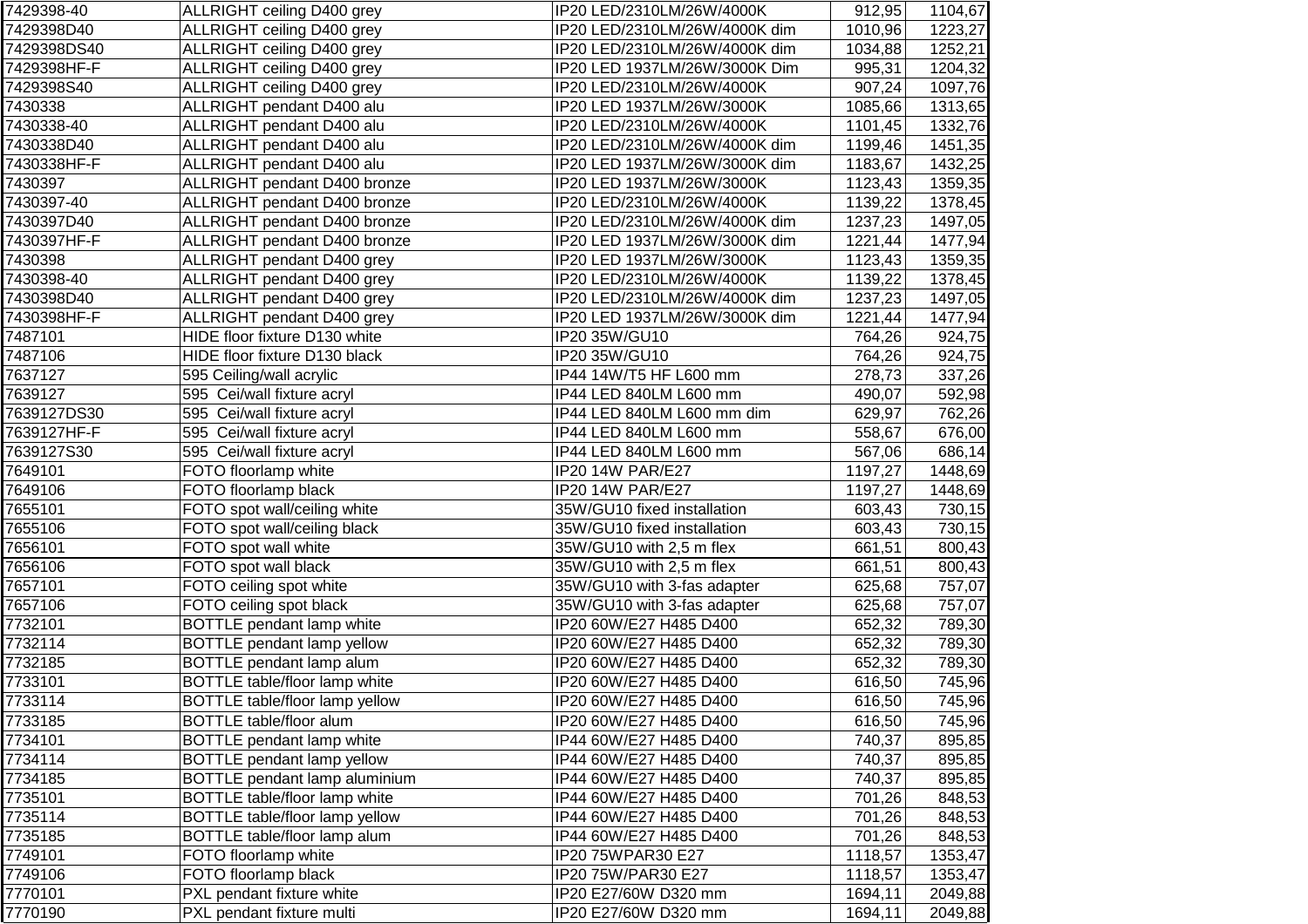| 7771190     | PXL table fixture multi            | IP20 E27/60W D320 mm          | 1824,82  | 2208,04 |
|-------------|------------------------------------|-------------------------------|----------|---------|
| 7773101     | PXL wall lamp white                | IP20 20W/E27 B320 mm          | 683,93   | 827,55  |
| 7773183     | PXL wall lamp galv                 | IP20 20W/E27 B320 mm          | 708,07   | 856,76  |
| 7786101     | LAST floor lamp white              | IP20 75W/E27 H1650 mm         | 2029,54  | 2455,74 |
| 7786106     | LAST floor lamp black              | IP20 75W/E27 H1650 mm         | 2029,54  | 2455,74 |
| 7795101     | PXL outdoor fixture white          | IP65 LED 522LM/10W B320 mm    | 711,95   | 861,46  |
| 7795147     | PXL outdoor fixture Corten         | IP65 LED 522LM/10W B320 mm    | 692,61   | 838,05  |
| 7795183     | PXL outdoor fixture galv           | IP65 LED 522LM/10W B320 mm    | 799,51   | 967,41  |
| 7801101     | POKER pendant fixture white sh     | IP20 75W/E27 D480 mm          | 620,62   | 750,95  |
| 7801106     | POKER pendant fix. black shade     | IP20 75W/E27 D480 mm          | 620,62   | 750,95  |
| 7801301     | POKER pendant fix. white shade     | IP20 75W/E27 D1040 mm         | 2524,38  | 3054,50 |
| 7801306     | POKER pendant fix. black shade     | IP20 75W/E27 D1040 mm         | 2524,38  | 3054,50 |
| 7804101     | POKER pendant D480 HF white        | IP20 LED/1421LM/17W/3000K     | 763,81   | 924,21  |
| 7804101-40  | POKER pendant D480 HF white        | IP20 LED/1556LM/17W/4000K     | 778,99   | 942,58  |
| 7804101D40  | POKER pendant D480 HF white        | IP20 LED/1556LM/17W/4000K dim | 854,75   | 1034,25 |
| 7804101HF-F | POKER pendant D480 HFF white       | IP20 LED/1421LM/17W/3000K dim | 872,87   | 1056,18 |
| 7804106     | POKER pendant D480 HF black        | IP20 LED/1421LM/17W/3000K     | 763,81   | 924,21  |
| 7804106-40  | POKER pendant D480 HF black        | IP20 LED/1556LM/17W/4000K     | 778,99   | 942,58  |
| 7804106D40  | POKER pendant D480 HF black        | IP20 LED/1556LM/17W/4000K dim | 854,75   | 1034,25 |
| 7804106HF-F | POKER pendant D480 HFF black       | IP20 LED/1421LM/17W/3000K dim | 872,87   | 1056,18 |
| 7829101     | CAMOUFLAGE pendant D500 white      | IP20LED 525LM/12W/3000K       | 2048,52  | 2478,71 |
| 7829101HF-F | CAMOUFLAGE pendant D500 white      | IP20 LED 525LM/12W/3000K dim  | 2123,09  | 2568,94 |
| 7829301     | CAMOUFLAGE wire pendant white      | IP20 LED 525LM/12W/3000K      | 3052,08  | 3693,02 |
| 7829301HF-F | CAMOUFLAGE wire pendant white      | IP20 LED 525LM/12W/3000K dim  | 3126,65  | 3783,25 |
| 7836101     | CAMOUFLAGE wire pendant white      | IP20 100W/E27 D800 mm         | 3015,90  | 3649,24 |
| 7837101     | CAMOUFLAGE wire pendant white      | IP20 E27/100W D500 mm         | 1884,93  | 2280,76 |
| 7852101     | TOP pendant lamp white             | IP20 60W/E27 650 mm           | 880,65   | 1065,58 |
| 7852106     | TOP pendant lamp black             | IP20 60W/E27 650 mm           | 880,65   | 1065,58 |
| 7852301     | TOP pendant lamp white             | IP20 60W/E27 1000 mm          | 1435,19  | 1736,58 |
| 7852306     | TOP pendant lamp black             | IP20 60W/E27 1000 mm          | 1435,19  | 1736,58 |
| 7857101     | TOP pendant D650 HF white          | IP20 LED/1222LM/17W/3000K     | 935,30   | 1131,71 |
| 7857101-40  | TOP pendant D650 HF white          | IP20 LED/1346LM/17W/4000K     | 951,09   | 1150,82 |
| 7857101D40  | TOP pendant D650 HF white          | IP20 LED/1346LM/17W/4000K dim | 1075,34  | 1301,16 |
| 7857101HF-F | TOP pendant D650 HFF white         | IP20 LED/1222LM/17W/3000K     | 1059,55  | 1282,05 |
| 7857106     | TOP pendant D650 HF black          | IP20 LED/1222LM/17W/3000K     | 935,30   | 1131,71 |
| 7857106-40  | TOP pendant D650 HF black          | IP20 LED/1346LM/17W/4000K     | 951,09   | 1150,82 |
| 7857106D40  | TOP pendant D650 HF black          | IP20 LED/1346LM/17W/4000K dim | 1075,34  | 1301,16 |
| 7857106HF-F | TOP pendant D650 HFF black         | IP20 LED/1222LM/17W/3000K     | 1059,55  | 1282,05 |
| 7857301     | TOP pendant D1000 HF white         | IP20 LED/1398LM/17W/3000K     | 1612,39  | 1950,99 |
| 7857301-40  | TOP pendant D1000 HF white         | IP20 LED/1539LM/17W/4000K     | 1628,06  | 1969,95 |
| 7857301D40  | TOP pendant D1000 HF white         | IP20 LED/1539LM/17W/4000K dim | 1752,44  | 2120,45 |
| 7857301HF-F | TOP pendant D1000 HFF white        | IP20 LED/1398LM/17W/3000K     | 1736,64  | 2101,33 |
| 7857306     | TOP pendant D1000 HF black         | IP20 LED/1398LM/17W/3000K     | 1612,39  | 1950,99 |
| 7857306-40  | TOP pendant D1000 HF black         | IP20 LED/1539LM/17W/4000K     | 1628,06  | 1969,95 |
| 7857306D40  | TOP pendant D1000 HF black         | IP20 LED/1539LM/17W/4000K dim | 1752,44  | 2120,45 |
| 7857306HF-F | TOP pendant D1000 HFF black        | IP20 LED/1398LM/17W/3000K     | 1736,64  | 2101,33 |
| 7883301     | <b>UMBRELLA</b> pendant lamp white | IP20 LED 2903LM/38W D800 mm   | 1789,47  | 2165,26 |
| 7883301-40  | <b>UMBRELLA</b> pendant lamp white | IP20 LED/3190LM/38W/4000K     | 1805, 14 | 2184,22 |
|             |                                    |                               |          |         |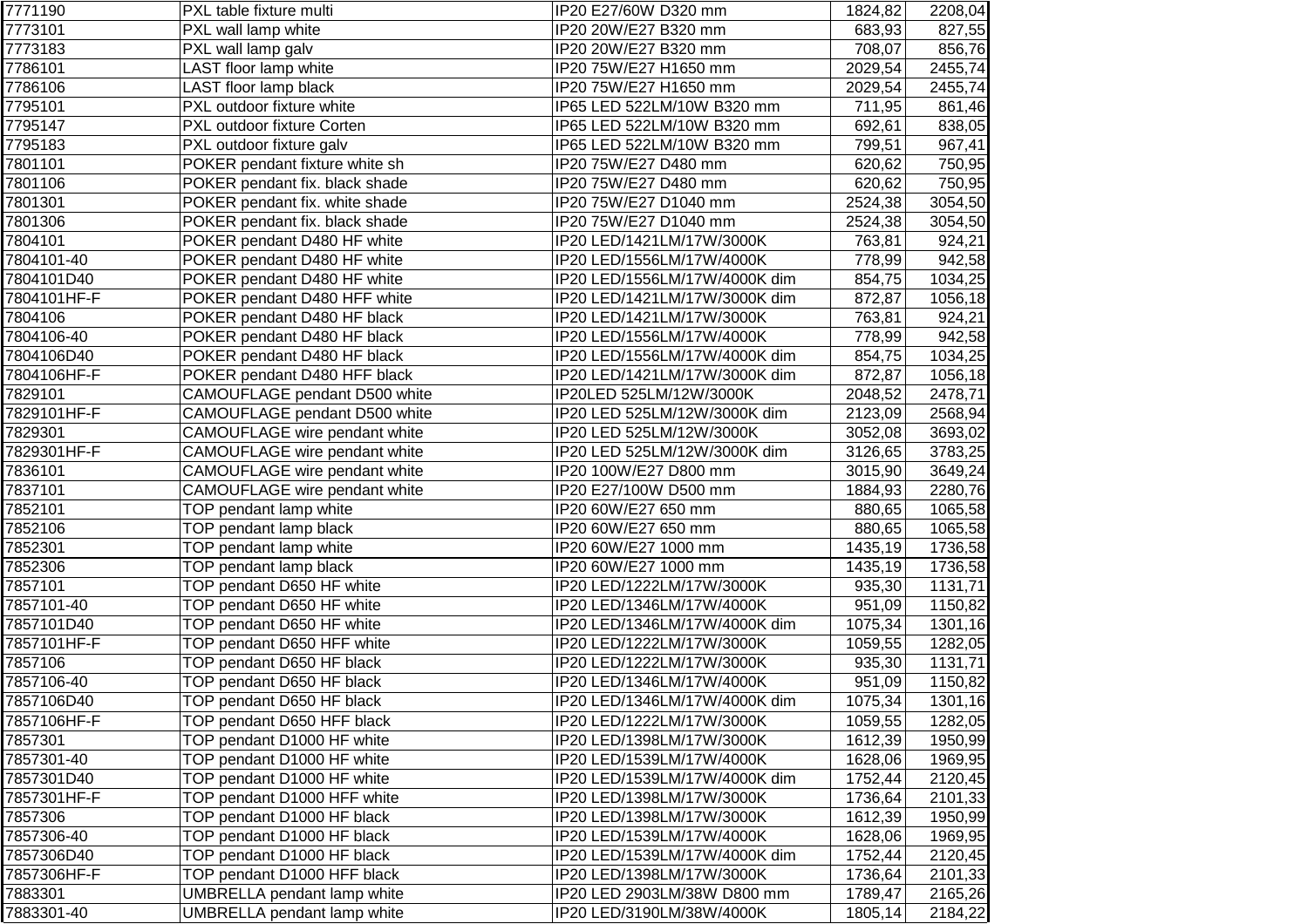| 7883301D40  | <b>UMBRELLA</b> pendant lamp white | IP20 LED/3190LM/38W/4000K dim | 1847,65 | 2235,66 |
|-------------|------------------------------------|-------------------------------|---------|---------|
| 7883301HF-F | <b>UMBRELLA pendant lamp white</b> | IP20 LED 2903LM/38W D800 Dim  | 1831,85 | 2216,54 |
| 7883306     | UMBRELLA pendant lamp black        | IP20 LED 2903LM/38W D800 mm   | 1789,47 | 2165,26 |
| 7883306-40  | <b>UMBRELLA pendant black D800</b> | IP20 LED/3190LM/38W/4000K     | 1805,14 | 2184,22 |
| 7883306D40  | <b>UMBRELLA pendant black D800</b> | IP20 LED/3190LM/38W/4000K dim | 1847,65 | 2235,66 |
| 7883306HF-F | <b>UMBRELLA pendant lamp black</b> | IP20 LED 2903LM/38W D800 Dim  | 1831,85 | 2216,54 |
| 7883312     | UMBRELLA pendant lamp green        | IP20 LED 2903LM/38W D800 mm   | 1789,47 | 2165,26 |
| 7883312-40  | <b>UMBRELLA pendant green D800</b> | IP20 LED/3190LM/38W/4000K     | 1805,14 | 2184,22 |
| 7883312D40  | UMBRELLA pendant green D800        | IP20 LED/3190LM/38W/4000K dim | 1847,65 | 2235,66 |
| 7883312HF-F | UMBRELLA pendant lamp green        | IP20 LED 2903LM/38W D800 Dim  | 1831,85 | 2216,54 |
| 7893301     | UMBRELLA ceiling lamp white        | IP20 LED 2903LM/38W D800 mm   | 1739,19 | 2104,42 |
| 7893301-40  | UMBRELLA ceiling white D800        | IP20 LED/3190LM/38W/4000K     | 1754,98 | 2123,53 |
| 7893301D40  | UMBRELLA ceiling white D800        | IP20 LED/3190LM/38W/4000K dim | 1797,36 | 2174,81 |
| 7893301HF-F | <b>UMBRELLA ceiling lamp white</b> | IP20 LED 2903LM/38W D800 Dim  | 1781,58 | 2155,71 |
| 7893306     | <b>UMBRELLA ceiling lamp black</b> | IP20 LED 2903LM/38W D800 mm   | 1739,19 | 2104,42 |
| 7893306-40  | <b>UMBRELLA ceiling black D800</b> | IP20 LED/3190LM/38W/4000K     | 1754,98 | 2123,53 |
| 7893306D40  | <b>UMBRELLA ceiling black D800</b> | IP20 LED/3190LM/38W/4000K dim | 1797,36 | 2174,81 |
| 7893306HF-F | <b>UMBRELLA ceiling lamp black</b> | IP20 LED 2903LM/38W D800 Dim  | 1781,58 | 2155,71 |
| 7893312     | <b>UMBRELLA ceiling lamp green</b> | IP20 LED 2903LM/38W D800 mm   | 1739,19 | 2104,42 |
| 7893312-40  | <b>UMBRELLA ceiling green D800</b> | IP20 LED/3190LM/38W/4000K     | 1754,98 | 2123,53 |
| 7893312D40  | <b>UMBRELLA ceiling green D800</b> | IP20 LED/3190LM/38W/4000K dim | 1797,36 | 2174,81 |
| 7893312HF-F | <b>UMBRELLA ceiling lamp green</b> | IP20 LED 2903LM/38W D800 Dim  | 1781,58 | 2155,71 |
| 8002132     | WOOD ceiling fixture oiled oak     | LED 1667Lm/21W/830 H160 mm    | 1288,12 | 1558,62 |
| 8002132HF-F | WOOD ceiling fixture oiled oak     | IP20 LED 1667LM/21W/830 Dim   | 1338,39 | 1619,46 |
| 8002136     | WOOD celing fixture black oak      | LED 1667Lm/21W/8300 H160 mm   | 1288,12 | 1558,62 |
| 8002136HF-F | WOOD ceiling fixture black oak     | IP20 LED 1667LM/21W/830 Dim   | 1338,39 | 1619,46 |
| 8003132     | WOOD ceiling fixture oiled oak     | IP20 E27 incl LED 14W         | 763,08  | 923,33  |
| 8003136     | WOOD ceiling fixture black oak     | IP20 E27 incl LED 14W         | 763,08  | 923,33  |
| 8012132     | WOOD ceiling fixture oiled oak     | LED 1667Lm/21W/830 H250 D160  | 1382,97 | 1673,40 |
| 8012132HF-F | WOOD spotlight oiled oak           | IP20 LED 1667LM/21W/830 Dim   | 1455,72 | 1761,42 |
| 8012136     | WOOD ceiling fixture black oak     | LED 1667Lm/21W/830 H250 D160  | 1382,97 | 1673,40 |
| 8012136HF-F | WOOD spotlight black oak           | IP20 LED 1667LM/21W/830 Dim   | 1455,72 | 1761,42 |
| 8013132     | WOOD wall/ceiling oiled oak        | IP20 E27 incl LED 14W         | 1175,77 | 1422,68 |
| 8013136     | WOOD wall/celing black oak         | IP20 E27 incl LED 14W         | 1175,77 | 1422,68 |
| 8016132     | WOOD ceiling fixture oiled oak     | LED 1667LM/21W/830 + adapter  | 1359,78 | 1645,34 |
| 8016132HF-F | WOOD ceiling fixture oiled oak     | LED 1667LM/21W/830 3-fas dim  | 1488,64 | 1801,25 |
| 8016136     | WOOD ceiling fixture black oak     | LED 1667LM/21W/830 + adapter  | 1359,78 | 1645,34 |
| 8016136HF-F | WOOD ceiling fixture black oak     | LED 1667LM/21W/830 3-fas dim  | 1488,64 | 1801,25 |
| 8017132     | WOOD spotlight 3-fas oiled oak     | IP20 E27 incl LED 14W         | 1255,21 | 1518,80 |
| 8017136     | WOOD spotlight 3-fas black oak     | IP20 E27 incl LED 14W         | 1255,21 | 1518,80 |
| 8032132     | WOOD wall fixture oiled oak        | LED 1667Lm/21W/830 D160 mm    | 1309,00 | 1583,89 |
| 8032132HF-F | WOOD wall oiled oak                | IP20 LED 1667LM/21W/830 Dim   | 1390,99 | 1683,09 |
| 8032136     | WOOD wall fixture black oak        | LED 1667Lm/21W/830 D160 mm    | 1309,00 | 1583,89 |
| 8032136HF-F | WOOD wall black oak                | IP20 LED 1667LM/21W/830 Dim   | 1390,99 | 1683,09 |
| 8033132     | WOOD wall fixture oiled oak        | IP20 20W/E27 D160 mm          | 691,80  | 837,07  |
| 8033136     | WOOD wall fixture black oak        | IP20 E27 max 20W              | 691,80  | 837,07  |
| 8034132     | WOOD wall fixture oiled oak        | IP20 E27 incl LED 14W         | 797,57  | 965,06  |
| 8034136     | WOOD wall fixture black oak        | IP20 E27 incl LED 14W         | 797,57  | 965,06  |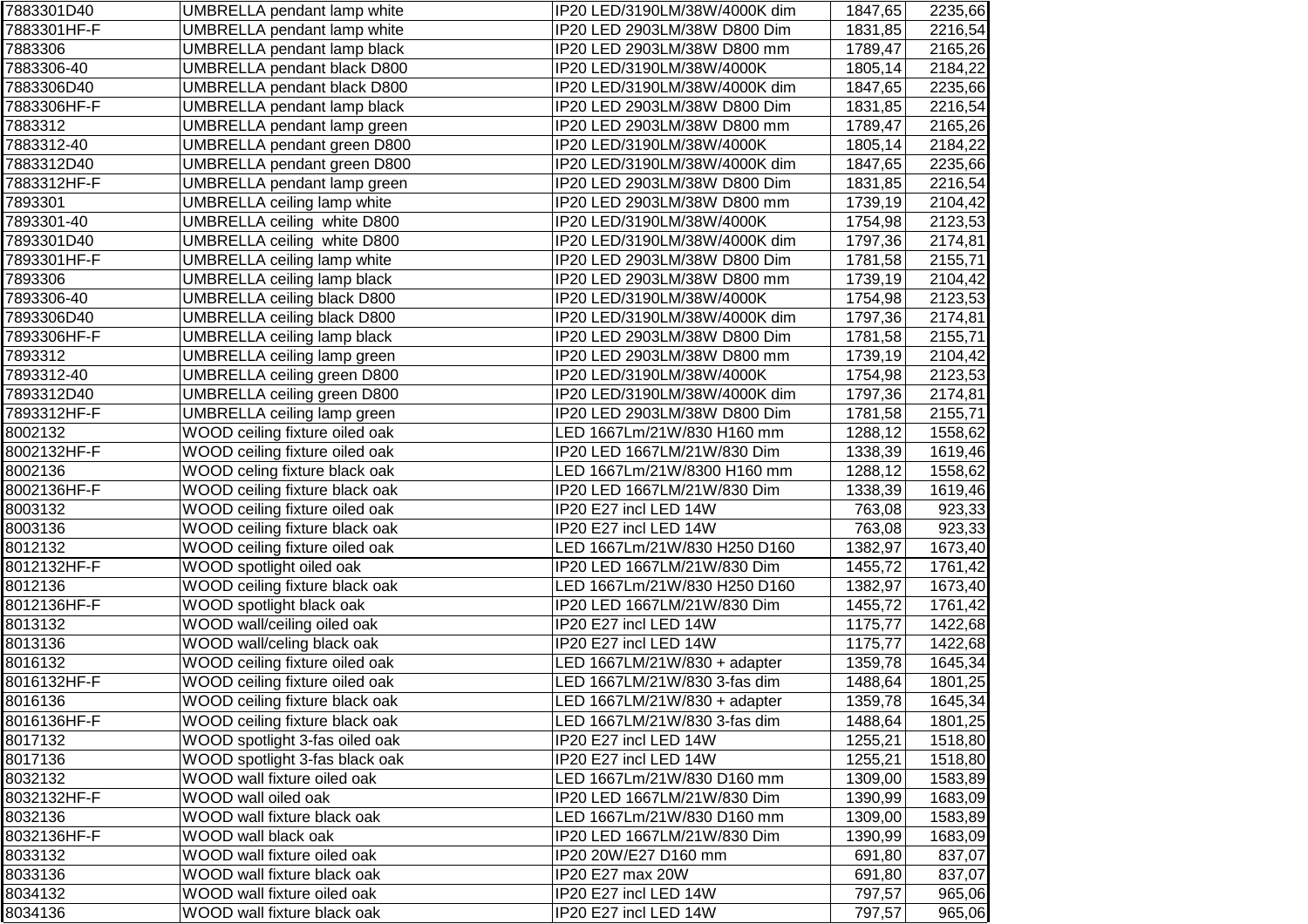| 8041132     | WOOD ceiling fixture oiled oak      | LED 1667Lm/21W/830 H300 D234   | 1481,46 | 1792,57 |
|-------------|-------------------------------------|--------------------------------|---------|---------|
| 8041136     | WOOD ceiling fixture black oak      | LED 1667Lm/21W/830 H300 D234   | 1481,46 | 1792,57 |
| 8042132     | WOOD ceiling fixture oiled oak      | LED 1667Lm/21W/830 H300 D210   | 1481,46 | 1792,57 |
| 8100101     | LENS pendant lamp white             | IP20 40W/E27 D180 mm           | 458,56  | 554,85  |
| 8100106     | LENS pendent lamp black             | IP20 40W/E27 D180 mm           | 458,56  | 554,85  |
| 8101301     | LENS pendant lamp white             | IP20 60W/E27 D450 mm           | 929,95  | 1125,24 |
| 8101306     | LENS pendant lamp black             | IP20 60W/E27 D450 mm           | 929,95  | 1125,24 |
| 8102101     | LENS pendant D180 white             | IP 20 LED 640LM/10W/3000K      | 687,90  | 832,36  |
| 8102101-40  | LENS pendant D180 white             | IP20 LED 700LM/10W/4000K       | 703,69  | 851,46  |
| 8102101D40  | LENS pendant D180 white             | IP20 LED 700LM/10W/4000Kdim    | 766,00  | 926,86  |
| 8102101HF-F | LENS pendant D180 white             | IP20 LED 640LM/10W/3000KDim    | 750,21  | 907,75  |
| 8102106     | LENS pendant D180 black             | IP20 LED 640LM/10W/3000K       | 687,90  | 832,36  |
| 8102106-40  | LENS pendant D180 black             | IP20 LED 700LM/10W/4000K       | 703,69  | 851,46  |
| 8102106D40  | LENS pendant D180 black             | IP20 LED 700LM/10W/4000Kdim    | 766,00  | 926,86  |
| 8102106HF-F | LENS pendant D180 black             | IP20 LED 640LM/10W/3000KDim    | 750,21  | 907,75  |
| 8102301     | LENS pendant D450 HF white          | IP20 LED/973LM/21W/3000K       | 1135,94 | 1374,49 |
| 8102301-40  | LENS pendant D450 HF white          | IP20 LED 1070LM/21W/4000K      | 1151,73 | 1393,59 |
| 8102301D40  | LENS pendant D450 HF white          | IP20 LED 1070LM/21W/4000K dim  | 1275,98 | 1543,93 |
| 8102301HF-F | LENS pendant HFF D450 white         | IP20 LED/973LM/21W/3000K       | 1260,19 | 1524,83 |
| 8102306     | LENS pendant D450 HF black          | IP20 LED/973LM/21W/3000K       | 1135,94 | 1374,49 |
| 8102306-40  | LENS pendant D450 HF black          | IP20 LED 1070LM/21W/4000K      | 1151,73 | 1393,59 |
| 8102306D40  | LENS pendant D450 HF black          | IP20 LED 1070LM/21W/4000K dim  | 1275,98 | 1543,93 |
| 8102306HF-F | LENS pendant HFF D450 svart         | IP20 LED/973LM/21W/3000K       | 1260,19 | 1524,83 |
| 8126114     | GRID pendant squarehole yellow      | IP20 LED 1414LM/19W L1250      | 1198,13 | 1449,74 |
| 8126114-40  | GRID pendant squarehole yellow      | IP20 LED/1555LM/19W/4000K      | 1213,79 | 1468,68 |
| 8126114D40  | GRID pendant squarehole yellow      | IPIP20 LED/1555LM/19W/4000 dim | 1370,71 | 1658,56 |
| 8126114HF-F | GRID pendant squarehole yellow      | IP20 LED 1414LM/19W L1250 Dim  | 1354,92 | 1639,46 |
| 8126141     | GRID pendant squarehole orange      | IP20 LED 1414LM/19W L1250      | 1198,13 | 1449,74 |
| 8126141-40  | GRID pendant squarehole orange      | IP20 LED/1555LM/19W/4000K      | 1213,79 | 1468,68 |
| 8126141D40  | GRID pendant squarehole orange      | IPIP20 LED/1555LM/19W/4000 dim | 1370,71 | 1658,56 |
| 8126141HF-F | GRID pendant squarehole orange      | IP20 LED 1414LM/19W L1250 Dim  | 1354,92 | 1639,46 |
| 8126176     | GRID pendant squarehole metal       | IP20 LED 1414LM/19W L1250      | 1198,13 | 1449,74 |
| 8126176-40  | GRID pendant squarehole metal       | IP20 LED/1555LM/19W/4000K      | 1213,79 | 1468,68 |
| 8126176D40  | GRID pendant squarehole metal       | IPIP20 LED/1555LM/19W/4000 dim | 1370,71 | 1658,56 |
| 8126176HF-F | GRID pendant squarehole metal       | IP20 LED 1414LM/19W L1250 Dim  | 1354,92 | 1639,46 |
| 8126177     | GRID pendant squarehole gold        | IP20 LED 1414LM/19W L1250      | 1198,13 | 1449,74 |
| 8126177-40  | GRID pendant squarehole gold        | IP20 LED/1555LM/19W/4000K      | 1213,79 | 1468,68 |
| 8126177D40  | GRID pendant squarehole gold        | IPIP20 LED/1555LM/19W/4000 dim | 1370,71 | 1658,56 |
| 8126177HF-F | GRID pendant squarehole gold        | IP20 LED 1414LM/19W L1250 Dim  | 1354,92 | 1639,46 |
| 8127114     | GRID pendant expanded yellow        | IP20 LED 1414LM/19W L1250      | 1198,13 | 1449,74 |
| 8127114-40  | GRID pendant expanded yellow        | IP20 LED/1555LM/19W/4000K      | 1213,79 | 1468,68 |
| 8127114D40  | GRID pendant expanded yellow        | IPIP20 LED/1555LM/19W/4000 dim | 1370,71 | 1658,56 |
| 8127114HF-F | <b>GRID pendant expanded yellow</b> | IP20 LED 1414LM/19W L1250 Dim  | 1354,92 | 1639,46 |
| 8127141     | GRID pendant expanded orange        | IP20 LED 1414LM/19W L1250      | 1198,13 | 1449,74 |
| 8127141-40  | GRID pendant expanded orange        | IP20 LED/1555LM/19W/4000K      | 1213,79 | 1468,68 |
| 8127141D40  | GRID pendant expanded orange        | IPIP20 LED/1555LM/19W/4000 dim | 1370,71 | 1658,56 |
| 8127141HF-F | GRID pendant expanded orange        | IP20 LED 1414LM/19W L1250 Dim  | 1354,92 | 1639,46 |
| 8127176     | GRID pendant expanded metal         | IP20 LED 1414LM/19W L1250      | 1198,13 | 1449,74 |
|             |                                     |                                |         |         |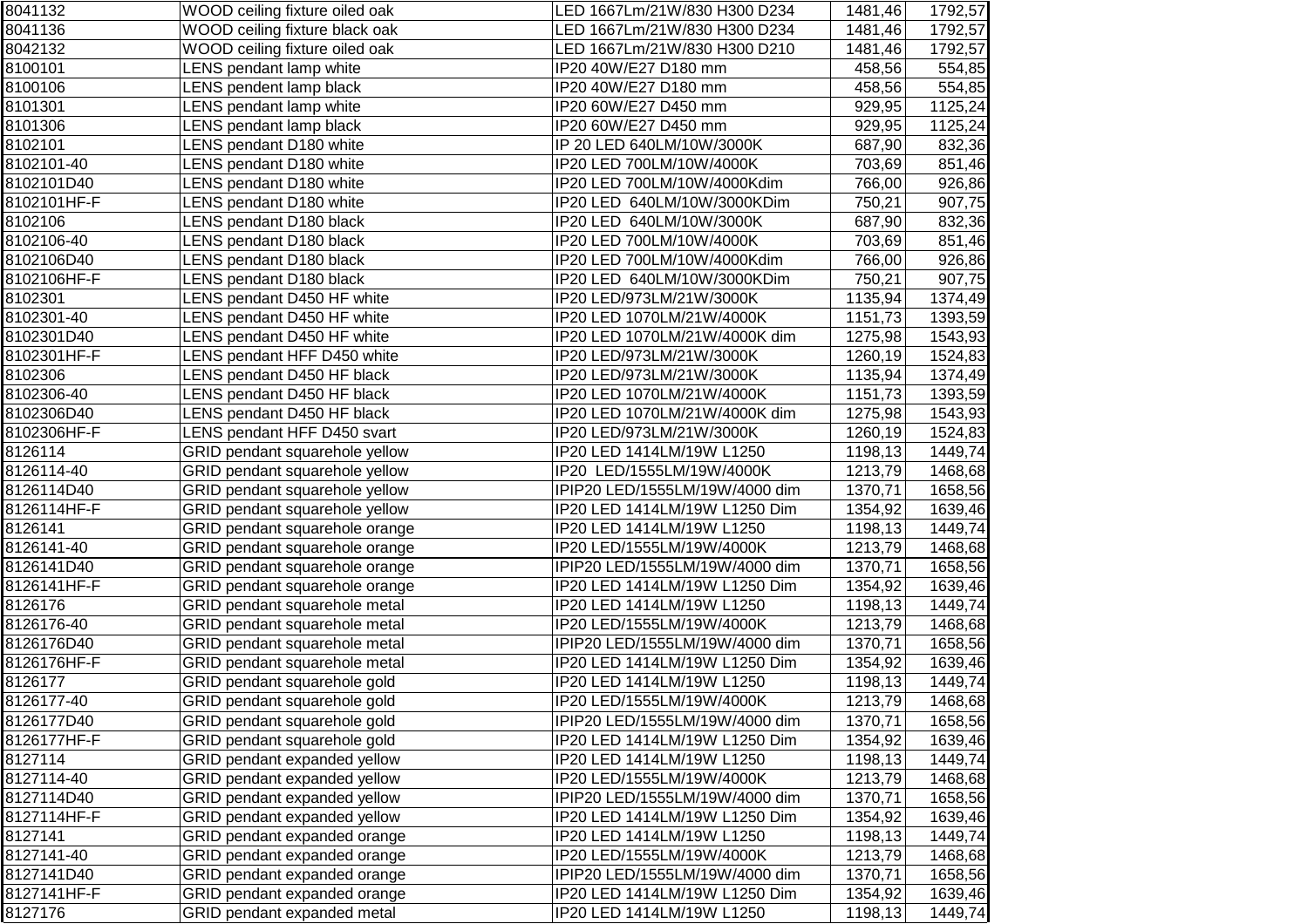| 8127176-40  | GRID pendant expanded metal    | IP20 LED/1555LM/19W/4000K      | 1213,79 | 1468,68 |
|-------------|--------------------------------|--------------------------------|---------|---------|
| 8127176D40  | GRID pendant expanded metal    | IPIP20 LED/1555LM/19W/4000 dim | 1370,71 | 1658,56 |
| 8127176HF-F | GRID pendant expanded metal    | IP20 LED 1414LM/19W L1250 Dim  | 1354,92 | 1639,46 |
| 8127177     | GRID pendant expanded gold     | IP20 LED 1414LM/19W L1250      | 1198,13 | 1449,74 |
| 8127177-40  | GRID pendant expanded gold     | IP20 LED/1555LM/19W/4000K      | 1213,79 | 1468,68 |
| 8127177D40  | GRID pendant expanded gold     | IPIP20 LED/1555LM/19W/4000 dim | 1370,71 | 1658,56 |
| 8127177HF-F | GRID pendant expanded gold     | IP20 LED 1414LM/19W L1250 Dim  | 1354,92 | 1639,46 |
| 8128114     | GRID pendant squarehole yellow | IP20 LED 2210LM/33W L1250      | 1224,12 | 1481,18 |
| 8128114-40  | GRID pendant squarehole yellow | IP20 LED 2430LM/33W/4000K      | 1239,90 | 1500,28 |
| 8128114D40  | GRID pendant squarehole yellow | IP20 LED 2430LM/33W/4000K dim  | 1397,06 | 1690,44 |
| 8128114HF-F | GRID pendant squarehole yellow | IP20 LED 2210LM/33W L1250 dim  | 1381,27 | 1671,34 |
| 8128141     | GRID pendant squarehole orange | IP20 LED 2210LM/33W L1250      | 1224,12 | 1481,18 |
| 8128141-40  | GRID pendant squarehole orange | IP20 LED 2430LM/33W/4000K      | 1239,90 | 1500,28 |
| 8128141D40  | GRID pendant squarehole orange | IP20 LED 2430LM/33W/4000K dim  | 1397,06 | 1690,44 |
| 8128141HF-F | GRID pendant squarehole orange | IP20 LED 2210LM/33W L1250 dim  | 1381,27 | 1671,34 |
| 8128176     | GRID pendant squarehole metal  | IP20 LED 2210LM/33W L1250      | 1224,12 | 1481,18 |
| 8128176-40  | GRID pendant squarehole metal  | IP20 LED 2430LM/33W/4000K      | 1239,90 | 1500,28 |
| 8128176D40  | GRID pendant squarehole metal  | IP20 LED 2430LM/33W/4000K dim  | 1397,06 | 1690,44 |
| 8128176HF-F | GRID pendant squarehole metal  | IP20 LED 2210LM/33W L1250 dim  | 1381,27 | 1671,34 |
| 8128177     | GRID pendant squarehole gold   | IP20 LED 2210LM/33W L1250      | 1224,12 | 1481,18 |
| 8128177-40  | GRID pendant squarehole gold   | IP20 LED 2430LM/33W/4000K      | 1239,90 | 1500,28 |
| 8128177D40  | GRID pendant squarehole gold   | IP20 LED 2430LM/33W/4000K dim  | 1397,06 | 1690,44 |
| 8128177HF-F | GRID pendant squarehole gold   | IP20 LED 2210LM/33W L1250 dim  | 1381,27 | 1671,34 |
| 8129114     | GRID pendant expanded yellow   | IP20 LED 2210LM/33W L1250      | 1224,12 | 1481,18 |
| 8129114-40  | GRID pendant expanded yellow   | IP20 LED 2430LM/33W/4000K      | 1239,90 | 1500,28 |
| 8129114D40  | GRID pendant expanded yellow   | IP20 LED 2430LM/33W/4000K dim  | 1397,06 | 1690,44 |
| 8129114HF-F | GRID pendant expanded yellow   | IP20 LED 2210LM/33W L1250 dim  | 1381,27 | 1671,34 |
| 8129141     | GRID pendant expanded orange   | IP20 LED 2210LM/33W L1250      | 1224,12 | 1481,18 |
| 8129141-40  | GRID pendant expanded orange   | IP20 LED 2430LM/33W/4000K      | 1239,90 | 1500,28 |
| 8129141D40  | GRID pendant expanded orange   | IP20 LED 2430LM/33W/4000K dim  | 1397,06 | 1690,44 |
| 8129141HF-F | GRID pendant expanded orange   | IP20 LED 2210LM/33W L1250 dim  | 1381,27 | 1671,34 |
| 8129176     | GRID pendant expanded metal    | IP20 LED 2210LM/33W L1250      | 1224,12 | 1481,18 |
| 8129176-40  | GRID pendant expanded metal    | IP20 LED 2430LM/33W/4000K      | 1239,90 | 1500,28 |
| 8129176D40  | GRID pendant expanded metal    | IP20 LED 2430LM/33W/4000K dim  | 1397,06 | 1690,44 |
| 8129176HF-F | GRID pendant expanded metal    | IP20 LED 2210LM/33W L1250 dim  | 1381,27 | 1671,34 |
| 8129177     | GRID pendant expanded gold     | IP20 LED 2210LM/33W L1250      | 1224,12 | 1481,18 |
| 8129177-40  | GRID pendant expanded gold     | IP20 LED 2430LM/33W/4000K      | 1239,90 | 1500,28 |
| 8129177D40  | GRID pendant expanded gold     | IP20 LED 2430LM/33W/4000K dim  | 1397,06 | 1690,44 |
| 8129177HF-F | GRID pendant expanded gold     | IP20 LED 2210LM/33W L1250 dim  | 1381,27 | 1671,34 |
| 8138114     | GRID ceiling squarehole yellow | IP20 LED 2210LM/33W L1250      | 1203,11 | 1455,76 |
| 8138114-40  | GRID ceiling squarehole yellow | IP20 LED 2430LM/33W/4000K      | 1218,90 | 1474,86 |
| 8138114D40  | GRID ceiling squarehole yellow | IP20 LED 2430LM/33W/4000K dim  | 1375,80 | 1664,72 |
| 8138114HF-F | GRID ceiling squarehole yellow | IP20 LED 2210LM/33W L1250 dim  | 1360,01 | 1645,61 |
| 8138141     | GRID ceiling squarehole orange | IP20 LED 2210LM/33W L1250      | 1203,11 | 1455,76 |
| 8138141-40  | GRID ceiling squarehole orange | IP20 LED 2430LM/33W/4000K      | 1218,90 | 1474,86 |
| 8138141D40  | GRID ceiling squarehole orange | IP20 LED 2430LM/33W/4000K dim  | 1375,80 | 1664,72 |
| 8138141HF-F | GRID ceiling squarehole orange | IP20 LED 2210LM/33W L1250 dim  | 1360,01 | 1645,61 |
| 8138176     | GRID ceiling squarehole metal  | IP20 LED 2210LM/33W L1250      | 1203,11 | 1455,76 |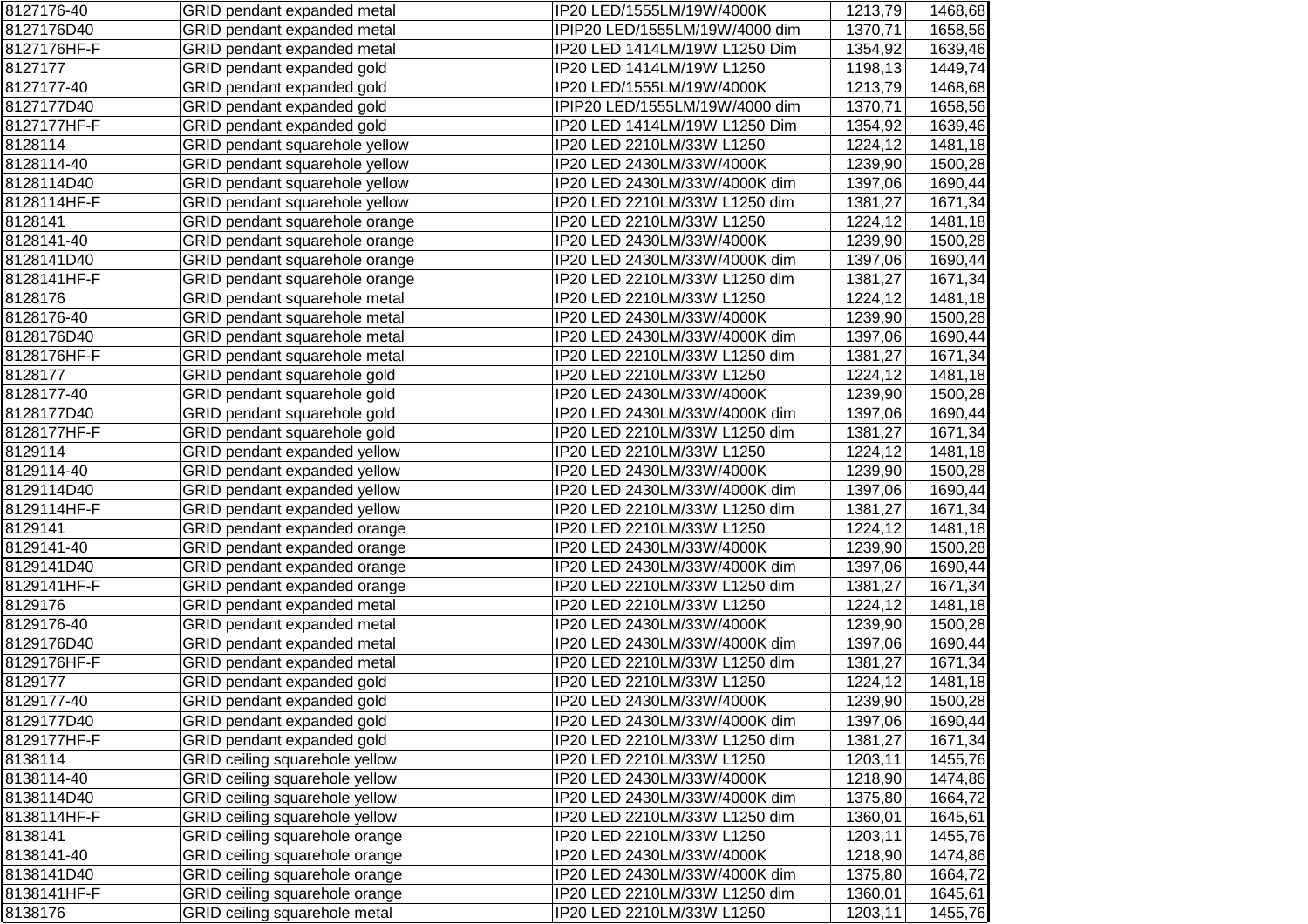| 8138176-40  | GRID ceiling squarehole metal | IP20 LED 2430LM/33W/4000K      | 1218,90 | 1474,86 |
|-------------|-------------------------------|--------------------------------|---------|---------|
| 8138176D40  | GRID ceiling squarehole metal | IP20 LED 2430LM/33W/4000K dim  | 1375,80 | 1664,72 |
| 8138176HF-F | GRID ceiling squarehole metal | IP20 LED 2210LM/33W L1250 dim  | 1360,01 | 1645,61 |
| 8138177     | GRID ceiling squarehole gold  | IP20 LED 2210LM/33W L1250      | 1203,11 | 1455,76 |
| 8138177-40  | GRID ceiling squarehole gold  | IP20 LED 2430LM/33W/4000K      | 1218,90 | 1474,86 |
| 8138177D40  | GRID ceiling squarehole gold  | IP20 LED 2430LM/33W/4000K dim  | 1375,80 | 1664,72 |
| 8138177HF-F | GRID ceiling squarehole gold  | IP20 LED 2210LM/33W L1250 dim  | 1360,01 | 1645,61 |
| 8139114     | GRID ceiling expanded yellow  | IP20 LED 2210LM/33W L1250      | 1203,11 | 1455,76 |
| 8139114-40  | GRID ceiling expanded yellow  | IP20 LED 2430LM/33W/4000K      | 1218,90 | 1474,86 |
| 8139114D40  | GRID ceiling expanded yellow  | IP20 LED 2430LM/33W/4000K dim  | 1375,80 | 1664,72 |
| 8139114HF-F | GRID ceiling expanded yellow  | IP20 LED 2210LM/33W L1250 dim  | 1360,01 | 1645,61 |
| 8139141     | GRID ceiling expanded orange  | IP20 LED 2210LM/33W L1250      | 1203,11 | 1455,76 |
| 8139141-40  | GRID ceiling expanded orange  | IP20 LED 2430LM/33W/4000K      | 1218,90 | 1474,86 |
| 8139141D40  | GRID ceiling expanded orange  | IP20 LED 2430LM/33W/4000K dim  | 1375,80 | 1664,72 |
| 8139141HF-F | GRID ceiling expanded orange  | IP20 LED 2210LM/33W L1250 dim  | 1360,01 | 1645,61 |
| 8139176     | GRID ceiling expanded metal   | IP20 LED 2210LM/33W L1250      | 1203,11 | 1455,76 |
| 8139176-40  | GRID ceiling expanded metal   | IP20 LED 2430LM/33W/4000K      | 1218,90 | 1474,86 |
| 8139176D40  | GRID ceiling expanded metal   | IP20 LED 2430LM/33W/4000K dim  | 1375,80 | 1664,72 |
| 8139176HF-F | GRID ceiling expanded metal   | IP20 LED 2210LM/33W L1250 dim  | 1360,01 | 1645,61 |
| 8139177     | GRID ceiling expanded gold    | IP20 LED 2210LM/33W L1250      | 1203,11 | 1455,76 |
| 8139177-40  | GRID ceiling expanded gold    | IP20 LED 2430LM/33W/4000K      | 1218,90 | 1474,86 |
| 8139177D40  | GRID ceiling expanded gold    | IP20 LED 2430LM/33W/4000K dim  | 1375,80 | 1664,72 |
| 8139177HF-F | GRID ceiling expanded gold    | IP20 LED 2210LM/33W L1250 dim  | 1360,01 | 1645,61 |
| 8141114     | GRID w/c square yellow        | IP20 LED 1414LM/19W L1250      | 1176,98 | 1424,15 |
| 8141114-40  | GRID w/c square yellow        | IP20 LED/1555LM/19W/4000K      | 1192,66 | 1443,12 |
| 8141114D40  | GRID w/c square yellow        | IPIP20 LED/1555LM/19W/4000 dim | 1349,57 | 1632,98 |
| 8141114HF-F | GRID w/c square yellow        | IP20 LED 1414LM/19W L1250 Dim  | 1333,79 | 1613,88 |
| 8141141     | GRID w/c square orange        | IP20 LED 1414LM/19W L1250      | 1176,98 | 1424,15 |
| 8141141-40  | GRID w/c square orange        | IP20 LED/1555LM/19W/4000K      | 1192,66 | 1443,12 |
| 8141141D40  | GRID w/c square orange        | IPIP20 LED/1555LM/19W/4000 dim | 1349,57 | 1632,98 |
| 8141141HF-F | GRID w/c square orange        | IP20 LED 1414LM/19W L1250 Dim  | 1333,79 | 1613,88 |
| 8141176     | GRID w/c square metal         | IP20 LED 1414LM/19W L1250      | 1176,98 | 1424,15 |
| 8141176-40  | GRID w/c square metal         | IP20 LED/1555LM/19W/4000K      | 1192,66 | 1443,12 |
| 8141176D40  | GRID w/c square metal         | IPIP20 LED/1555LM/19W/4000 dim | 1349,57 | 1632,98 |
| 8141176HF-F | GRID w/c square metal         | IP20 LED 1414LM/19W L1250 Dim  | 1333,79 | 1613,88 |
| 8141177     | GRID w/c square gold          | IP20 LED 1414LM/19W L1250      | 1176,98 | 1424,15 |
| 8141177-40  | GRID w/c square gold          | IP20 LED/1555LM/19W/4000K      | 1192,66 | 1443,12 |
| 8141177D40  | GRID w/c square gold          | IPIP20 LED/1555LM/19W/4000 dim | 1349,57 | 1632,98 |
| 8141177HF-F | GRID w/c square gold          | IP20 LED 1414LM/19W L1250 Dim  | 1333,79 | 1613,88 |
| 8142114     | GRID w/c expanded yellow      | IP20 LED 1414LM/19W L1250      | 1176,98 | 1424,15 |
| 8142114-40  | GRID w/c expanded yellow      | IP20 LED/1555LM/19W/4000K      | 1192,66 | 1443,12 |
| 8142114D40  | GRID w/c expanded yellow      | IPIP20 LED/1555LM/19W/4000 dim | 1349,57 | 1632,98 |
| 8142141     | GRID w/c expanded orange      | IP20 LED 1414LM/19W L1250      | 1176,98 | 1424,15 |
| 8142141-40  | GRID w/c expanded orange      | IP20 LED/1555LM/19W/4000K      | 1192,66 | 1443,12 |
| 8142141D40  | GRID w/c expanded orange      | IPIP20 LED/1555LM/19W/4000 dim | 1349,57 | 1632,98 |
| 8142141HF-F | GRID w/c expanded orange      | IP20 LED 1414LM/19W L1250 Dim  | 1333,79 | 1613,88 |
| 8142176     | GRID w/c expanded metal       | IP20 LED 1414LM/19W L1250      | 1176,98 | 1424,15 |
| 8142176-40  | GRID w/c expanded metal       | IP20 LED/1555LM/19W/4000K      | 1192,66 | 1443,12 |
|             |                               |                                |         |         |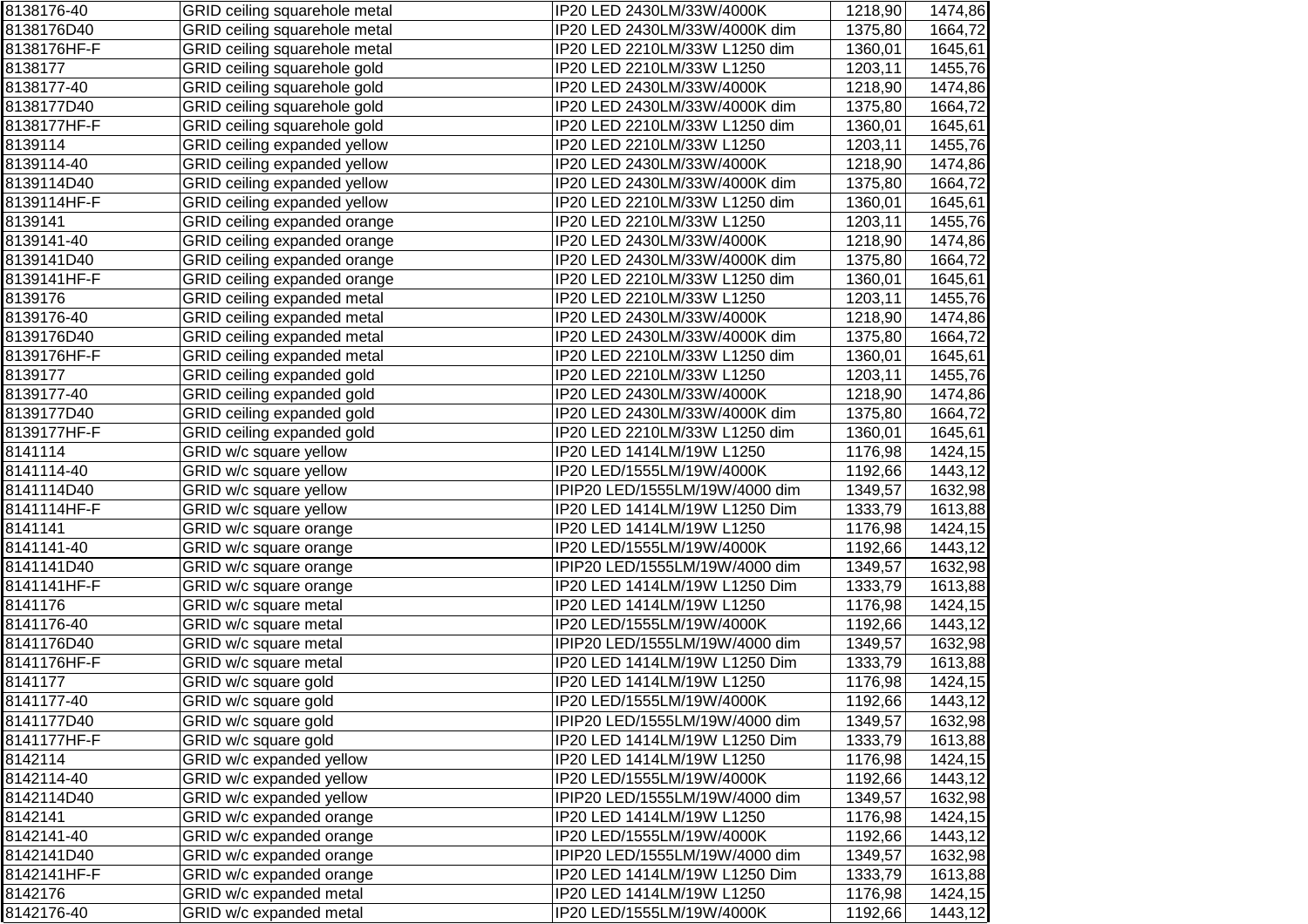| 8142176D40  | GRID w/c expanded metal       | IPIP20 LED/1555LM/19W/4000 dim | 1349,57 | 1632,98 |
|-------------|-------------------------------|--------------------------------|---------|---------|
| 8142176HF-F | GRID w/c expanded metal       | IP20 LED 1414LM/19W L1250 Dim  | 1333,79 | 1613,88 |
| 8142177     | GRID w/c expanded gold        | IP20 LED 1414LM/19W L1250      | 1176,98 | 1424,15 |
| 8142177-40  | GRID w/c expanded gold        | IP20 LED/1555LM/19W/4000K      | 1192,66 | 1443,12 |
| 8142177D40  | GRID w/c expanded gold        | IPIP20 LED/1555LM/19W/4000 dim | 1349,57 | 1632,98 |
| 8142177HF-F | GRID w/c expanded gold        | IP20 LED 1414LM/19W L1250 Dim  | 1333,79 | 1613,88 |
| 8143114     | GRID wall square holes yellow | IP20 LED 1297LM/19W L1250      | 1176,98 | 1424,15 |
| 8143114-40  | GRID wall square holes yellow | IP20 LED/1428LM/19W/4000K      | 1192,66 | 1443,12 |
| 8143114D40  | GRID wall square holes yellow | IP20 LED/1428LM/19W/4000K dim  | 1349,57 | 1632,98 |
| 8143114HF-F | GRID wall square holes yellow | IP20 LED 1297LM/19W L1250 dim  | 1333,79 | 1613,88 |
| 8143141     | GRID wall square holes orange | IP20 LED 1297LM/19W L1250      | 1176,98 | 1424,15 |
| 8143141-40  | GRID wall square holes orange | IP20 LED/1428LM/19W/4000K      | 1192,66 | 1443,12 |
| 8143141D40  | GRID wall square holes orange | IP20 LED/1428LM/19W/4000K dim  | 1349,57 | 1632,98 |
| 8143141HF-F | GRID wall square holes orange | IP20 LED 1297LM/19W L1250 dim  | 1333,79 | 1613,88 |
| 8143176     | GRID wall square holes metal  | IP20 LED 1297LM/19W L1250      | 1176,98 | 1424,15 |
| 8143176-40  | GRID wall square holes metal  | IP20 LED/1428LM/19W/4000K      | 1192,66 | 1443,12 |
| 8143176D40  | GRID wall square holes metal  | IP20 LED/1428LM/19W/4000K dim  | 1349,57 | 1632,98 |
| 8143176HF-F | GRID wall square holes metal  | IP20 LED 1297LM/19W L1250 dim  | 1333,79 | 1613,88 |
| 8143177     | GRID wall square holes gold   | IP20 LED 1297LM/19W L1250      | 1176,98 | 1424,15 |
| 8143177-40  | GRID wall square holes gold   | IP20 LED/1428LM/19W/4000K      | 1192,66 | 1443,12 |
| 8143177D40  | GRID wall square holes gold   | IP20 LED/1428LM/19W/4000K dim  | 1349,57 | 1632,98 |
| 8143177HF-F | GRID wall square holes gold   | IP20 LED 1297LM/19W L1250 dim  | 1333,79 | 1613,88 |
| 8144114     | GRID wall expanded yellow     | IP20 LED 1297LM/19W L1250      | 1176,98 | 1424,15 |
| 8144114-40  | GRID wall expanded yellow     | IP20 LED/1428LM/19W/4000K      | 1192,66 | 1443,12 |
| 8144114D40  | GRID wall expanded yellow     | IP20 LED/1428LM/19W/4000K dim  | 1349,57 | 1632,98 |
| 8144114HF-F | GRID wall expanded yellow     | IP20 LED 1297LM/19W L1250 dim  | 1333,79 | 1613,88 |
| 8144141     | GRID wall expanded orange     | IP20 LED 1297LM/19W L1250      | 1176,98 | 1424,15 |
| 8144141-40  | GRID wall expanded orange     | IP20 LED/1428LM/19W/4000K      | 1192,66 | 1443,12 |
| 8144141D40  | GRID wall expanded orange     | IP20 LED/1428LM/19W/4000K dim  | 1349,57 | 1632,98 |
| 8144141HF-F | GRID wall expanded orange     | IP20 LED 1297LM/19W L1250 dim  | 1333,79 | 1613,88 |
| 8144176     | GRID wall expanded metal      | IP20 LED 1297LM/19W L1250      | 1176,98 | 1424,15 |
| 8144176-40  | GRID wall expanded metal      | IP20 LED/1428LM/19W/4000K      | 1192,66 | 1443,12 |
| 8144176D40  | GRID wall expanded metal      | IP20 LED/1428LM/19W/4000K dim  | 1349,57 | 1632,98 |
| 8144176HF-F | GRID wall expanded metal      | IP20 LED 1297LM/19W L1250 dim  | 1333,79 | 1613,88 |
| 8144177     | GRID wall expanded metal gold | IP20 LED 1297LM/19W L1250      | 1176,98 | 1424,15 |
| 8144177-40  | GRID wall expanded metal gold | IP20 LED/1428LM/19W/4000K      | 1192,66 | 1443,12 |
| 8144177D40  | GRID wall expanded metal gold | IP20 LED/1428LM/19W/4000K dim  | 1349,57 | 1632,98 |
| 8144177HF-F | GRID wall expanded metal gold | IP20 LED 1297LM/19W L1250 dim  | 1333,79 | 1613,88 |
| 8145114     | GRID wall square holes yellow | IP20 LED 1966LM/33W L1250      | 1203,11 | 1455,76 |
| 8145114-40  | GRID wall square holes yellow | IP20 LED 2164LM/33W/4000K      | 1218,90 | 1474,86 |
| 8145114D40  | GRID wall square holes yellow | IP20 LED 2164LM/33W/4000K dim  | 1375,80 | 1664,72 |
| 8145114HF-F | GRID wall square holes yellow | IP20 LED 1966LM/33W L1250 dim  | 1360,01 | 1645,61 |
| 8145141     | GRID wall square holes orange | IP20 LED 1966LM/33W L1250      | 1203,11 | 1455,76 |
| 8145141-40  | GRID wall square holes orange | IP20 LED 2164LM/33W/4000K      | 1218,90 | 1474,86 |
| 8145141D40  | GRID wall square holes orange | IP20 LED 2164LM/33W/4000K dim  | 1375,80 | 1664,72 |
| 8145141HF-F | GRID wall square holes orange | IP20 LED 1966LM/33W L1250 dim  | 1360,01 | 1645,61 |
| 8145176     | GRID wall square holes metal  | IP20 LED 1966LM/33W L1250      | 1203,11 | 1455,76 |
| 8145176-40  | GRID wall square holes metal  | IP20 LED 2164LM/33W/4000K      | 1218,90 | 1474,86 |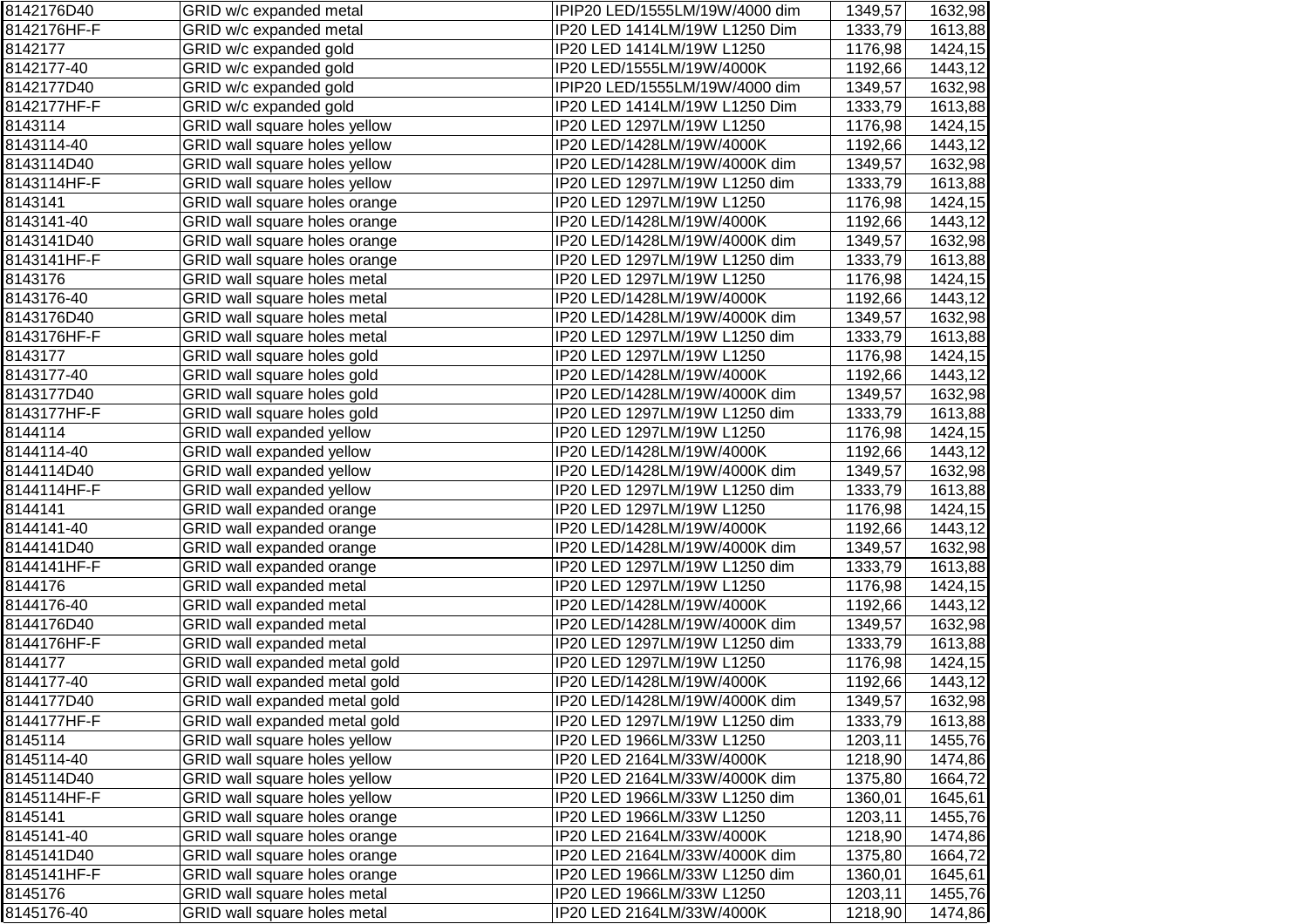| 8145176D40  | GRID wall square holes metal   | IP20 LED 2164LM/33W/4000K dim | 1375,80 | 1664,72 |
|-------------|--------------------------------|-------------------------------|---------|---------|
| 8145176HF-F | GRID wall square holes metal   | IP20 LED 1966LM/33W L1250 dim | 1360,01 | 1645,61 |
| 8145177     | GRID wall square holes gold    | IP20 LED 1966LM/33W L1250     | 1203,11 | 1455,76 |
| 8145177-40  | GRID wall square holes gold    | IP20 LED 2164LM/33W/4000K     | 1218,90 | 1474,86 |
| 8145177D40  | GRID wall square holes gold    | IP20 LED 2164LM/33W/4000K dim | 1375,80 | 1664,72 |
| 8145177HF-F | GRID wall square holes gold    | IP20 LED 1966LM/33W L1250 dim | 1360,01 | 1645,61 |
| 8146114     | GRID wall expanded yellow      | IP20 LED 1966LM/33W L1250     | 1203,11 | 1455,76 |
| 8146114-40  | GRID wall expanded yellow      | IP20 LED 2164LM/33W/4000K     | 1218,90 | 1474,86 |
| 8146114D40  | GRID wall expanded yellow      | IP20 LED 2164LM/33W/4000K dim | 1375,80 | 1664,72 |
| 8146114HF-F | GRID wall expanded yellow      | IP20 LED 1966LM/33W L1250 dim | 1360,01 | 1645,61 |
| 8146141     | GRID wall expanded orange      | IP20 LED 1966LM/33W L1250     | 1203,11 | 1455,76 |
| 8146141-40  | GRID wall expanded orange      | IP20 LED 2164LM/33W/4000K     | 1218,90 | 1474,86 |
| 8146141D40  | GRID wall expanded orange      | IP20 LED 2164LM/33W/4000K dim | 1375,80 | 1664,72 |
| 8146141HF-F | GRID wall expanded orange      | IP20 LED 1966LM/33W L1250 dim | 1360,01 | 1645,61 |
| 8146176     | GRID wall expanded metal       | IP20 LED 1966LM/33W L1250     | 1203,11 | 1455,76 |
| 8146176-40  | GRID wall expanded metal       | IP20 LED 2164LM/33W/4000K     | 1218,90 | 1474,86 |
| 8146176D40  | GRID wall expanded metal       | IP20 LED 2164LM/33W/4000K dim | 1375,80 | 1664,72 |
| 8146176HF-F | GRID wall expanded metal       | IP20 LED 1966LM/33W L1250 dim | 1360,01 | 1645,61 |
| 8146177     | GRID wall expanded gold        | IP20 LED 1966LM/33W L1250     | 1203,11 | 1455,76 |
| 8146177-40  | GRID wall expanded gold        | IP20 LED 2164LM/33W/4000K     | 1218,90 | 1474,86 |
| 8146177D40  | GRID wall expanded gold        | IP20 LED 2164LM/33W/4000K dim | 1375,80 | 1664,72 |
| 8146177HF-F | GRID wall expanded gold        | IP20 LED 1966LM/33W L1250 dim | 1360,01 | 1645,61 |
| 8186001     | FISHERMAN pendant opal/white   | IP20 E27 D300 mm              | 956,52  | 1157,38 |
| 8186041     | FISHERMAN pendant opal/orange  | IP20 E27 D300 mm              | 956,52  | 1157,38 |
| 8186050     | FISHERMAN pendant opal/natural | IP20 E27 D300 mm              | 956,52  | 1157,38 |
| 8186051     | FISHERMAN pendant turquoise    | IP20 E27 D300 mm              | 956,52  | 1157,38 |
| 8186101     | FISHERMAN pendant opal/white   | IP20 E27 D400 mm              | 995,58  | 1204,65 |
| 8186141     | FISHERMAN pendant opal/orange  | IP20 E27 D400 mm              | 995,58  | 1204,65 |
| 8186150     | FISHERMAN pendant opal/nature  | IP20 E27 D400 mm              | 995,58  | 1204,65 |
| 8186151     | FISHERMAN pendant turquoise    | IP20 E27 D400 mm              | 995,58  | 1204,65 |
| 8186301     | FISHERMAN pendant opal/white   | IP20 E27 D650 mm              | 1408,68 | 1704,51 |
| 8186341     | FISHERMAN pendant opal/orange  | IP20 E27 D650 mm              | 1408,68 | 1704,51 |
| 8186350     | FISHERMAN pendant opal/nature  | IP20 E27 D650 mm              | 1408,68 | 1704,51 |
| 8186351     | FISHERMAN pendant turquoise    | IP20 E27 D650 mm              | 1408,68 | 1704,51 |
| 8192101HF-F | PAR pendant D140 mm white      | IP20 14W/PAR38 LED 1035LM dim | 316,87  | 383,42  |
| 8192106HF-F | PAR pendant D140 mm black      | IP20 14W/PAR38 LED 1035LM dim | 316,87  | 383,42  |
| 8192111HF-F | PAR pendant D140 mm grey       | IP20 14W/PAR38 LED 1035LM dim | 316,87  | 383,42  |
| 8192117HF-F | PAR pendant D140 mm apricot    | IP20 14W/PAR38 LED 1035LM dim | 316,87  | 383,42  |
| 8192141HF-F | PAR pendant D140 mm orange     | IP20 14W/PAR38 LED 1035LM dim | 316,87  | 383,42  |
| 8192146HF-F | PAR pendant D140 mm ivory      | IP20 14W/PAR38 LED 1035LM dim | 316,87  | 383,42  |
| 8202101     | TRAPETS pendant L1400mm white  | IP20 LED 1552LM/17W           | 1153,19 | 1395,36 |
| 8202101-40  | TRAPETS pendant L1400mm white  | IP20 LED 1710LM/17W/4000K     | 1168,98 | 1414,47 |
| 8202101D40  | TRAPETS pendant L1400mm white  | IP20 LED 1710LM/17W/4000K dim | 1256,91 | 1520,86 |
| 8202101HF-F | TRAPETS pendant L1400mm white  | IP20 LED 1552LM/17W Dim       | 1241,23 | 1501,89 |
| 8202106     | TRAPETS pendant L1400 mm black | IP20 LED 1552LM/17W           | 1153,19 | 1395,36 |
| 8202106-40  | TRAPETS pendant L1400 mm black | IP20 LED 1710LM/17W/4000K     | 1168,98 | 1414,47 |
| 8202106D40  | TRAPETS pendant L1400 mm black | IP20 LED 1710LM/17W/4000K dim | 1256,91 | 1520,86 |
| 8202106HF-F | TRAPETS pendant L1400 mm black | IP20 LED 1552LM/17W Dim       | 1241,23 | 1501,89 |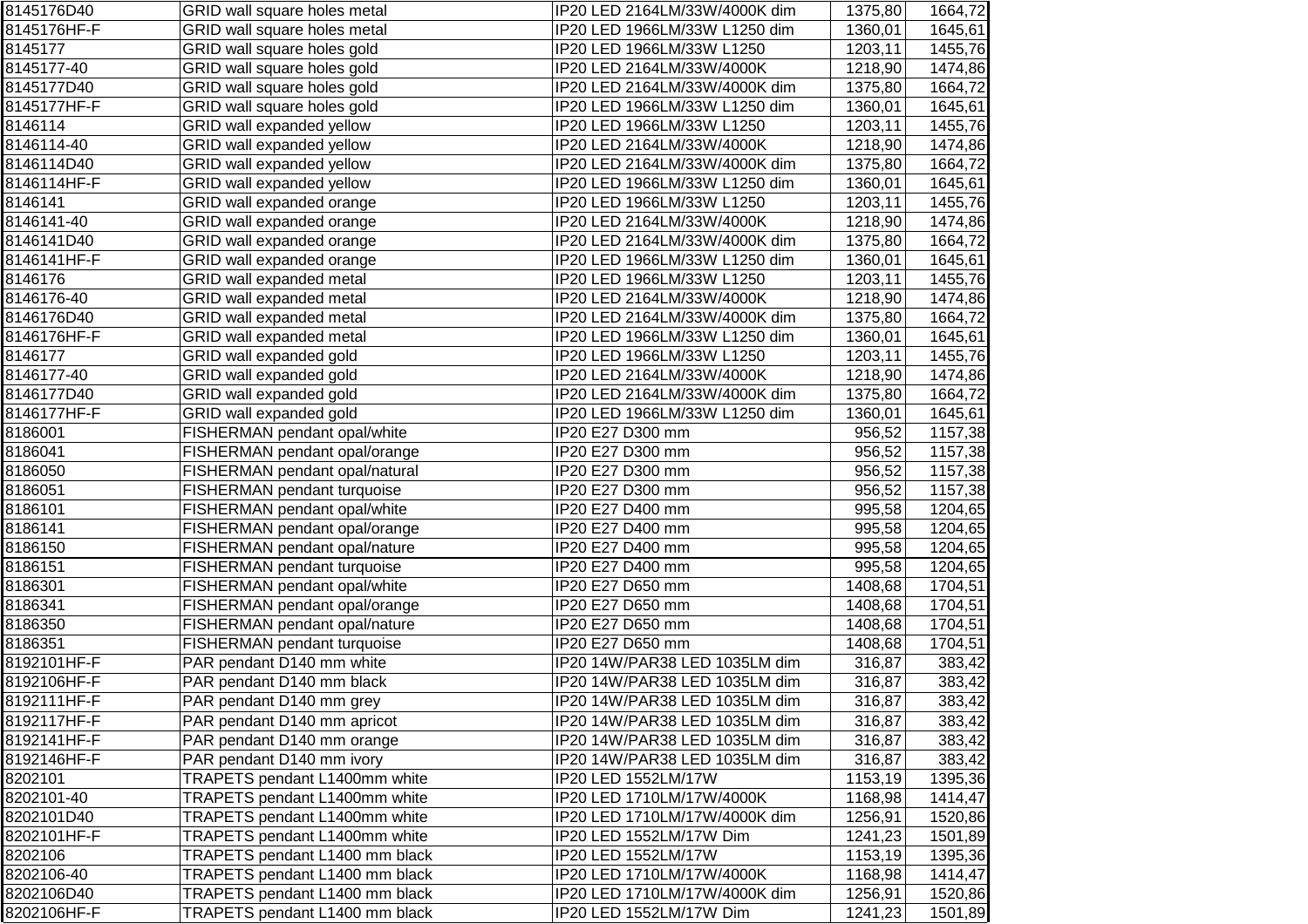| 8202301     | TRAPETS pendant L1700mm white  | IP20 LED 2081LM/26W/3000K     | 1226,42 | 1483,97 |
|-------------|--------------------------------|-------------------------------|---------|---------|
| 8202301-40  | TRAPETS pendant L1700mm white  | IP20 LED 2290LM/26W/4000K     | 1242,21 | 1503,07 |
| 8202301D40  | TRAPETS pendant L1700mm white  | IP20 LED 2290LM/26W/4000K dim | 1330,14 | 1609,47 |
| 8202301HF-F | TRAPETS pendant L1700mm white  | IP20 LED 2081LM/26W/3000K Dim | 1314,35 | 1590,37 |
| 8202306     | TRAPETS pendant L1700 mm black | IP20 LED 2081LM/26W/3000K     | 1226,42 | 1483,97 |
| 8202306-40  | TRAPETS pendant L1700 mm black | IP20 LED 2290LM/26W/4000K     | 1242,21 | 1503,07 |
| 8202306D40  | TRAPETS pendant L1700 mm black | IP20 LED 2290LM/26W/4000K dim | 1330,14 | 1609,47 |
| 8202306HF-F | TRAPETS pendant L1700 mm black | IP20 LED 2081LM/26W/3000K Dim | 1314,35 | 1590,37 |
| 8203101     | TRAPETS pendant L1400 mm white | IP20 LED 2516LM/33W/3000K     | 1192,17 | 1442,52 |
| 8203101-40  | TRAPETS pendant L1400 mm white | IP20 LED 2768LM/33W/4000K     | 1207,97 | 1461,64 |
| 8203101D40  | TRAPETS pendant L1400 mm white | IP20 LED 2768LM/33W/4000K dim | 1296,99 | 1569,36 |
| 8203101HF-F | TRAPETS pendant L1400 mm white | IP20 LED 2516LM/33W/3000K Dim | 1281,19 | 1550,25 |
| 8203106     | TRAPETS pendant L1400 mm black | IP20 LED 2516LM/33W/3000K     | 1192,17 | 1442,52 |
| 8203106-40  | TRAPETS pendant L1400 mm black | IP20 LED 2768LM/33W/4000K     | 1207,97 | 1461,64 |
| 8203106D40  | TRAPETS pendant L1400 mm black | IP20 LED 2768LM/33W/4000K dim | 1296,99 | 1569,36 |
| 8203106HF-F | TRAPETS pendant L1400 mm black | IP20 LED 2516LM/33W/3000K Dim | 1281,19 | 1550,25 |
| 8203301     | TRAPETS pendant L1700 mm white | IP20 LED 3220LM/40W/3000K     | 1265,17 | 1530,85 |
| 8203301-40  | TRAPETS pendant L1700 mm white | IP20 LED 3540LM/40W/4000K     | 1280,95 | 1549,95 |
| 8203301D40  | TRAPETS pendant L1700 mm white | IP20 LED 3540LM/40W/4000K dim | 1369,98 | 1657,68 |
| 8203301HF-F | TRAPETS pendant L1700 mm white | IP20 LED 3220LM/40W/3000K Dim | 1354,19 | 1638,57 |
| 8203306     | TRAPETS pendant L1700 mm black | IP20 LED 3220LM/40W/3000K     | 1265,17 | 1530,85 |
| 8203306-40  | TRAPETS pendant L1700 mm black | IP20 LED 3540LM/40W/4000K     | 1280,83 | 1549,81 |
| 8203306D40  | TRAPETS pendant L1700 mm black | IP20 LED 3540LM/40W/4000K dim | 1369,98 | 1657,68 |
| 8203306HF-F | TRAPETS pendant L1700 mm black | IP20 LED 3220LM/40W/3000K Dim | 1354,19 | 1638,57 |
| 8204101     | TRAPETS pendant L1400 mm white | IP20 LED 2474LM/33W/3000K     | 1265,78 | 1531,59 |
| 8204101-40  | TRAPETS pendant L1400 mm white | IP20 LED 2765LM/33W/4000K     | 1281,57 | 1550,69 |
| 8204101D40  | TRAPETS pendant L1400 mm white | IP20 LED 2765LM/33W/4000K dim | 1365,85 | 1652,68 |
| 8204101HF-F | TRAPETS pendant L1400 mm white | IP20 LED 2474LM/33W/3000K     | 1350,07 | 1633,58 |
| 8204106     | TRAPETS pendant L1400 mm black | IP20 LED 2516LM/33W/3000K     | 1265,78 | 1531,59 |
| 8204106-40  | TRAPETS pendant L1400 mm black | IP20 LED 2765LM/33W/4000K     | 1281,57 | 1550,69 |
| 8204106D40  | TRAPETS pendant L1400 mm black | IP20 LED 2765LM/33W/4000K dim | 1365,85 | 1652,68 |
| 8204106HF-F | TRAPETS pendant L1400 mm black | IP20 LED 2516LM/33W/3000K dim | 1350,07 | 1633,58 |
| 8204301     | TRAPETS pendant L1700 mm white | IP20 LED 3166LM/40W/3000K     | 1346,05 | 1628,72 |
| 8204301-40  | TRAPETS pendant L1700 mm white | IP20 LED 3540LM/40W/4000K     | 1361,73 | 1647,69 |
| 8204301D40  | TRAPETS pendant L1700 mm white | IP20 LED 3540LM/40W/4000K dim | 1446,97 | 1750,84 |
| 8204301HF-F | TRAPETS pendant L1700 mm white | IP20 LED 3166LM/40W/3000K     | 1431,19 | 1731,74 |
| 8204306     | TRAPETS pendant L1700 mm black | IP20 LED 3220LM/40W/3000K     | 1346,05 | 1628,72 |
| 8204306-40  | TRAPETS pendant L1700 mm black | IP20 LED 3540LM/40W/4000K     | 1361,73 | 1647,69 |
| 8204306D40  | TRAPETS pendant L1700 mm black | IP20 LED 3540LM/40W/4000K dim | 1446,97 | 1750,84 |
| 8204306HF-F | TRAPETS pendant L1700 mm black | IP20 LED 3220LM/40W/3000K dim | 1431,19 | 1731,74 |
| 8205101     | SILO pendant lamp white        | IP20 E27 max 50W              | 301,57  | 364,89  |
| 8205106     | SILO pendant lamp black        | IP20 E27 max 50W              | 301,57  | 364,89  |
| 8205111     | SILO pendant lamp grey         | IP20 E27 max 50W              | 301,57  | 364,89  |
| 8205112     | SILO pendant lamp green        | IP20 E27 max 50W              | 301,57  | 364,89  |
| 8205114     | SILO pendant lamp yellow       | IP20 E27 max 50W              | 301,57  | 364,89  |
| 8205117     | SILO pendant lamp apricot      | IP20 E27 max 50W              | 301,57  | 364,89  |
| 8205146     | SILO pendant lamp ivory        | IP20 E27 max 50W              | 301,57  | 364,89  |
| 8207301     | SILO Trio pendant white        | IP20 3xE27 max 20W L1050 mm   | 937,29  | 1134,12 |
|             |                                |                               |         |         |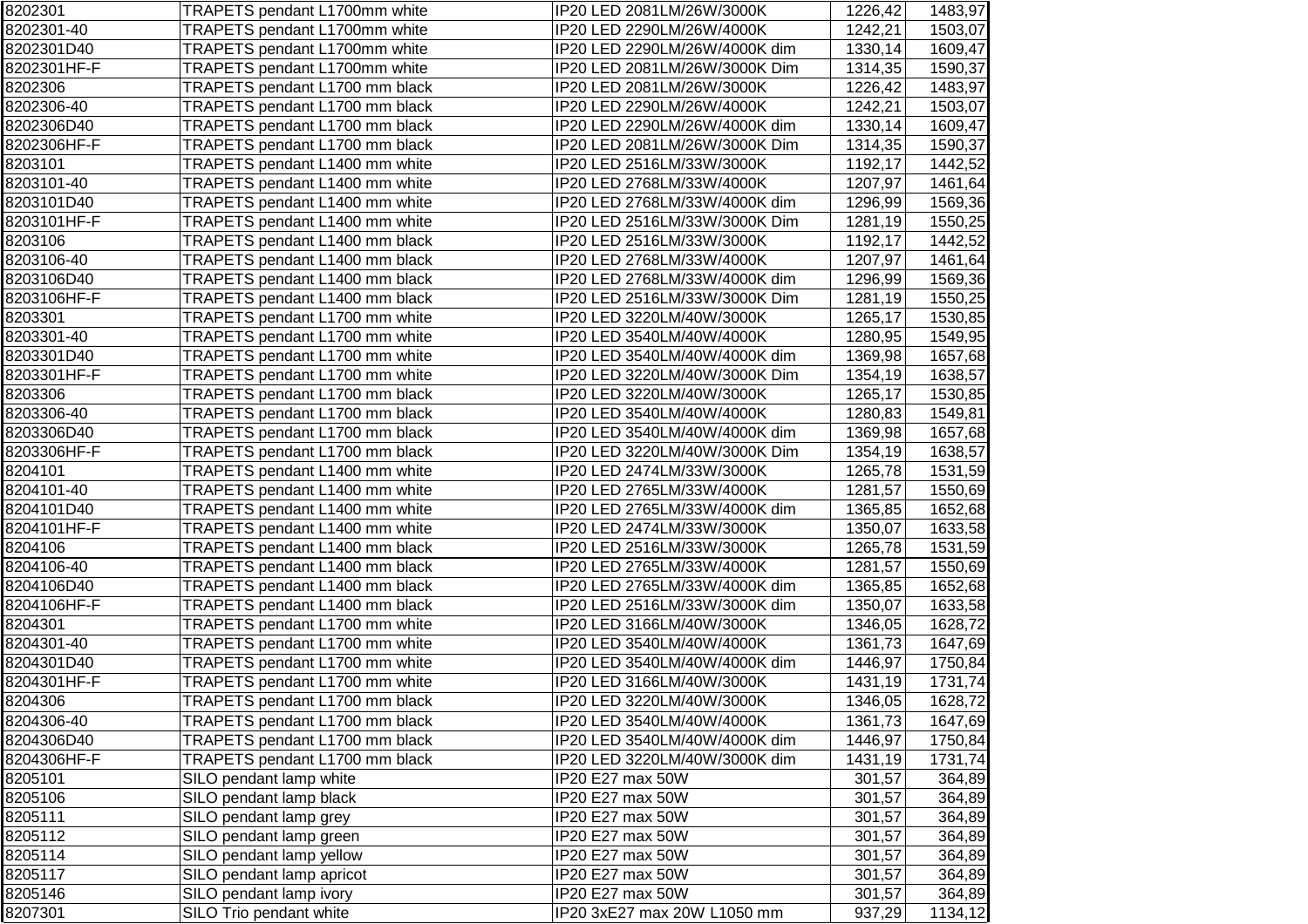| 8207306 | SILO Trio pendant black       | IP20 3xE27 max 20W L1050 mm | 937,29 | 1134,12 |
|---------|-------------------------------|-----------------------------|--------|---------|
| 8207311 | SILO Trio pendant grey        | IP20 3xE27 max 20W L1050 mm | 937,29 | 1134,12 |
| 8207312 | SILO Trio pendant green       | IP20 3xE27 max 20W L1050 mm | 937,29 | 1134,12 |
| 8207314 | SILO Trio pendant yellow      | IP20 3xE27 max 20W L1050 mm | 937,29 | 1134,12 |
| 8207317 | SILO Trio pendant apricot.    | IP20 3xE27 max 20W L1050 mm | 937,29 | 1134,12 |
| 8207346 | SILO Trio pendant ivory       | IP20 3xE27 max 20W L1050 mm | 937,29 | 1134,12 |
| 8208101 | SILO floor white              | IP20 E27 max 50W H1350 mm   | 581,63 | 703,78  |
| 8208106 | SILO floor black              | IP20 E27 max 50W H1350 mm   | 581,63 | 703,78  |
| 8208111 | SILO floor grey               | IP20 E27 max 50W H1350 mm   | 581,63 | 703,78  |
| 8208112 | SILO floor green              | IP20 E27 max 50W H1350 mm   | 581,63 | 703,78  |
| 8208114 | SILO floor yellow             | IP20 E27 max 50W H1350 mm   | 581,63 | 703,78  |
| 8208117 | SILO floor apricot            | IP20 E27 max 50W H1350 mm   | 581,63 | 703,78  |
| 8208146 | SILO floor ivory              | IP20 E27 max 50W H1350 mm   | 581,63 | 703,78  |
| 8209301 | SILO Trio pendant white       | IP20 3xE27 max 20W L1050 mm | 886,48 | 1072,64 |
| 8209306 | SILO Trio pendant black       | IP20 3xE27 max 20W L1050 mm | 886,48 | 1072,64 |
| 8209311 | SILO Trio pendant grey        | IP20 3xE27 max 20W L1050 mm | 886,48 | 1072,64 |
| 8209312 | SILO Trio pendant green       | IP20 3xE27 max 20W L1050 mm | 886,48 | 1072,64 |
| 8209314 | SILO Trio pendant yellow      | IP20 3xE27 max 20W L1050 mm | 886,48 | 1072,64 |
| 8209317 | SILO Trio pendant apricot     | IP20 3xE27 max 20W L1050 mm | 886,48 | 1072,64 |
| 8209346 | SILO Trio pendant ivory       | IP20 3xE27 max 20W L1050 mm | 886,48 | 1072,64 |
| 8218101 | SHIBUYA pendant fitting white | Cable line mounting/start   | 407,60 | 493,20  |
| 8218106 | SHIBUYA pendant fitting black | Cable line mounting/start   | 407,60 | 493,20  |
| 8218107 | SHIBUYA pendant fitting red   | Cable line mounting/start   | 407,60 | 493,20  |
| 8218195 | SHIBUYA pendant fitting grey  | Cable line mounting/start   | 407,60 | 493,20  |
| 8219101 | SHIBUYA pendant fitting white | Cable line mounting/plus    | 407,60 | 493,20  |
| 8219106 | SHIBUYA pendant fitting black | Cable line mounting/plus    | 407,60 | 493,20  |
| 8219107 | SHIBUYA pendant fitting red   | Cable line mounting/plus    | 407,60 | 493,20  |
| 8219195 | SHIBUYA pendant fitting grey  | Cable line mounting/plus    | 407,60 | 493,20  |
| 8220101 | SHIBUYA pendant fitting white | Single mounting             | 416,10 | 503,48  |
| 8220107 | SHIBUYA pendant fitting red   | Single mounting             | 416,10 | 503,48  |
| 8220195 | SHIBUYA pendant fitting grey  | Single mounting             | 416,10 | 503,48  |
| 8221101 | SHIBUYA pendant fitting white | Cable line mounting/end     | 407,60 | 493,20  |
| 8221106 | SHIBUYA pendant fitting black | Cable line mounting/end     | 407,60 | 493,20  |
| 8221107 | SHIBUYA pendant fitting red   | Cable line mounting/end     | 407,60 | 493,20  |
| 8221195 | SHIBUYA pendant fitting grey  | Cable line mounting/end     | 407,60 | 493,20  |
| 8222101 | SHIBUYA table base white      | IP20 Max 28W/E27            | 287,47 | 347,84  |
| 8222106 | SHIBUYA table base black      | IP20 Max 28W/E27            | 294,76 | 356,66  |
| 8222107 | SHIBUYA table base red        | IP20 Max 28W/E27            | 294,76 | 356,66  |
| 8222195 | SHIBUYA table base grey       | IP20 Max 28W/E27            | 294,76 | 356,66  |
| 8223101 | SHIBUYA shade alu white       | D300 mm                     | 164,21 | 198,69  |
| 8223106 | SHIBUYA shade alu black       | D300 mm                     | 267,56 | 323,74  |
| 8223107 | SHIBUYA shade alu red         | D300 mm                     | 267,56 | 323,74  |
| 8223195 | SHIBUYA shade alu grey        | D300 mm                     | 267,56 | 323,74  |
| 8224107 | SHIBUYA glass shade red       | D200 mm                     | 170,65 | 206,48  |
| 8224111 | SHIBUYA glass shade grey      | D200 mm                     | 170,65 | 206,48  |
| 8224116 | SHIBUYA glass shade cognac    | D200 mm                     | 165,91 | 200,75  |
| 8236101 | SHIBUYA 2 fitting white       | start                       | 424,59 | 513,75  |
| 8236107 | SHIBUYA 2 fitting red         | start                       | 424,59 | 513,75  |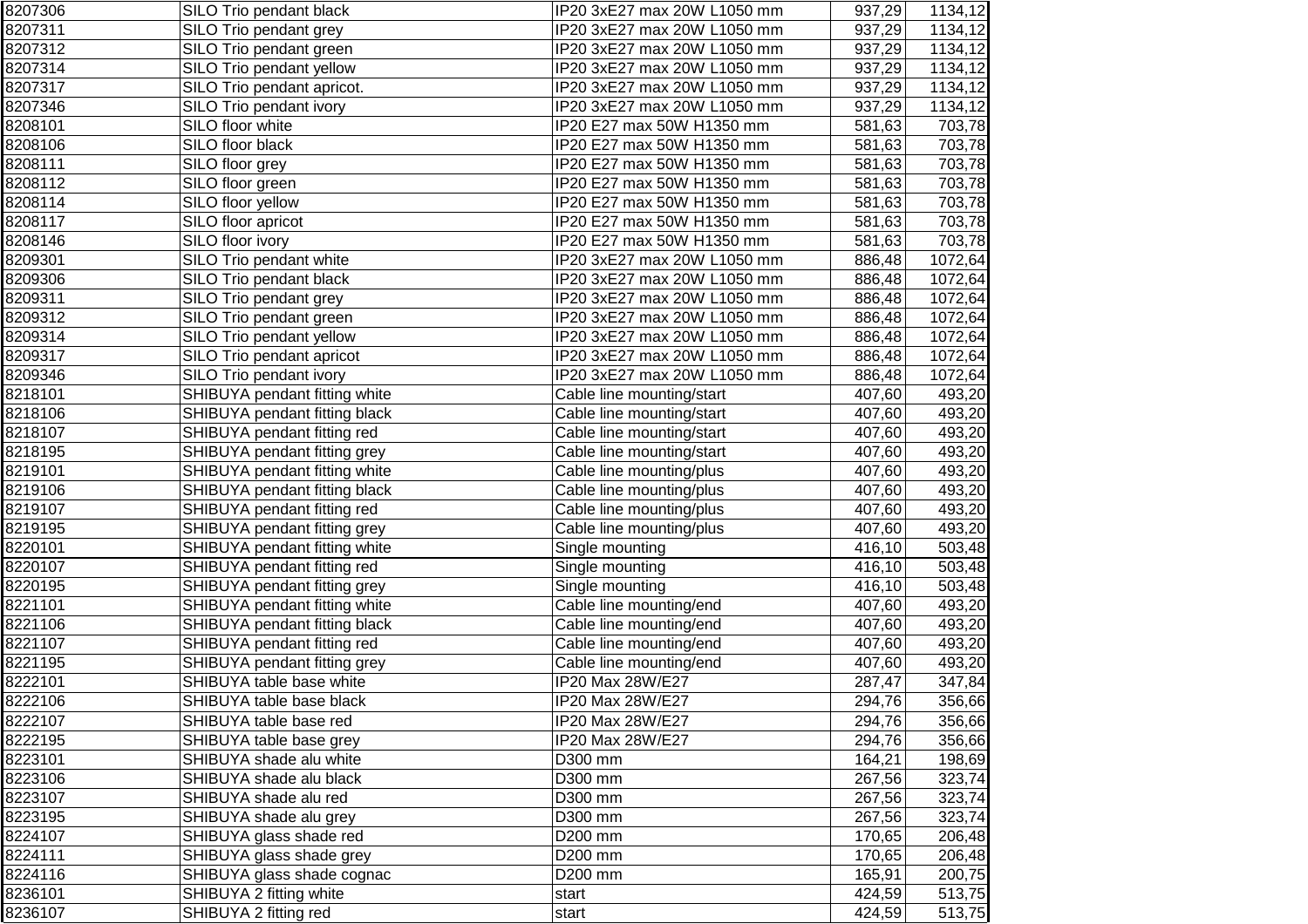| 8236195     | SHIBUYA 2 fitting grey                             | start                        | 424,59 | 513,75           |
|-------------|----------------------------------------------------|------------------------------|--------|------------------|
| 8237101     | SHIBUYA 2 fitting white                            | plus                         | 424,59 | 513,75           |
| 8237107     | SHIBUYA 2 fitting red                              | plus                         | 424,59 | 513,75           |
| 8237195     | SHIBUYA 2 fitting grey                             | plus                         | 424,59 | 513,75           |
| 8238101     | SHIBUYA 2 fitting white                            | end                          | 424,59 | 513,75           |
| 8238107     | SHIBUYA 2 fitting red                              | end                          | 424,59 | 513,75           |
| 8238195     | SHIBUYA 2 fitting grey                             | end                          | 424,59 | 513,75           |
| 8239101     | SHIBUYA ceiling/wall white                         | Fitting only                 | 269,87 | 326,54           |
| 8239106     | SHIBUYA ceiling/wall black                         | Fitting only                 | 269,87 | 326,54           |
| 8239107     | SHIBUYA ceiling/wall red                           | Fitting only                 | 269,87 | 326,54           |
| 8239195     | SHIBUYA ceiling/wall grey                          | Fitting only                 | 269,87 | 326,54           |
| 8245101     | THIRTY wall/ceiling white D245                     | IP20 LED 1043LM/16W          | 775,46 | 938,31           |
| 8245101HF-F | THIRTY wall/ceiling white D245                     | IP20 LED 1043LM/16W          | 840,45 | 1016,94          |
| 8245106     | THIRTY wall/ceiling black D245                     | IP20 LED 1043LM/16W          | 775,46 | 938,31           |
| 8245106HF-F | THIRTY wall/ceiling black D245                     | IP20 LED 1043LM/16Wdim       | 840,45 | 1016,94          |
| 8252101     | DAIKANYAMA p wire fitting                          | IP20 E27 D420 mm white       | 674,54 | 816,19           |
| 8252106     | DAIKANYAMA p wire fitting                          | IP20 E27 D420 mm black       | 795,15 | 962,13           |
| 8252107     | DAIKANYAMA p wire fitting                          | IP20 E27 D420 mm red         | 795,15 | 962,13           |
| 8252114     | DAIKANYAMA p wire fitting                          | IP20 E27 D420 mm yellow      | 795,15 | 962,13           |
| 8252141     | DAIKANYAMA p wire fitting                          | IP20 E27 D420 mm orange      | 795,15 | 962,13           |
| 8259101     | DAIKANYAMA pendant white                           | IP20 E27 D420 mm             | 721,31 | 872,78           |
| 8259106     | DAIKANYAMA pendant black                           | IP20 E27 D420 mm             | 841,91 | 1018,71          |
| 8259107     | DAIKANYAMA pendant red                             | IP20 E27 D420 mm             | 841,91 | 1018,71          |
| 8259114     | DAIKANYAMA pendant yellow                          | IP20 E27 D420 mm             | 841,91 | 1018,71          |
| 8259141     | DAIKANYAMA pendant orange                          | IP20 E27 D420 mm             | 841,91 | 1018,71          |
| 8265101     | DAIKANYAMA wire fitting                            | IP20 E27/10W LED D420 white  | 688,15 | 832,66           |
| 8265106     | DAIKANYAMA wire fitting                            | IP20 E27/10W LED D420 black  | 808,27 | 978,01           |
| 8265107     | DAIKANYAMA wire fitting                            | IP20 E27/10W LED D420 red    | 808,27 | 978,01           |
| 8265114     |                                                    | IP20 E27/10W LED D420 yellow | 808,27 |                  |
| 8265141     | DAIKANYAMA wire fitting<br>DAIKANYAMA wire fitting | IP20 E27/10W LED D420 orange | 808,27 | 978,01<br>978,01 |
| 8267101     |                                                    | IP20 E27/10W LED D420        |        |                  |
|             | DAIKANYAMA pendant white                           |                              | 734,42 | 888,65           |
| 8267106     | DAIKANYAMA pendant black                           | IP20 E27/10W LED D420        | 854,90 | 1034,43          |
| 8267107     | DAIKANYAMA pendant red                             | IP20 E27/10W LED D420        | 854,90 | 1034,43          |
| 8267114     | DAIKANYAMA pendant yellow                          | IP20 E27/10W LED D420        | 854,90 | 1034,43          |
| 8267141     | DAIKANYAMA pendant orange                          | IP20 E27/10W LED D420        | 854,90 | 1034,43          |
| 8290101     | CONVEX wall/outdoor white                          | IP44 LED 505LM/9W            | 672,11 | 813,26           |
| 8290101HF-F | CONVEX wall white                                  | IP20 LED 505LM/9W Dim        | 720,10 | 871,32           |
| 8290106     | CONVEX wall/outdorr black                          | IP44 LED 505LM/9W            | 672,11 | 813,26           |
| 8290106HF-F | CONVEX wall black                                  | IP20 LED 505LM/9W Dim        | 720,10 | 871,32           |
| 8290183     | CONVEX wall/outdoor galv                           | IP44 LED 505LM/9W            | 729,56 | 882,77           |
| 8290183HF-F | CONVEX wall galv                                   | IP20 LED 505LM/9W Dim        | 776,56 | 939,64           |
| 8291101     | CONVEX pendant white                               | IP20 MAX 20W/E27 D160 mm     | 387,80 | 469,23           |
| 8291106     | CONVEX pendant black                               | IP20 MAX 20W/E27 D160 mm     | 387,80 | 469,23           |
| 8291141     | CONVEX pendant orange                              | IP20 MAX 20W/E27 D160 mm     | 405,04 | 490,09           |
| 8291183     | CONVEX pendant galvanized                          | IP20 MAX 20W/E27 D160 mm     | 414,15 | 501,12           |
| 8291301     | CONVEX pendant white                               | IP20 MAX 20W/E27 D280 mm     | 557,34 | 674,38           |
| 8291306     | CONVEX pendant black                               | IP20 MAX 20W/E27 D280 mm     | 557,34 | 674,38           |
| 8291311     | CONVEX pendant grey                                | IP20 MAX 20W/E27 D280 mm     | 557,34 | 674,38           |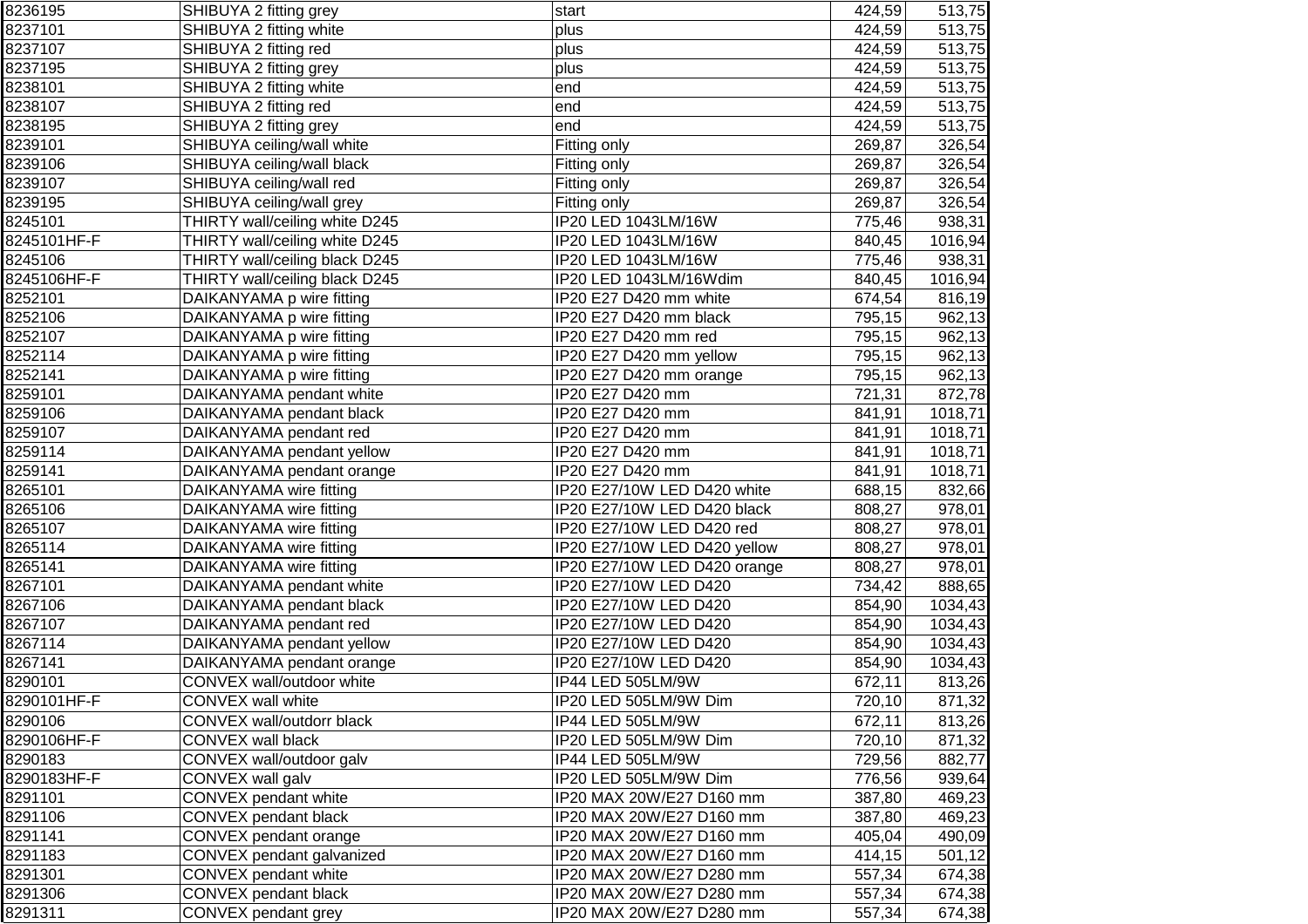| 8291312     | CONVEX pendant green           | IP20 MAX 20W/E27 D280 mm       | 557,34  | 674,38  |
|-------------|--------------------------------|--------------------------------|---------|---------|
| 8292101     | CONVEX wall/outdoor white      | IP44 GU10 max 35W              | 536,82  | 649,55  |
| 8292106     | CONVEX wall/outdoor black      | IP44 GU10 max 35W              | 536,82  | 649,55  |
| 8292183     | CONVEX wall/outdoor galv       | IP44 GU10 max 35W              | 551,14  | 666,88  |
| 8294106     | CONVEX post fixture black      | IP44 LED/1940LM/32W/3000K asym | 1481,23 | 1792,29 |
| 8294106HF-F | CONVEX post fixture black asym | IP44 LED/1940LM/32W/3000K Dim  | 1531,75 | 1853,42 |
| 8294106N    | CONVEX post fixture black      | IP44 LED/1940LM/32W/3000K asym | 1545,46 | 1870,01 |
| 8294110     | CONVEX post fixture grey       | IP44 LED/1940LM/32W/3000K asym | 1481,23 | 1792,29 |
| 8294110HF-F | CONVEX post fixture grey asym  | IP44 LED/1940LM/32W/3000K Dim  | 1531,75 | 1853,42 |
| 8294110N    | CONVEX post fixture grey       | IP44 LED/1940LM/32W/3000K asym | 1545,46 | 1870,01 |
| 8294183     | CONVEX post fixture galv       | IP44 LED/1940LM/32W/3000K asym | 1423,78 | 1722,78 |
| 8294183HF-F | CONVEX post fixture galv asym  | IP44 LED/1940LM/32W/3000K Dim  | 1474,31 | 1783,92 |
| 8294183N    | CONVEX post fixture galv       | IP44 LED/1940LM/32W/3000K asym | 1488,15 | 1800,66 |
| 8295106     | CONVEX pole fixture black      | IP44 LED/1920LM/35W/3000K      | 1438,11 | 1740,11 |
| 8295106hf-f | CONVEX pole fixture black      | IP44 LED/1920LM/35W/3000K dim  | 1487,17 | 1799,48 |
| 8295106n    | CONVEX pole fixture black      | IP44 LED/1920LM/35W/3000K      | 1500,55 | 1815,66 |
| 8295110     | CONVEX pole fixture grey       | IP44 LED/1920LM/35W/3000K      | 1438,11 | 1740,11 |
| 8295110hf-f | CONVEX pole fixture grey       | IP44 LED/1920LM/35W/3000K dim  | 1487,17 | 1799,48 |
| 8295110n    | CONVEX pole fixture grey       | IP44 LED/1920LM/35W/3000K      | 1500,55 | 1815,66 |
| 8295183     | CONVEX pole fixture galv       | IP44 LED/1920LM/35W/3000K      | 1382,37 | 1672,67 |
| 8295183hf-f | CONVEX pole fixture galv       | IP44 LED/1920LM/35W/3000K dim  | 1431,44 | 1732,04 |
| 8295183n    | CONVEX pole fixture galv       | IP44 LED/1920LM/35W/3000K      | 1444,79 | 1748,20 |
| 8299301     | CONVEX pendant white           | IP20 LED/1421LM/17W/3000K      | 813,85  | 984,76  |
| 8299301HF-F | CONVEX pendant white dim       | IP20 LED/1421LM/17W/3000K      | 873,97  | 1057,51 |
| 8299306     | CONVEX pendant black           | IP20 LED/1421LM/17W/3000K      | 813,85  | 984,76  |
| 8299306HF-F | CONVEX pendant black dim       | IP20 LED/1421LM/17W/3000K      | 873,97  | 1057,51 |
| 8299311     | CONVEX pendant grey            | IP20 LED/1421LM/17W/3000K      | 813,85  | 984,76  |
| 8299311HF-F | CONVEX pendant grey dim        | IP20 LED/1421LM/17W/3000K      | 873,97  | 1057,51 |
| 8299312     | CONVEX pendant green           | IP20 LED/1421LM/17W/3000K      | 813,85  | 984,76  |
| 8299312HF-F | CONVEX pendant green dim       | IP20 LED/1421LM/17W/3000K      | 873,97  | 1057,51 |
| 8300101     | WHITE pendant D280 white       | IP20 E27/Max 42W               | 655,35  | 792,98  |
| 8300301     | WHITE pendant D500 white       | IP20 E27/Max 42W               | 779,36  | 943,03  |
| 8300501     | WHITE pendant D700 white       | IP20 E27/Max 42W               | 864,49  | 1046,03 |
| 8301101     | WHITE pendant D280 white       | IP20 LED/554LM/8W/3000K        | 783,12  | 947,57  |
| 8301301     | WHITE pendant D500 white       | IP20 LED/1512LM/18W/3000K      | 1031,13 | 1247,67 |
| 8301301HF-F | WHITE pendant D500 white       | IP20 LED/1512LM/18W/3000K Dim  | 1081,66 | 1308,81 |
| 8301501     | WHITE pendant D700 white       | IP20 LED/1495LM/18W/3000K      | 1144,81 | 1385,22 |
| 8301501HF-F | WHITE pendant D700 white       | IP20 LED/1495LM/18W/3000K Dim  | 1195,34 | 1446,36 |
| 8311101     | FOG pendant glass/white        | IP20 LED/395LM/2700K D300 mm   | 584,30  | 707,00  |
| 8311106     | FOG pendant glass/black        | IP20 LED/395LM 2700K D300 mm   | 584,30  | 707,00  |
| 8311178     | FOG pendant glass/copper       | IP20 LED/395LM 2700K D300 mm   | 608,23  | 735,96  |
| 8311301     | FOG pendant glass/white        | IP20 LED/395LM D350 2700K mm   | 626,94  | 758,60  |
| 8311306     | FOG pendant glass/black        | IP20 LED/395LM 2700K D350 mm   | 626,94  | 758,60  |
| 8311378     | FOG pendant glass/copper       | IP20 LED/395LM 2700K D350 mm   | 651,47  | 788,27  |
| 8311501     | FOG pendant glass/white        | IP20 LED/395LM 2700K D400 mm   | 714,99  | 865,13  |
| 8311506     | FOG pendant glass/black        | IP20 LED/395LM 2700K D400 mm   | 714,99  | 865,13  |
| 8311578     | FOG pendant glass/copper       | IP20 LED/395LM 2700K D400 mm   | 733,82  | 887,92  |
| 8312101     | FOG pendant glass/white        | IP20 LED/510LM/3000K D300 mm   | 606,05  | 733,32  |
|             |                                |                                |         |         |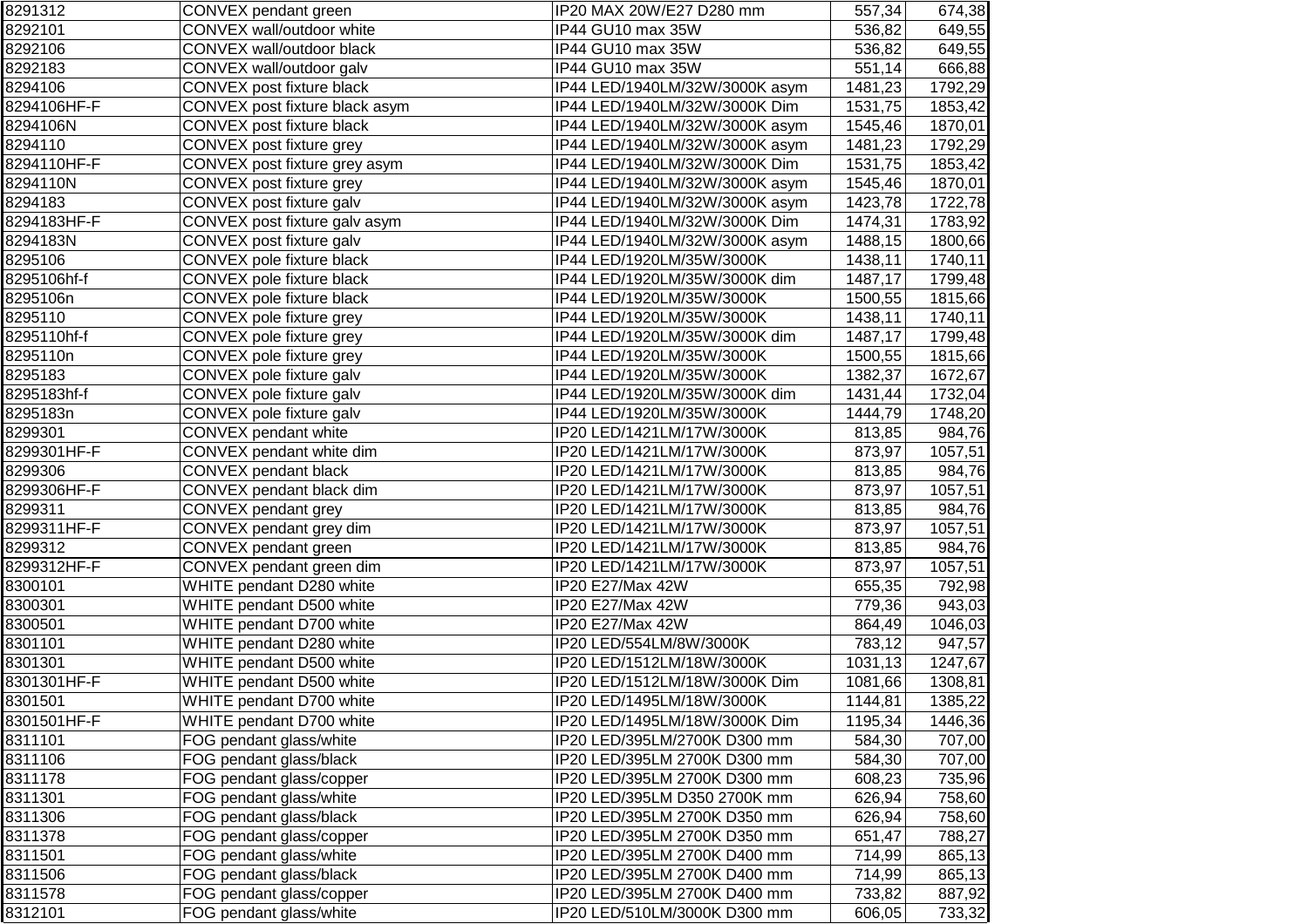| 8312101-40  | FOG pendant glass/white          | IP20 LED/450LM/4000K D300 mm  | 564,64  | 683,21  |
|-------------|----------------------------------|-------------------------------|---------|---------|
| 8312106     | FOG pendant glass/black          | IP20 LED/510LM/3000K D300 mm  | 606,05  | 733,32  |
| 8312106-40  | FOG pendant glass/black          | IP20 LED/450LM/4000K D300 mm  | 564,64  | 683,21  |
| 8312178     | FOG pendant glass/copper         | IP20 LED/510LM/3000K D300 mm  | 629,85  | 762,12  |
| 8312178-40  | FOG pendant glass/copper         | IP20 LED/450LM/4000K D300 mm  | 671,26  | 812,23  |
| 8312301     | FOG pendant glass/white          | IP20 LED/510LM/3000K D350 mm  | 648,55  | 784,75  |
| 8312301-40  | FOG pendant glass/white          | IP20 LED/450LM/4000K D350 mm  | 689,96  | 834,86  |
| 8312306     | FOG pendant glass/black          | IP20 LED/510LM/3000K D350 mm  | 648,55  | 784,75  |
| 8312306-40  | FOG pendant glass/black          | IP20 LED/450LM/4000K D350 mm  | 689,96  | 834,86  |
| 8312378     | FOG pendant glass/copper         | IP20 LED/510LM/3000K D350 mm  | 673,09  | 814,44  |
| 8312378-40  | FOG pendant glass/copper         | IP20 LED/450LM/4000K D350 mm  | 714,51  | 864,55  |
| 8312501     | FOG pendant glass/white          | IP20 LED/510LM/3000K D400 mm  | 736,72  | 891,44  |
| 8312501-40  | FOG pendant glass/white          | IP20 LED/450LM/4000K D400 mm  | 778,14  | 941,55  |
| 8312506     | FOG pendant glass/black          | IP20 LED/510LM/3000K D400 mm  | 736,72  | 891,44  |
| 8312506-40  | FOG pendant glass/black          | IP20 LED/450LM/4000K D400 mm  | 778,14  | 941,55  |
| 8312578     | FOG pendant glass/copper         | IP20 LED/510LM/3000K D400 mm  | 755,55  | 914,21  |
| 8312578-40  | FOG pendant glass/copper         | IP20 LED/450LM/4000K D400 mm  | 796,97  | 964,33  |
| 8315301     | POSTER pendant white             | IP20 LED 17W 1700LM L1250 mm  | 1168,62 | 1414,03 |
| 8315301HF-F | POSTER pendant white             | IP20 LED 17W 1700LM L1250 Dim | 1261,64 | 1526,58 |
| 8315306     | POSTER pendant black             | IP20 LED 17W 1700LM L1250 mm  | 1168,62 | 1414,03 |
| 8315306HF-F | POSTER pendant black             | IP20 LED 17W 1700LM L1250 Dim | 1261,64 | 1526,58 |
| 8315307     | POSTER pendant red/orange        | IP20 LED 17W 1700LM L1250 mm  | 1168,62 | 1414,03 |
| 8315307HF-F | POSTER pendant red/orange        | IP20 LED 17W 1700LM L1250 Dim | 1261,64 | 1526,58 |
| 8315349     | POSTER pendant beige             | IP20 LED 17W 1700LM L1250     | 1168,62 | 1414,03 |
| 8315349HF-F | POSTER pendant beige             | IP20 LED 17W 1700LM L1250 Dim | 1261,64 | 1526,58 |
| 8315395     | POSTER pendant grey              | IP20 LED 17W 1700LM L1250 mm  | 1168,62 | 1414,03 |
| 8315395HF-F | POSTER pendant grey              | IP20 LED 17W 1700LM L1250 Dim | 1261,64 | 1526,58 |
| 8330101     | ELEMENTS pendant D250 mm white   | IP20 E27/max 42W              | 542,89  | 656,89  |
| 8330108     | ELEMENTS pendant D250 mm blue    | IP20 E27/max 42W              | 542,89  | 656,89  |
| 8330117     | ELEMENTS pendant D250 apricot    | IP20 E27/max 42W              | 542,89  | 656,89  |
| 8330301     | ELEMENTS pendant D320 mm white   | IP20 E27/max 42W              | 638,35  | 772,41  |
| 8330308     | ELEMENTS pendant D320 mm blue    | IP20 E27/max 42W              | 638,35  | 772,41  |
| 8330317     | ELEMENTS pendant D320 apricot    | IP20 E27/max 42W              | 638,35  | 772,41  |
| 8330501     | <b>ELEMENTS XL pendant white</b> | IP20 E27/max 42W D730 mm      | 2885,69 | 3491,69 |
| 8330508     | <b>ELEMENTS XL pendant blue</b>  | IP20 E27/max 42W D730 mm      | 2885,69 | 3491,69 |
| 8330517     | ELEMENTS XL pendant D730 mm      | IP20 E27/max 42W apricot      | 2885,69 | 3491,69 |
| 8333101     | ELEMENTS floor D250 mm white     | IP20 E27/max 42W              | 962,12  | 1164,16 |
| 8333108     | ELEMENTS floor D250 mm blue      | IP20 E27/max 42W              | 962,12  | 1164,16 |
| 8333117     | ELEMENTS floor H1470 D250        | IP20 E27/max 42W apricot      | 962,12  | 1164,16 |
| 8333501     | <b>ELEMENTS XL floor white</b>   | IP20 E27/max 42W D730 mm      | 2885,69 | 3491,69 |
| 8333508     | <b>ELEMENTS XL floor blue</b>    | IP20 E27/max 42W D730 mm      | 2885,69 | 3491,69 |
| 8333517     | ELEMENTS XL floor D730 apricot   | IP20 E27/max 42W              | 2885,69 | 3491,69 |
| 8336101     | ELEMENTS table D250 mm white     | IP20 E27/max 42W              | 520,43  | 629,72  |
| 8336108     | ELEMENTS table D250 mm blue      | IP20 E27/max 42W              | 520,43  | 629,72  |
| 8336117     | ELEMENTS table H260 D250         | IP20 E27/max 42W apricot      | 520,43  | 629,72  |
| 8336301     | ELEMENTS table D320 mm white     | IP20 E27/max 42W              | 591,35  | 715,54  |
| 8336308     | ELEMENTS table D320 mm blue      | IP20 E27/max 42W              | 591,35  | 715,54  |
| 8336317     | ELEMENTS table H335 D320         | IP20 E27/max 42W apricot      | 591,35  | 715,54  |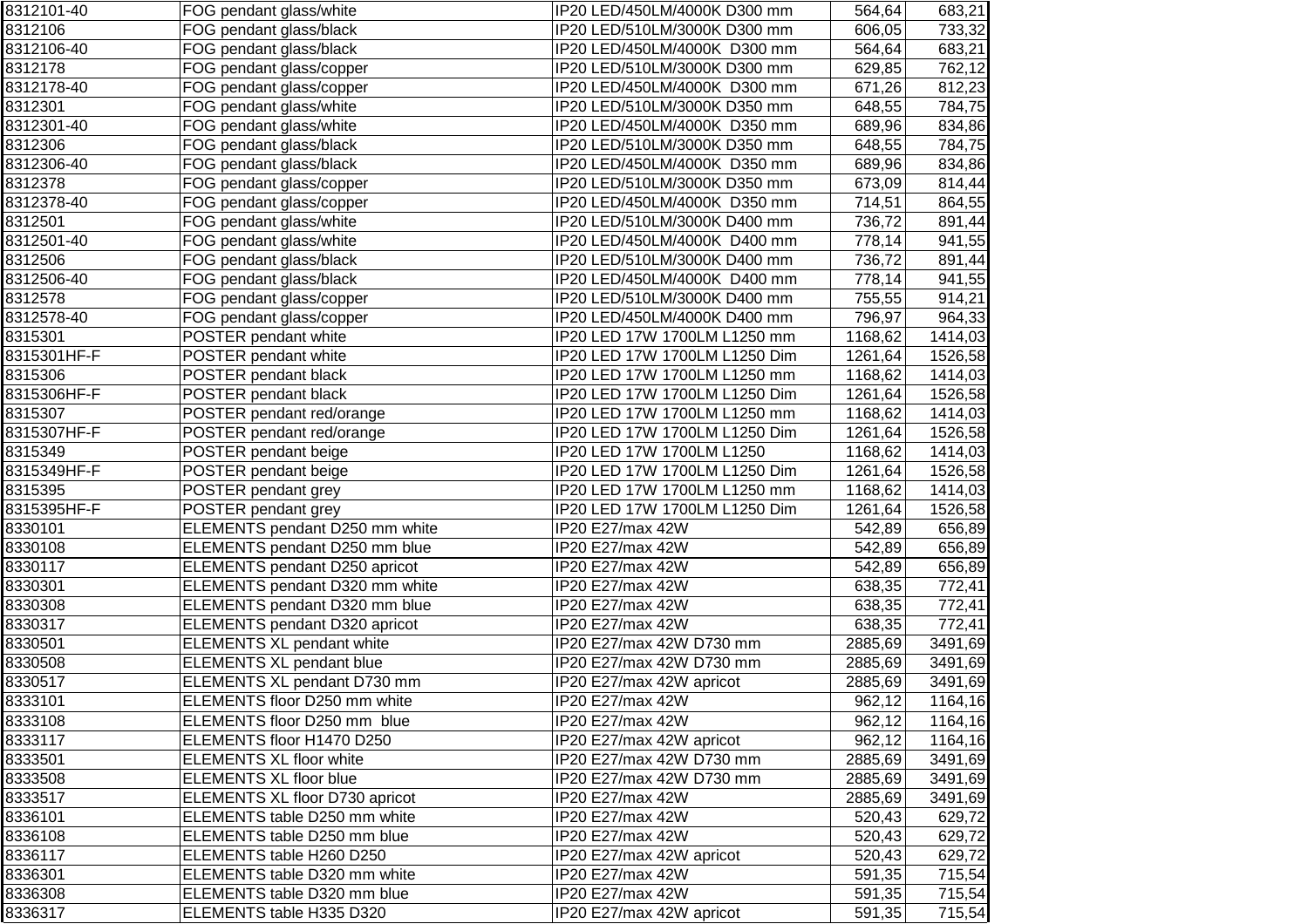| 8339101     | ELEMENTS wall D250 mm white    | IP20 E27/max 42W              | 747,27  | 904,20  |
|-------------|--------------------------------|-------------------------------|---------|---------|
| 8339108     | ELEMENTS wall D250 mm blue     | IP20 E27/max 42W              | 747,27  | 904,20  |
| 8339117     | ELEMENTS wall D250 apricot     | IP20 E27/max 42W              | 747,27  | 904,20  |
| 8340101     | ELEMENTS wall D250 mm white    | IP20 E27/max 42W 2,5 m cabel  | 815,04  | 986,20  |
| 8340108     | ELEMENTS wall D250 mm blue     | IP20 E27/max 42W 2,5 m cabel  | 815,04  | 986,20  |
| 8340117     | ELEMENTS wall D250 apricot     | IP20 E27/max 42W              | 815,04  | 986,20  |
| 8341101     | ELEMENTS XS pendant D188 white | IP20 LED 9W/E27               | 365,94  | 442,79  |
| 8341106     | ELEMENTS XS pendant D188 black | IP20 LED 9W/E27               | 365,94  | 442,79  |
| 8341111     | ELEMENTS XS pendant D188 grey  | IP20 LED 9W/E27               | 365,94  | 442,79  |
| 8365101     | MIST pendant D250 white/opal   | IP20 LED 880LM/9W             | 894,00  | 1081,74 |
| 8365101HF-F | MIST pendant D250 white/opal   | IP20 LED 880LM/9W Dim         | 990,08  | 1197,99 |
| 8365114     | MIST pendant D250 yellow/opal  | IP20 LED 880LM/9W             | 936,27  | 1132,89 |
| 8365114HF-F | MIST pendant D250 yellow/opal  | IP20 LED 880LM/9W Dim         | 1032,34 | 1249,13 |
| 8365142     | MIST pendant D250 pink/opal    | IP20 LED 880LM/9W             | 936,27  | 1132,89 |
| 8365142HF-F | MIST pendant D250 pink/opal    | IP20 LED 880LM/9W Dim         | 1032,34 | 1249,13 |
| 8365301     | MIST pendant D350 white/opal   | IP20 LED 1947LM/26W           | 1051,89 | 1272,79 |
| 8365301HF-F | MIST pendant D350 white/opal   | IP20 LED 1947LM/26W Dim       | 1111,17 | 1344,51 |
| 8365314     | MIST pendant D350 yellow/opal  | IP20 LED 1947LM/26W           | 1104,85 | 1336,86 |
| 8365314HF-F | MIST pendant D350 yellow/opal  | IP20 LED 1947LM/26W Dim       | 1157,80 | 1400,94 |
| 8365342     | MIST pendant D350 pink/opal    | IP20 LED 1947LM/26W           | 1104,85 | 1336,86 |
| 8365342HF-F | MIST pendant D350 pink/opal    | IP20 LED 1947LM/26W Dim       | 1157,80 | 1400,94 |
| 8365501     | MIST pendant D450 white/opal   | IP20 LED 2130LM/26W           | 1239,05 | 1499,25 |
| 8365501HF-F | MIST pendant D450 white/opal   | IP20 LED 2130LM/26W Dim       | 1296,14 | 1568,33 |
| 8365514     | MIST pendant D450 yellow/opal  | IP20 LED 2130LM/26W           | 1295,04 | 1567,00 |
| 8365514HF-F | MIST pendant D450 yellow/opal  | IP20 LED 2130LM/26W Dim       | 1353,22 | 1637,40 |
| 8365542     | MIST pendant D450 pink/opal    | IP20 LED 2130LM/26W           | 1295,04 | 1567,00 |
| 8365542HF-F | MIST pendant D450 pink/opal    | IP20 LED 2130LM/26W Dim       | 1353,22 | 1637,40 |
| 8366101     | MIST ceiling/wall D250 white   | IP20 LED 880LM/9W             | 797,69  | 965,21  |
| 8366101HF-F | MIST ceiling/wall D250 white   | IP20 LED 880LM/9W Dim         | 909,80  | 1100,85 |
| 8366114     | MIST ceiling/wall D250 yellow  | IP20 LED 880LM/9W             | 839,97  | 1016,36 |
| 8366114HF-F | MIST ceiling/wall D250 yellow  | IP20 LED 880LM/9W Dim         | 938,46  | 1135,53 |
| 8366142     | MIST ceiling/wall D250 pink    | IP20 LED 880LM/9W             | 839,97  | 1016,36 |
| 8366142HF-F | MIST ceiling/wall D250 pink    | IP20 LED 880LM/9W Dim         | 938,46  | 1135,53 |
| 8366301     | MIST ceiling/wall D350 white   | IP20 LED 1535LM/18W           | 942,95  | 1140,98 |
| 8366301HF-F | MIST ceiling/wall D350 white   | IP20 LED 1535LM/18W Dim       | 1000,03 | 1210,04 |
| 8366314     | MIST ceiling/wall D350 yellow  | IP20 LED 1535LM/18W           | 995,91  | 1205,05 |
| 8366314HF-F | MIST ceiling/wall D350 yellow  | IP20 LED 1535LM/18W Dim       | 1052,99 | 1274,11 |
| 8366342     | MIST ceiling/wall D350 pink    | IP20 LED 1535LM/18W           | 995,91  | 1205,05 |
| 8366342HF-F | MIST ceiling/wall D350 pink    | IP20 LED 1535LM/18W Dim       | 1052,99 | 1274,11 |
| 8370101     | COIL ceiling/wall mount        | white                         | 112,59  | 136,23  |
| 8370106     | COIL ceiling/wall mount        | black                         | 112,59  | 136,23  |
| 8396306     | CITY pendants D555 black       | IP20 E27/max 20W              | 1399,74 | 1693,69 |
| 8396366     | CITY pendants D555 beige/grey  | IP20 E27/max 20W              | 1399,74 | 1693,69 |
| 8400101     | CONVEX spot narrow white       | IP20 LED 1325LM/17W 4000K     | 687,42  | 831,78  |
| 8400101-30  | CONVEX spot narrow white       | IP20 LED 1200LM/17W 3000K     | 687,42  | 831,78  |
| 8400101D30  | CONVEX spot narrow white       | IP20 LED 1200LM/17W 3000K dim | 727,86  | 880,71  |
| 8400101HF-F | CONVEX spot narrow white       | IP20 LED 1325LM/17W 4000K dim | 727,86  | 880,71  |
| 8400106     | CONVEX spot narrow black       | IP20 LED 1325LM/17W 4000K     | 687,42  | 831,78  |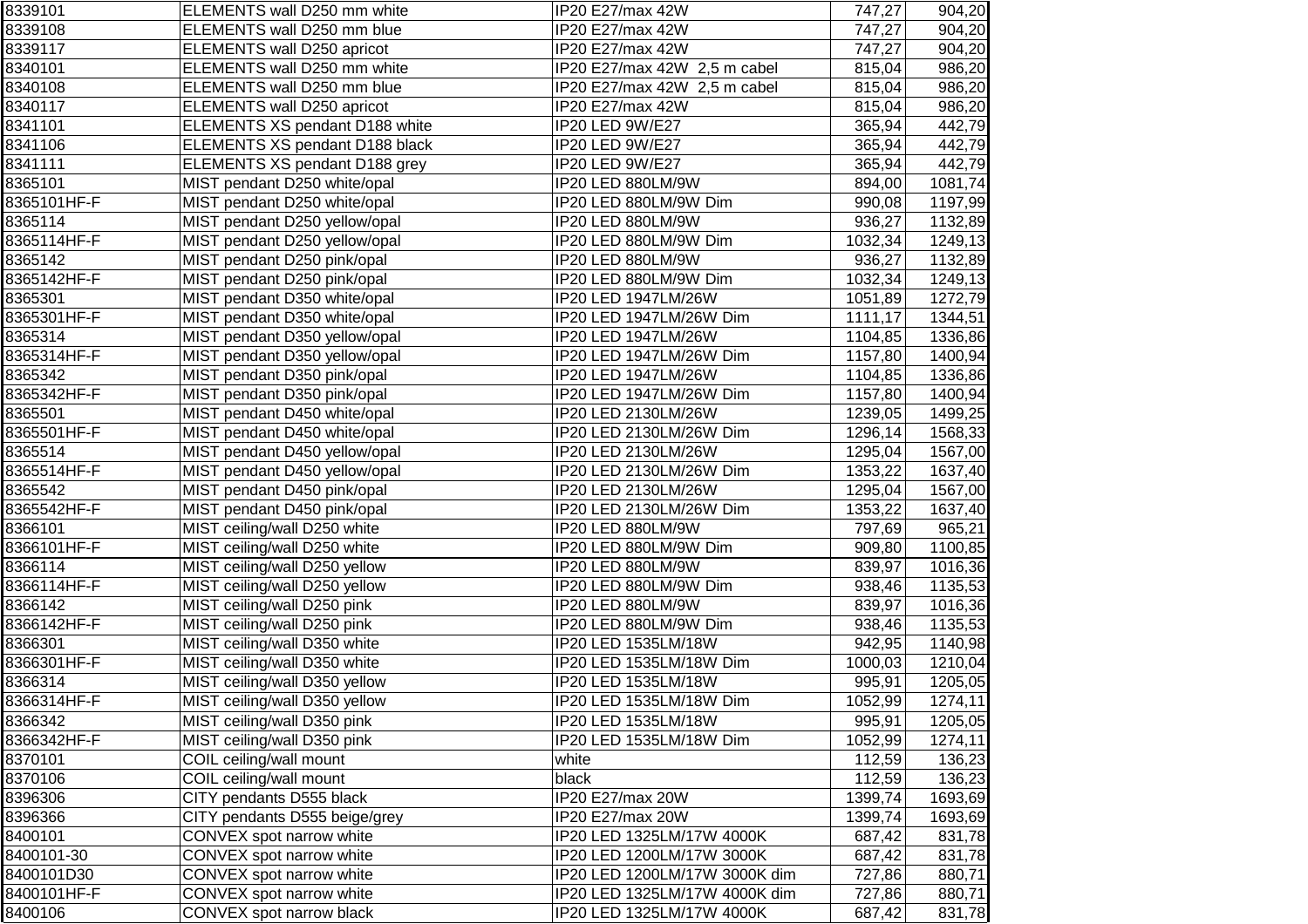| 8400106-30  | CONVEX spot narrow black     | IP20 LED 1200LM/17W 3000K     | 687,42 | 831,78  |
|-------------|------------------------------|-------------------------------|--------|---------|
| 8400106D30  | CONVEX spot narrow black     | IP20 LED 1200LM/17W 3000K dim | 727,86 | 880,71  |
| 8400106HF-F | CONVEX spot narrow black     | IP20 LED 1325LM/17W 4000K dim | 727,86 | 880,71  |
| 8400111     | CONVEX spot narrow grey      | IP20 LED 1325LM/17W 4000K     | 687,42 | 831,78  |
| 8400111-30  | CONVEX spot narrow grey      | IP20 LED 1325LM/17W 4000K     | 687,42 | 831,78  |
| 8400111D30  | CONVEX spot narrow grey      | IP20 LED 1325LM/17W 4000K dim | 727,86 | 880,71  |
| 8400111HF-F | CONVEX spot narrow grey      | IP20 LED 1325LM/17W 4000K dim | 727,86 | 880,71  |
| 8400112     | CONVEX spot narrow green     | IP20 LED 1325LM/17W 4000K     | 687,42 | 831,78  |
| 8400112-30  | CONVEX spot narrow green     | IP20 LED 1200LM/17W 3000K     | 687,42 | 831,78  |
| 8400112D30  | CONVEX spot narrow green     | IP20 LED 1200LM/17W 3000K dim | 727,86 | 880,71  |
| 8401101     | CONVEX spot medium white     | IP20 LED 1250LM/17W 4000K     | 687,42 | 831,78  |
| 8401101-30  | CONVEX spot medium white     | IP20 LED 1130LM/17W 3000K     | 687,42 | 831,78  |
| 8401101D30  | CONVEX spot medium white     | IP20 LED 1130LM/17W 3000K dim | 727,86 | 880,71  |
| 8401101HF-F | CONVEX spot medium white     | IP20 LED 1250LM/17W 4000K dim | 727,86 | 880,71  |
| 8401106     | CONVEX spot medium black     | IP20 LED 1250LM/17W 4000K     | 687,42 | 831,78  |
| 8401106-30  | CONVEX spot medium black     | IP20 LED 1130LM/17W 3000K     | 687,42 | 831,78  |
| 8401106D30  | CONVEX spot medium black     | IP20 LED 1130LM/17W 3000K dim | 727,86 | 880,71  |
| 8401106HF-F | CONVEX spot medium black     | IP20 LED 1250LM/17W 4000K dim | 727,86 | 880,71  |
| 8401111     | CONVEX spot medium grey      | IP20 LED 1250LM/17W 4000K     | 687,42 | 831,78  |
| 8401111-30  | CONVEX spot medium grey      | IP20 LED 1130LM/17W 3000K     | 687,42 | 831,78  |
| 8401111D30  | CONVEX spot medium grey      | IP20 LED 1130LM/17W 3000K dim | 727,86 | 880,71  |
| 8401111HF-F | CONVEX spot medium grey      | IP20 LED 1250LM/17W 4000K dim | 727,86 | 880,71  |
| 8401112     | CONVEX spot medium green     | IP20 LED 1250LM/17W 4000K     | 687,42 | 831,78  |
| 8401112-30  | CONVEX spot medium green     | IP20 LED 1130LM/17W 3000K     | 687,42 | 831,78  |
| 8401112D30  | CONVEX spot medium green     | IP20 LED 1130LM/17W 3000K dim | 727,86 | 880,71  |
| 8401112HF-F | CONVEX spot medium green     | IP20 LED 1250LM/17W 4000K dim | 727,86 | 880,71  |
| 8402101     | CONVEX spot wide white       | IP20 LED 1310LM/17W 4000K     | 687,42 | 831,78  |
| 8402101-30  | CONVEX spot wide white       | IP20 LED 1130LM/17W 3000K     | 687,42 | 831,78  |
| 8402101D30  | CONVEX spot wide white       | IP20 LED 1130LM/17W 3000K dim | 727,86 | 880,71  |
| 8402101HF-F | CONVEX spot wide white       | IP20 LED 1310LM/17W 4000K dim | 727,86 | 880,71  |
| 8402106     | CONVEX spot wide black       | IP20 LED 1310LM/17W 4000K     | 687,42 | 831,78  |
| 8402106-30  | CONVEX spot wide black       | IP20 LED 1130LM/17W 3000K     | 687,42 | 831,78  |
| 8402106D30  | CONVEX spot wide black       | IP20 LED 1130LM/17W 3000K dim | 727,86 | 880,71  |
| 8402106HF-F | CONVEX spot wide black       | IP20 LED 1310LM/17W 4000K dim | 727,86 | 880,71  |
| 8402111     | CONVEX spot wide grey        | IP20 LED 1310LM/17W 4000K     | 687,42 | 831,78  |
| 8402111-30  | CONVEX spot wide grey        | IP20 LED 1130LM/17W 3000K     | 687,42 | 831,78  |
| 8402111D30  | CONVEX spot wide grey        | IP20 LED 1130LM/17W 3000K dim | 727,86 | 880,71  |
| 8402111HF-F | CONVEX spot wide grey        | IP20 LED 1310LM/17W 4000K dim | 727,86 | 880,71  |
| 8402112     | CONVEX spot wide green       | IP20 LED 1310LM/17W 4000K     | 687,42 | 831,78  |
| 8402112-30  | CONVEX spot wide green       | IP20 LED 1130LM/17W 3000K     | 687,42 | 831,78  |
| 8402112D30  | CONVEX spot wide green       | IP20 LED 1130LM/17W 3000K dim | 727,86 | 880,71  |
| 8402112HF-F | CONVEX spot wide green       | IP20 LED 1310LM/17W 4000K dim | 727,86 | 880,71  |
| 8405101     | CONVEX spot 3-fas smal white | IP20 LED 1325LM/17W 4000K     | 799,03 | 966,83  |
| 8405101-30  | CONVEX spot 3-fas smal white | IP20 LED 1200LM/17W 3000K     | 799,03 | 966,83  |
| 8405101D30  | CONVEX spot 3-fas smal white | IP20 LED 1200LM/17W 3000K dim | 865,95 | 1047,80 |
| 8405101HF-F | CONVEX spot 3-fas smal white | IP20 LED 1325LM/17W 4000K Dim | 865,95 | 1047,80 |
| 8405106     | CONVEX spot 3-fas smal black | IP20 LED 1325LM/17W 4000K     | 799,03 | 966,83  |
| 8405106-30  | CONVEX spot 3-fas smal black | IP20 LED 1200LM/17W 3000K     | 799,03 | 966,83  |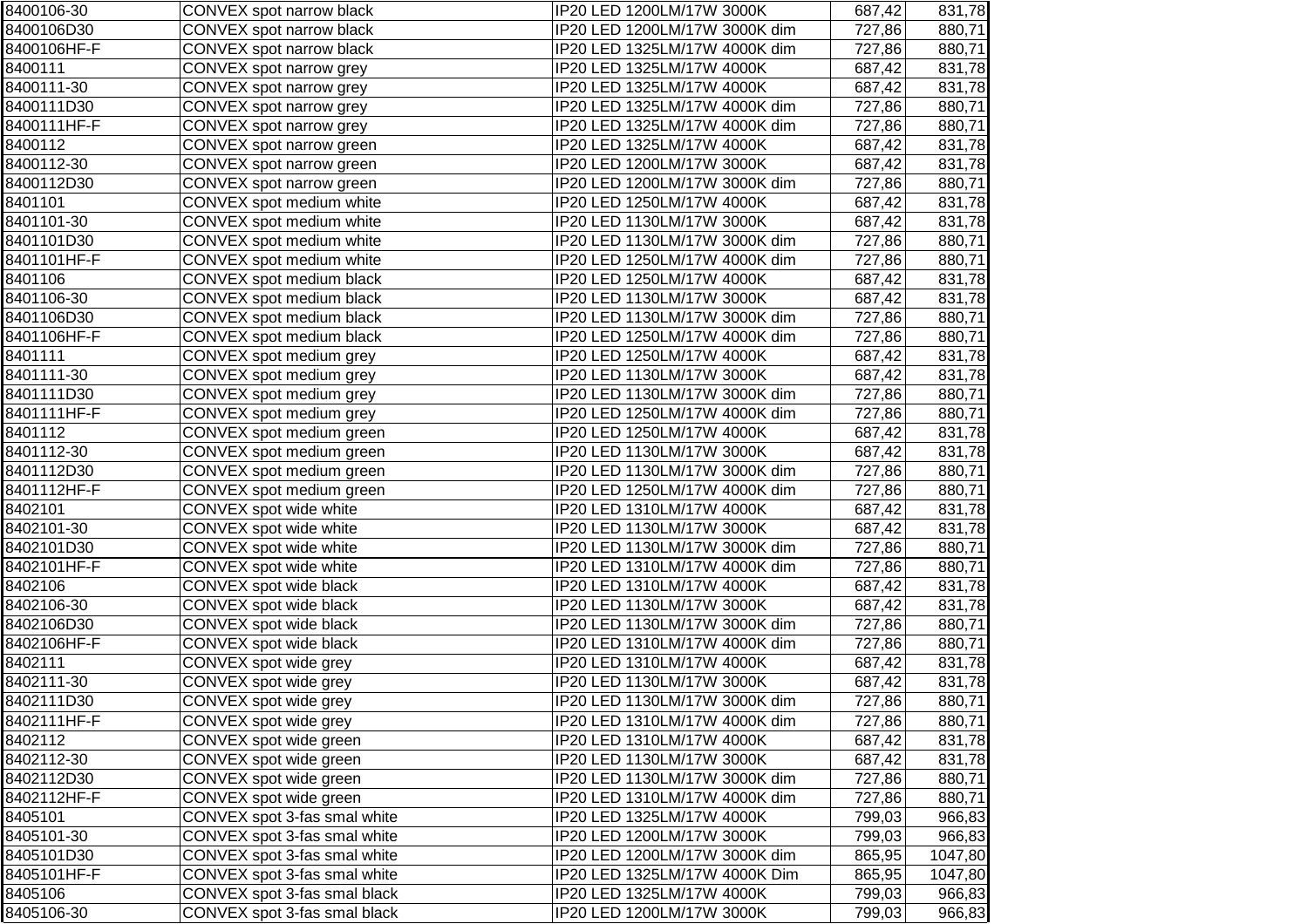| 8405106D30  | CONVEX spot 3-fas smal black   | IP20 LED 1200LM/17W 3000K dim | 865,95 | 1047,80 |
|-------------|--------------------------------|-------------------------------|--------|---------|
| 8405106HF-F | CONVEX spot 3-fas smal black   | IP20 LED 1325LM/17W 4000K Dim | 865,95 | 1047,80 |
| 8405111     | CONVEX spot 3-fas smal grey    | IP20 LED 1325LM/17W 4000K     | 799,03 | 966,83  |
| 8405111-30  | CONVEX spot 3-fas smal grey    | IP20 LED 1200LM/17W 3000K     | 799,03 | 966,83  |
| 8405111D30  | CONVEX spot 3-fas smal grey    | IP20 LED 1200LM/17W 3000K dim | 865,95 | 1047,80 |
| 8405111HF-F | CONVEX spot 3-fas smal grey    | IP20 LED 1325LM/17W 4000K Dim | 865,95 | 1047,80 |
| 8405112     | CONVEX spot 3-fas smal green   | IP20 LED 1325LM/17W 4000K     | 799,03 | 966,83  |
| 8405112-30  | CONVEX spot 3-fas smal green   | IP20 LED 1200LM/17W 3000K     | 799,03 | 966,83  |
| 8405112D30  | CONVEX spot 3-fas smal green   | IP20 LED 1200LM/17W 3000K dim | 865,95 | 1047,80 |
| 8405112HF-F | CONVEX spot 3-fas smal green   | IP20 LED 1325LM/17W 4000K Dim | 865,95 | 1047,80 |
| 8406101     | CONVEX spot 3-fas medium white | IP20 LED 1250LM/17W 4000K     | 799,03 | 966,83  |
| 8406101-30  | CONVEX spot 3-fas medium white | IP20 LED 1130LM/17W 3000K     | 799,03 | 966,83  |
| 8406101D30  | CONVEX spot 3-fas medium white | IP20 LED 1130LM/17W 3000K dim | 865,95 | 1047,80 |
| 8406101HF-F | CONVEX spot 3-fas medium white | IP20 LED 1250LM/17W 4000K Dim | 865,95 | 1047,80 |
| 8406106     | CONVEX spot 3-fas medium black | IP20 LED 1250LM/17W 4000K     | 799,03 | 966,83  |
| 8406106-30  | CONVEX spot 3-fas medium black | IP20 LED 1130LM/17W 3000K     | 799,03 | 966,83  |
| 8406106D30  | CONVEX spot 3-fas medium black | IP20 LED 1130LM/17W 3000K dim | 865,95 | 1047,80 |
| 8406106HF-F | CONVEX spot 3-fas medium black | IP20 LED 1250LM/17W 4000K Dim | 865,95 | 1047,80 |
| 8406111     | CONVEX spot 3-fas medium grey  | IP20 LED 1250LM/17W 4000K     | 799,03 | 966,83  |
| 8406111-30  | CONVEX spot 3-fas medium grey  | IP20 LED 1130LM/17W 3000K     | 799,03 | 966,83  |
| 8406111D30  | CONVEX spot 3-fas medium grey  | IP20 LED 1130LM/17W 3000K dim | 865,95 | 1047,80 |
| 8406111HF-F | CONVEX spot 3-fas medium grey  | IP20 LED 1250LM/17W 4000K Dim | 865,95 | 1047,80 |
| 8406112     | CONVEX spot 3-fas medium green | IP20 LED 1250LM/17W 4000K     | 799,03 | 966,83  |
| 8406112-30  | CONVEX spot 3-fas medium green | IP20 LED 1130LM/17W 3000K     | 799,03 | 966,83  |
| 8406112D30  | CONVEX spot 3-fas medium green | IP20 LED 1130LM/17W 3000K dim | 865,95 | 1047,80 |
| 8406112HF-F | CONVEX spot 3-fas medium green | IP20 LED 1250LM/17W 4000K Dim | 865,95 | 1047,80 |
| 8407101     | CONVEX spot 3-fas wide white   | IP20 LED 1310LM/17W 4000K     | 799,03 | 966,83  |
| 8407101-30  | CONVEX spot 3-fas wide white   | IP20 LED 1180LM/17W 3000K     | 799,03 | 966,83  |
| 8407101D30  | CONVEX spot 3-fas wide white   | IP20 LED 1180LM/17W 3000K dim | 865,95 | 1047,80 |
| 8407101HF-F | CONVEX spot 3-fas wide white   | IP20 LED 1310LM/17W 4000K Dim | 865,95 | 1047,80 |
| 8407106     | CONVEX spot 3-fas wide black   | IP20 LED 1310LM/17W 4000K     | 799,03 | 966,83  |
| 8407106-30  | CONVEX spot 3-fas wide black   | IP20 LED 1180LM/17W 3000K     | 799,03 | 966,83  |
| 8407106D30  | CONVEX spot 3-fas wide black   | IP20 LED 1180LM/17W 3000K dim | 865,95 | 1047,80 |
| 8407106HF-F | CONVEX spot 3-fas wide black   | IP20 LED 1310LM/17W 4000K Dim | 865,95 | 1047,80 |
| 8407111     | CONVEX spot 3-fas wide grey    | IP20 LED 1310LM/17W 4000K     | 799,03 | 966,83  |
| 8407111-30  | CONVEX spot 3-fas wide grey    | IP20 LED 1180LM/17W 3000K     | 799,03 | 966,83  |
| 8407111D30  | CONVEX spot 3-fas wide grey    | IP20 LED 1180LM/17W 3000K dim | 865,95 | 1047,80 |
| 8407111HF-F | CONVEX spot 3-fas wide grey    | IP20 LED 1310LM/17W 4000K Dim | 865,95 | 1047,80 |
| 8407112     | CONVEX spot 3-fas wide green   | IP20 LED 1310LM/17W 4000K     | 799,03 | 966,83  |
| 8407112-30  | CONVEX spot 3-fas wide green   | IP20 LED 1180LM/17W 3000K     | 799,03 | 966,83  |
| 8407112D30  | CONVEX spot 3-fas wide green   | IP20 LED 1180LM/17W 3000K dim | 865,95 | 1047,80 |
| 8407112HF-F | CONVEX spot 3-fas wide green   | IP20 LED 1310LM/17W 4000K Dim | 865,95 | 1047,80 |
| 8408101-27  | CONVEX mini pendant white      | IP20 LED GU10/5W/2700K        | 351,36 | 425,15  |
| 8408101-30  | CONVEX mini pendant white      | IP20 LED GU10/7W/3000K        | 355,24 | 429,84  |
| 8408106-27  | CONVEX mini pendant black      | IP20 LED GU10/5W/2700K        | 351,36 | 425,15  |
| 8408106-30  | CONVEX mini pendant black      | IP20 LED GU10/7W/3000K        | 355,24 | 429,84  |
| 8408183-27  | CONVEX mini pendant galv       | IP20 LED GU10/5W/2700K        | 395,93 | 479,08  |
| 8408183-30  | CONVEX mini pendant galv       | IP20 LED GU10/7W/3000K        | 399,94 | 483,92  |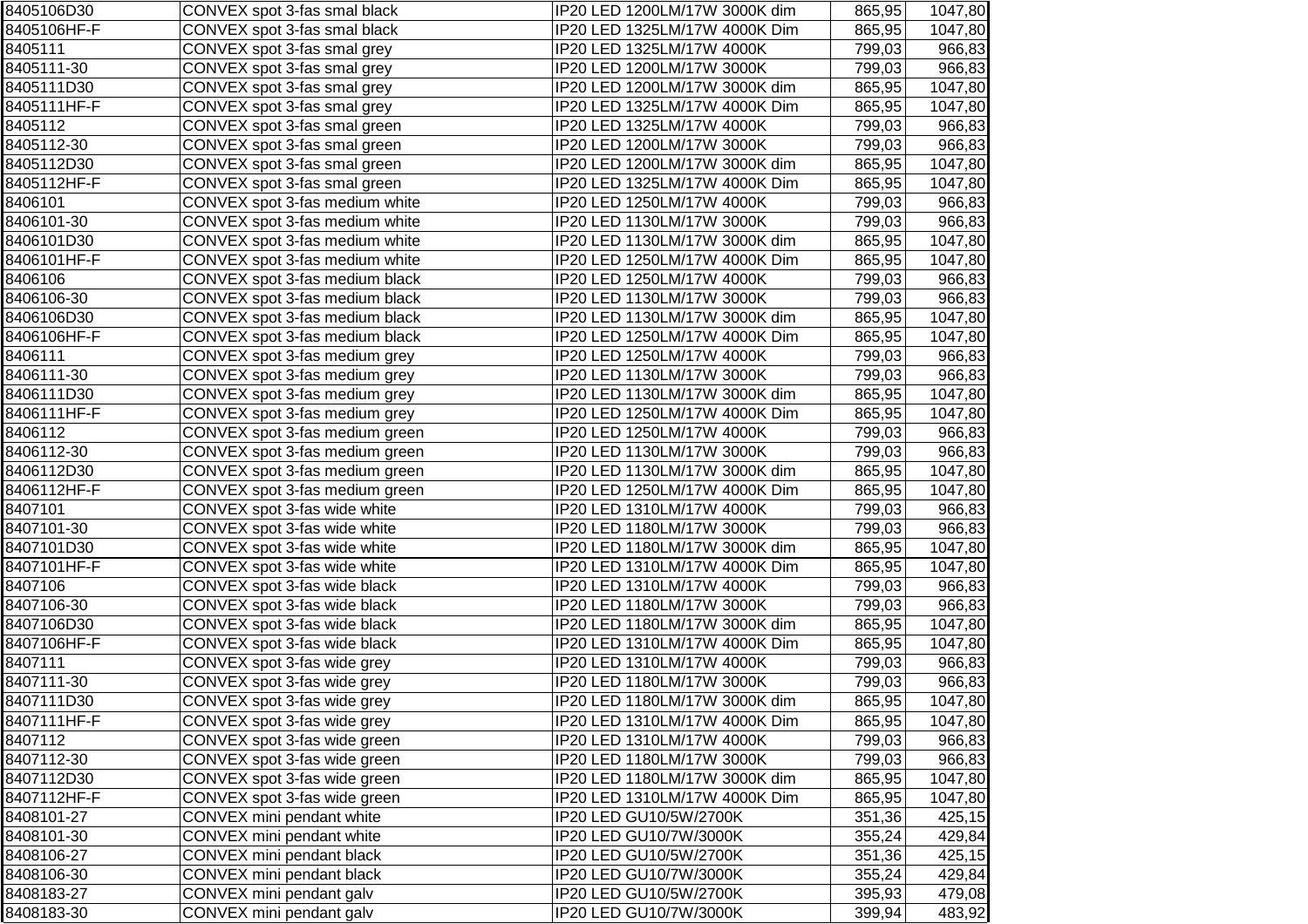| IP20 LED GU10/5x7W/3000K<br>3067,57<br>CONVEX circle D800 white<br>2535,18<br>CONVEX circle D800 black<br>IP20 LED GU10/5x5W/2700K<br>2514,79<br>3067,57<br>CONVEX circle D800 black<br>IP20 LED GU10/5x7W/3000K<br>2535,18<br>CONVEX circle D800 galv<br>IP20 LED GU10/5x5W/2700K<br>3577,61<br>4328,91<br>CONVEX circle D800 galv<br>4373,57<br>IP20 LED GU10/5x7W/3000K<br>3614,52<br>CONVEX circle D1400 white<br>IP20 LED GU10/9x5W/2700K<br>3577,61<br>4328,91<br>4373,57<br>CONVEX circle D1400 white<br>IP20 LED GU10/9x7W/3000K<br>3614,52<br>IP20 LED GU10/9x5W/2700K<br>4328,91<br>CONVEX circle D1400 black<br>3577,61<br>IP20 LED GU10/9x7W/3000K<br>4373,57<br>CONVEX circle D1400 black<br>3614,52<br>CONVEX circle D1400 galv<br>IP20 LED GU10/9x5W/2700K<br>4290,89<br>CONVEX circle D1400 galv<br>IP20 LED GU10/9x7W/3000K<br>4290,89<br>CITY GLOBE pendant white/opal<br>IP20 LED/1580LM/32W/3000K<br>1309,25<br>CITY GLOBE white/opal<br>1351,88<br>1635,77<br>IP20 LED/1580LM/32W/3000K dim<br>CITY GLOBE pendant black/opal<br>IP20 LED/1580LM/32W/3000K<br>1309,25<br>CITY GLOBE black/oapl<br>1351,88<br>1635,77<br>IP20 LED/1580LM/32W/3000K dim<br>CITY GLOBE pendant white/grey<br>IP20 LED/1900LM/32W/3000K<br>1399,37<br>CITY GLOBE white/grey<br>1744,81<br>IP20 LED/2250LM/32W/3000K dim<br>1441,99<br>CITY GLOBE pendant black/congac<br>1399,37<br>IP20 LED/1900LM/32W/3000K<br>CITY GLOBE black/cognac<br>1744,81<br>IP20 LED/1900LM/32W/3000K<br>1441,99<br>CITY GLOBE pendant white/grey<br>IP20 LED/1900LM/32W/3000K<br>1399,37<br>CITY GLOBE white/grey<br>IP20 LED/1900LM/32W/3000K dim<br>1744,81<br>1441,99<br>CITY GLOBE pendant black/grey<br>IP20 LED/1900LM/32W/3000K<br>1399,37<br>CITY GLOBE black/ grey<br>1744,81<br>IP20 LED/1900LM/32W/3000K dim<br>1441,99<br>CITY GLOBE white/opal<br>IP20 LED/832LM/18W/3000K<br>1245,36<br>CITY GLOBE white/opal<br>1288,01<br>IP20 LED/832LM/18W/3000K dim<br>CITY GLOBE black/opal<br>IP20 LED/832LM/18W/3000K<br>1245,36<br>CITY GLOBE black/opal<br>IP20 LED/832LM/18W/3000K dim<br>1288,01<br>CITY GLOBE white/grey<br>IP20 LED/910LM/18W/3000K<br>1331,59<br>CITY GLOBE white/grey<br>IP20 LED/910LM/18W/3000K dim<br>1374,11<br>IP20 LED/910LM/18W/3000K<br>1331,59<br>CITY GLOBE black/congac<br>CITY GLOBE black/congac<br>IP20 LED/910LM/18W/3000K dim<br>1374,11<br>CITY GLOBE white/grey<br>1331,59<br>IP20 LED/910LM/18W/3000K<br>CITY GLOBE white/grey<br>1374,11<br>IP20 LED/910LM/18W/3000K dim<br>CITY GLOBE black/grey<br>IP20 LED/910LM/18W/3000K<br>1331,59<br>CITY GLOBE black/grey<br>IP20 LED/910LM/18W/3000K dim<br>1374,11<br>1331,59<br>CITY GLOBE blue/ grey<br>IP20 LED/910LM/18W/3000K<br>HOOP pendant white/opal<br>IP20 LED/1715LM/18W/3000K<br>1533,33<br>HOOP pendant white/opal<br>IP20 LED/1715LM/18W/3000K dim<br>1578,26<br>HOOP pendant black/opal<br>IP20 LED/1715LM/18W/3000K<br>1533,33<br>HOOP pendant black/opal<br>IP20 LED/1715LM/18W/3000K dim<br>1578,26<br>HOOP pendant blue/opal<br>IP20 LED1715LM/18W/3000K<br>1533,33<br>HOOP pendant blue/opal<br>IP20 LED/1715LM/18W/3000K dim<br>1578,26<br>HOOP pendant orange/opal<br>IP20 LED/1715LM/18W/3000K<br>1533,33<br>HOOP pendant orange/opal<br>IP20 LED/1715LM/18W/3000K dim<br>1578,26<br>HOOP pendant white/opal<br>IP20 E27 max 20W<br>1486,57<br>HOOP pendant black/opal<br>IP20 E27 max 20W<br>1486,57<br>HOOP pendant blue/opal<br>IP20 E27 max 20W<br>1486,57 | 8409301-27  | CONVEX circle D800 white | IP20 LED GU10/5x5W/2700K | 2514,79 | 3042,89 |
|----------------------------------------------------------------------------------------------------------------------------------------------------------------------------------------------------------------------------------------------------------------------------------------------------------------------------------------------------------------------------------------------------------------------------------------------------------------------------------------------------------------------------------------------------------------------------------------------------------------------------------------------------------------------------------------------------------------------------------------------------------------------------------------------------------------------------------------------------------------------------------------------------------------------------------------------------------------------------------------------------------------------------------------------------------------------------------------------------------------------------------------------------------------------------------------------------------------------------------------------------------------------------------------------------------------------------------------------------------------------------------------------------------------------------------------------------------------------------------------------------------------------------------------------------------------------------------------------------------------------------------------------------------------------------------------------------------------------------------------------------------------------------------------------------------------------------------------------------------------------------------------------------------------------------------------------------------------------------------------------------------------------------------------------------------------------------------------------------------------------------------------------------------------------------------------------------------------------------------------------------------------------------------------------------------------------------------------------------------------------------------------------------------------------------------------------------------------------------------------------------------------------------------------------------------------------------------------------------------------------------------------------------------------------------------------------------------------------------------------------------------------------------------------------------------------------------------------------------------------------------------------------------------------------------------------------------------------------------------------------------------------------------------------------------------------------------------------------------------------------------------------------------------------------------------------------------------------------------------------------------------------------------------------------------------------------------------------------------------------------------------------------------------------------------------------------------------------|-------------|--------------------------|--------------------------|---------|---------|
|                                                                                                                                                                                                                                                                                                                                                                                                                                                                                                                                                                                                                                                                                                                                                                                                                                                                                                                                                                                                                                                                                                                                                                                                                                                                                                                                                                                                                                                                                                                                                                                                                                                                                                                                                                                                                                                                                                                                                                                                                                                                                                                                                                                                                                                                                                                                                                                                                                                                                                                                                                                                                                                                                                                                                                                                                                                                                                                                                                                                                                                                                                                                                                                                                                                                                                                                                                                                                                                                | 8409301-30  |                          |                          |         |         |
|                                                                                                                                                                                                                                                                                                                                                                                                                                                                                                                                                                                                                                                                                                                                                                                                                                                                                                                                                                                                                                                                                                                                                                                                                                                                                                                                                                                                                                                                                                                                                                                                                                                                                                                                                                                                                                                                                                                                                                                                                                                                                                                                                                                                                                                                                                                                                                                                                                                                                                                                                                                                                                                                                                                                                                                                                                                                                                                                                                                                                                                                                                                                                                                                                                                                                                                                                                                                                                                                | 8409306-27  |                          |                          |         | 3042,89 |
|                                                                                                                                                                                                                                                                                                                                                                                                                                                                                                                                                                                                                                                                                                                                                                                                                                                                                                                                                                                                                                                                                                                                                                                                                                                                                                                                                                                                                                                                                                                                                                                                                                                                                                                                                                                                                                                                                                                                                                                                                                                                                                                                                                                                                                                                                                                                                                                                                                                                                                                                                                                                                                                                                                                                                                                                                                                                                                                                                                                                                                                                                                                                                                                                                                                                                                                                                                                                                                                                | 8409306-30  |                          |                          |         |         |
|                                                                                                                                                                                                                                                                                                                                                                                                                                                                                                                                                                                                                                                                                                                                                                                                                                                                                                                                                                                                                                                                                                                                                                                                                                                                                                                                                                                                                                                                                                                                                                                                                                                                                                                                                                                                                                                                                                                                                                                                                                                                                                                                                                                                                                                                                                                                                                                                                                                                                                                                                                                                                                                                                                                                                                                                                                                                                                                                                                                                                                                                                                                                                                                                                                                                                                                                                                                                                                                                | 8409383-27  |                          |                          |         |         |
|                                                                                                                                                                                                                                                                                                                                                                                                                                                                                                                                                                                                                                                                                                                                                                                                                                                                                                                                                                                                                                                                                                                                                                                                                                                                                                                                                                                                                                                                                                                                                                                                                                                                                                                                                                                                                                                                                                                                                                                                                                                                                                                                                                                                                                                                                                                                                                                                                                                                                                                                                                                                                                                                                                                                                                                                                                                                                                                                                                                                                                                                                                                                                                                                                                                                                                                                                                                                                                                                | 8409383-30  |                          |                          |         |         |
|                                                                                                                                                                                                                                                                                                                                                                                                                                                                                                                                                                                                                                                                                                                                                                                                                                                                                                                                                                                                                                                                                                                                                                                                                                                                                                                                                                                                                                                                                                                                                                                                                                                                                                                                                                                                                                                                                                                                                                                                                                                                                                                                                                                                                                                                                                                                                                                                                                                                                                                                                                                                                                                                                                                                                                                                                                                                                                                                                                                                                                                                                                                                                                                                                                                                                                                                                                                                                                                                | 8409501-27  |                          |                          |         |         |
|                                                                                                                                                                                                                                                                                                                                                                                                                                                                                                                                                                                                                                                                                                                                                                                                                                                                                                                                                                                                                                                                                                                                                                                                                                                                                                                                                                                                                                                                                                                                                                                                                                                                                                                                                                                                                                                                                                                                                                                                                                                                                                                                                                                                                                                                                                                                                                                                                                                                                                                                                                                                                                                                                                                                                                                                                                                                                                                                                                                                                                                                                                                                                                                                                                                                                                                                                                                                                                                                | 8409501-30  |                          |                          |         |         |
|                                                                                                                                                                                                                                                                                                                                                                                                                                                                                                                                                                                                                                                                                                                                                                                                                                                                                                                                                                                                                                                                                                                                                                                                                                                                                                                                                                                                                                                                                                                                                                                                                                                                                                                                                                                                                                                                                                                                                                                                                                                                                                                                                                                                                                                                                                                                                                                                                                                                                                                                                                                                                                                                                                                                                                                                                                                                                                                                                                                                                                                                                                                                                                                                                                                                                                                                                                                                                                                                | 8409506-27  |                          |                          |         |         |
|                                                                                                                                                                                                                                                                                                                                                                                                                                                                                                                                                                                                                                                                                                                                                                                                                                                                                                                                                                                                                                                                                                                                                                                                                                                                                                                                                                                                                                                                                                                                                                                                                                                                                                                                                                                                                                                                                                                                                                                                                                                                                                                                                                                                                                                                                                                                                                                                                                                                                                                                                                                                                                                                                                                                                                                                                                                                                                                                                                                                                                                                                                                                                                                                                                                                                                                                                                                                                                                                | 8409506-30  |                          |                          |         |         |
|                                                                                                                                                                                                                                                                                                                                                                                                                                                                                                                                                                                                                                                                                                                                                                                                                                                                                                                                                                                                                                                                                                                                                                                                                                                                                                                                                                                                                                                                                                                                                                                                                                                                                                                                                                                                                                                                                                                                                                                                                                                                                                                                                                                                                                                                                                                                                                                                                                                                                                                                                                                                                                                                                                                                                                                                                                                                                                                                                                                                                                                                                                                                                                                                                                                                                                                                                                                                                                                                | 8409583-27  |                          |                          |         | 5191,98 |
|                                                                                                                                                                                                                                                                                                                                                                                                                                                                                                                                                                                                                                                                                                                                                                                                                                                                                                                                                                                                                                                                                                                                                                                                                                                                                                                                                                                                                                                                                                                                                                                                                                                                                                                                                                                                                                                                                                                                                                                                                                                                                                                                                                                                                                                                                                                                                                                                                                                                                                                                                                                                                                                                                                                                                                                                                                                                                                                                                                                                                                                                                                                                                                                                                                                                                                                                                                                                                                                                | 8409583-30  |                          |                          |         | 5191,98 |
|                                                                                                                                                                                                                                                                                                                                                                                                                                                                                                                                                                                                                                                                                                                                                                                                                                                                                                                                                                                                                                                                                                                                                                                                                                                                                                                                                                                                                                                                                                                                                                                                                                                                                                                                                                                                                                                                                                                                                                                                                                                                                                                                                                                                                                                                                                                                                                                                                                                                                                                                                                                                                                                                                                                                                                                                                                                                                                                                                                                                                                                                                                                                                                                                                                                                                                                                                                                                                                                                | 8416301     |                          |                          |         | 1584,20 |
|                                                                                                                                                                                                                                                                                                                                                                                                                                                                                                                                                                                                                                                                                                                                                                                                                                                                                                                                                                                                                                                                                                                                                                                                                                                                                                                                                                                                                                                                                                                                                                                                                                                                                                                                                                                                                                                                                                                                                                                                                                                                                                                                                                                                                                                                                                                                                                                                                                                                                                                                                                                                                                                                                                                                                                                                                                                                                                                                                                                                                                                                                                                                                                                                                                                                                                                                                                                                                                                                | 8416301HF-F |                          |                          |         |         |
|                                                                                                                                                                                                                                                                                                                                                                                                                                                                                                                                                                                                                                                                                                                                                                                                                                                                                                                                                                                                                                                                                                                                                                                                                                                                                                                                                                                                                                                                                                                                                                                                                                                                                                                                                                                                                                                                                                                                                                                                                                                                                                                                                                                                                                                                                                                                                                                                                                                                                                                                                                                                                                                                                                                                                                                                                                                                                                                                                                                                                                                                                                                                                                                                                                                                                                                                                                                                                                                                | 8416306     |                          |                          |         | 1584,20 |
|                                                                                                                                                                                                                                                                                                                                                                                                                                                                                                                                                                                                                                                                                                                                                                                                                                                                                                                                                                                                                                                                                                                                                                                                                                                                                                                                                                                                                                                                                                                                                                                                                                                                                                                                                                                                                                                                                                                                                                                                                                                                                                                                                                                                                                                                                                                                                                                                                                                                                                                                                                                                                                                                                                                                                                                                                                                                                                                                                                                                                                                                                                                                                                                                                                                                                                                                                                                                                                                                | 8416306HF-F |                          |                          |         |         |
|                                                                                                                                                                                                                                                                                                                                                                                                                                                                                                                                                                                                                                                                                                                                                                                                                                                                                                                                                                                                                                                                                                                                                                                                                                                                                                                                                                                                                                                                                                                                                                                                                                                                                                                                                                                                                                                                                                                                                                                                                                                                                                                                                                                                                                                                                                                                                                                                                                                                                                                                                                                                                                                                                                                                                                                                                                                                                                                                                                                                                                                                                                                                                                                                                                                                                                                                                                                                                                                                | 8417301     |                          |                          |         | 1693,24 |
|                                                                                                                                                                                                                                                                                                                                                                                                                                                                                                                                                                                                                                                                                                                                                                                                                                                                                                                                                                                                                                                                                                                                                                                                                                                                                                                                                                                                                                                                                                                                                                                                                                                                                                                                                                                                                                                                                                                                                                                                                                                                                                                                                                                                                                                                                                                                                                                                                                                                                                                                                                                                                                                                                                                                                                                                                                                                                                                                                                                                                                                                                                                                                                                                                                                                                                                                                                                                                                                                | 8417301HF-F |                          |                          |         |         |
|                                                                                                                                                                                                                                                                                                                                                                                                                                                                                                                                                                                                                                                                                                                                                                                                                                                                                                                                                                                                                                                                                                                                                                                                                                                                                                                                                                                                                                                                                                                                                                                                                                                                                                                                                                                                                                                                                                                                                                                                                                                                                                                                                                                                                                                                                                                                                                                                                                                                                                                                                                                                                                                                                                                                                                                                                                                                                                                                                                                                                                                                                                                                                                                                                                                                                                                                                                                                                                                                | 8417306     |                          |                          |         | 1693,24 |
|                                                                                                                                                                                                                                                                                                                                                                                                                                                                                                                                                                                                                                                                                                                                                                                                                                                                                                                                                                                                                                                                                                                                                                                                                                                                                                                                                                                                                                                                                                                                                                                                                                                                                                                                                                                                                                                                                                                                                                                                                                                                                                                                                                                                                                                                                                                                                                                                                                                                                                                                                                                                                                                                                                                                                                                                                                                                                                                                                                                                                                                                                                                                                                                                                                                                                                                                                                                                                                                                | 8417306HF-F |                          |                          |         |         |
|                                                                                                                                                                                                                                                                                                                                                                                                                                                                                                                                                                                                                                                                                                                                                                                                                                                                                                                                                                                                                                                                                                                                                                                                                                                                                                                                                                                                                                                                                                                                                                                                                                                                                                                                                                                                                                                                                                                                                                                                                                                                                                                                                                                                                                                                                                                                                                                                                                                                                                                                                                                                                                                                                                                                                                                                                                                                                                                                                                                                                                                                                                                                                                                                                                                                                                                                                                                                                                                                | 8418301     |                          |                          |         | 1693,24 |
|                                                                                                                                                                                                                                                                                                                                                                                                                                                                                                                                                                                                                                                                                                                                                                                                                                                                                                                                                                                                                                                                                                                                                                                                                                                                                                                                                                                                                                                                                                                                                                                                                                                                                                                                                                                                                                                                                                                                                                                                                                                                                                                                                                                                                                                                                                                                                                                                                                                                                                                                                                                                                                                                                                                                                                                                                                                                                                                                                                                                                                                                                                                                                                                                                                                                                                                                                                                                                                                                | 8418301HF-F |                          |                          |         |         |
|                                                                                                                                                                                                                                                                                                                                                                                                                                                                                                                                                                                                                                                                                                                                                                                                                                                                                                                                                                                                                                                                                                                                                                                                                                                                                                                                                                                                                                                                                                                                                                                                                                                                                                                                                                                                                                                                                                                                                                                                                                                                                                                                                                                                                                                                                                                                                                                                                                                                                                                                                                                                                                                                                                                                                                                                                                                                                                                                                                                                                                                                                                                                                                                                                                                                                                                                                                                                                                                                | 8418306     |                          |                          |         | 1693,24 |
|                                                                                                                                                                                                                                                                                                                                                                                                                                                                                                                                                                                                                                                                                                                                                                                                                                                                                                                                                                                                                                                                                                                                                                                                                                                                                                                                                                                                                                                                                                                                                                                                                                                                                                                                                                                                                                                                                                                                                                                                                                                                                                                                                                                                                                                                                                                                                                                                                                                                                                                                                                                                                                                                                                                                                                                                                                                                                                                                                                                                                                                                                                                                                                                                                                                                                                                                                                                                                                                                | 8418306HF-F |                          |                          |         |         |
|                                                                                                                                                                                                                                                                                                                                                                                                                                                                                                                                                                                                                                                                                                                                                                                                                                                                                                                                                                                                                                                                                                                                                                                                                                                                                                                                                                                                                                                                                                                                                                                                                                                                                                                                                                                                                                                                                                                                                                                                                                                                                                                                                                                                                                                                                                                                                                                                                                                                                                                                                                                                                                                                                                                                                                                                                                                                                                                                                                                                                                                                                                                                                                                                                                                                                                                                                                                                                                                                | 8420301     |                          |                          |         | 1506,89 |
|                                                                                                                                                                                                                                                                                                                                                                                                                                                                                                                                                                                                                                                                                                                                                                                                                                                                                                                                                                                                                                                                                                                                                                                                                                                                                                                                                                                                                                                                                                                                                                                                                                                                                                                                                                                                                                                                                                                                                                                                                                                                                                                                                                                                                                                                                                                                                                                                                                                                                                                                                                                                                                                                                                                                                                                                                                                                                                                                                                                                                                                                                                                                                                                                                                                                                                                                                                                                                                                                | 8420301HF-F |                          |                          |         | 1558,49 |
|                                                                                                                                                                                                                                                                                                                                                                                                                                                                                                                                                                                                                                                                                                                                                                                                                                                                                                                                                                                                                                                                                                                                                                                                                                                                                                                                                                                                                                                                                                                                                                                                                                                                                                                                                                                                                                                                                                                                                                                                                                                                                                                                                                                                                                                                                                                                                                                                                                                                                                                                                                                                                                                                                                                                                                                                                                                                                                                                                                                                                                                                                                                                                                                                                                                                                                                                                                                                                                                                | 8420306     |                          |                          |         | 1506,89 |
|                                                                                                                                                                                                                                                                                                                                                                                                                                                                                                                                                                                                                                                                                                                                                                                                                                                                                                                                                                                                                                                                                                                                                                                                                                                                                                                                                                                                                                                                                                                                                                                                                                                                                                                                                                                                                                                                                                                                                                                                                                                                                                                                                                                                                                                                                                                                                                                                                                                                                                                                                                                                                                                                                                                                                                                                                                                                                                                                                                                                                                                                                                                                                                                                                                                                                                                                                                                                                                                                | 8420306HF-F |                          |                          |         | 1558,49 |
|                                                                                                                                                                                                                                                                                                                                                                                                                                                                                                                                                                                                                                                                                                                                                                                                                                                                                                                                                                                                                                                                                                                                                                                                                                                                                                                                                                                                                                                                                                                                                                                                                                                                                                                                                                                                                                                                                                                                                                                                                                                                                                                                                                                                                                                                                                                                                                                                                                                                                                                                                                                                                                                                                                                                                                                                                                                                                                                                                                                                                                                                                                                                                                                                                                                                                                                                                                                                                                                                | 8421301     |                          |                          |         | 1611,23 |
|                                                                                                                                                                                                                                                                                                                                                                                                                                                                                                                                                                                                                                                                                                                                                                                                                                                                                                                                                                                                                                                                                                                                                                                                                                                                                                                                                                                                                                                                                                                                                                                                                                                                                                                                                                                                                                                                                                                                                                                                                                                                                                                                                                                                                                                                                                                                                                                                                                                                                                                                                                                                                                                                                                                                                                                                                                                                                                                                                                                                                                                                                                                                                                                                                                                                                                                                                                                                                                                                | 8421301HF-F |                          |                          |         | 1662,67 |
|                                                                                                                                                                                                                                                                                                                                                                                                                                                                                                                                                                                                                                                                                                                                                                                                                                                                                                                                                                                                                                                                                                                                                                                                                                                                                                                                                                                                                                                                                                                                                                                                                                                                                                                                                                                                                                                                                                                                                                                                                                                                                                                                                                                                                                                                                                                                                                                                                                                                                                                                                                                                                                                                                                                                                                                                                                                                                                                                                                                                                                                                                                                                                                                                                                                                                                                                                                                                                                                                | 8421306     |                          |                          |         | 1611,23 |
|                                                                                                                                                                                                                                                                                                                                                                                                                                                                                                                                                                                                                                                                                                                                                                                                                                                                                                                                                                                                                                                                                                                                                                                                                                                                                                                                                                                                                                                                                                                                                                                                                                                                                                                                                                                                                                                                                                                                                                                                                                                                                                                                                                                                                                                                                                                                                                                                                                                                                                                                                                                                                                                                                                                                                                                                                                                                                                                                                                                                                                                                                                                                                                                                                                                                                                                                                                                                                                                                | 8421306HF-F |                          |                          |         | 1662,67 |
|                                                                                                                                                                                                                                                                                                                                                                                                                                                                                                                                                                                                                                                                                                                                                                                                                                                                                                                                                                                                                                                                                                                                                                                                                                                                                                                                                                                                                                                                                                                                                                                                                                                                                                                                                                                                                                                                                                                                                                                                                                                                                                                                                                                                                                                                                                                                                                                                                                                                                                                                                                                                                                                                                                                                                                                                                                                                                                                                                                                                                                                                                                                                                                                                                                                                                                                                                                                                                                                                | 8422301     |                          |                          |         | 1611,23 |
|                                                                                                                                                                                                                                                                                                                                                                                                                                                                                                                                                                                                                                                                                                                                                                                                                                                                                                                                                                                                                                                                                                                                                                                                                                                                                                                                                                                                                                                                                                                                                                                                                                                                                                                                                                                                                                                                                                                                                                                                                                                                                                                                                                                                                                                                                                                                                                                                                                                                                                                                                                                                                                                                                                                                                                                                                                                                                                                                                                                                                                                                                                                                                                                                                                                                                                                                                                                                                                                                | 8422301HF-F |                          |                          |         | 1662,67 |
|                                                                                                                                                                                                                                                                                                                                                                                                                                                                                                                                                                                                                                                                                                                                                                                                                                                                                                                                                                                                                                                                                                                                                                                                                                                                                                                                                                                                                                                                                                                                                                                                                                                                                                                                                                                                                                                                                                                                                                                                                                                                                                                                                                                                                                                                                                                                                                                                                                                                                                                                                                                                                                                                                                                                                                                                                                                                                                                                                                                                                                                                                                                                                                                                                                                                                                                                                                                                                                                                | 8422306     |                          |                          |         | 1611,23 |
|                                                                                                                                                                                                                                                                                                                                                                                                                                                                                                                                                                                                                                                                                                                                                                                                                                                                                                                                                                                                                                                                                                                                                                                                                                                                                                                                                                                                                                                                                                                                                                                                                                                                                                                                                                                                                                                                                                                                                                                                                                                                                                                                                                                                                                                                                                                                                                                                                                                                                                                                                                                                                                                                                                                                                                                                                                                                                                                                                                                                                                                                                                                                                                                                                                                                                                                                                                                                                                                                | 8422306HF-F |                          |                          |         | 1662,67 |
|                                                                                                                                                                                                                                                                                                                                                                                                                                                                                                                                                                                                                                                                                                                                                                                                                                                                                                                                                                                                                                                                                                                                                                                                                                                                                                                                                                                                                                                                                                                                                                                                                                                                                                                                                                                                                                                                                                                                                                                                                                                                                                                                                                                                                                                                                                                                                                                                                                                                                                                                                                                                                                                                                                                                                                                                                                                                                                                                                                                                                                                                                                                                                                                                                                                                                                                                                                                                                                                                | 8422308     |                          |                          |         | 1611,23 |
|                                                                                                                                                                                                                                                                                                                                                                                                                                                                                                                                                                                                                                                                                                                                                                                                                                                                                                                                                                                                                                                                                                                                                                                                                                                                                                                                                                                                                                                                                                                                                                                                                                                                                                                                                                                                                                                                                                                                                                                                                                                                                                                                                                                                                                                                                                                                                                                                                                                                                                                                                                                                                                                                                                                                                                                                                                                                                                                                                                                                                                                                                                                                                                                                                                                                                                                                                                                                                                                                | 8425301     |                          |                          |         | 1855,34 |
|                                                                                                                                                                                                                                                                                                                                                                                                                                                                                                                                                                                                                                                                                                                                                                                                                                                                                                                                                                                                                                                                                                                                                                                                                                                                                                                                                                                                                                                                                                                                                                                                                                                                                                                                                                                                                                                                                                                                                                                                                                                                                                                                                                                                                                                                                                                                                                                                                                                                                                                                                                                                                                                                                                                                                                                                                                                                                                                                                                                                                                                                                                                                                                                                                                                                                                                                                                                                                                                                | 8425301HF-F |                          |                          |         | 1909,70 |
|                                                                                                                                                                                                                                                                                                                                                                                                                                                                                                                                                                                                                                                                                                                                                                                                                                                                                                                                                                                                                                                                                                                                                                                                                                                                                                                                                                                                                                                                                                                                                                                                                                                                                                                                                                                                                                                                                                                                                                                                                                                                                                                                                                                                                                                                                                                                                                                                                                                                                                                                                                                                                                                                                                                                                                                                                                                                                                                                                                                                                                                                                                                                                                                                                                                                                                                                                                                                                                                                | 8425306     |                          |                          |         | 1855,34 |
|                                                                                                                                                                                                                                                                                                                                                                                                                                                                                                                                                                                                                                                                                                                                                                                                                                                                                                                                                                                                                                                                                                                                                                                                                                                                                                                                                                                                                                                                                                                                                                                                                                                                                                                                                                                                                                                                                                                                                                                                                                                                                                                                                                                                                                                                                                                                                                                                                                                                                                                                                                                                                                                                                                                                                                                                                                                                                                                                                                                                                                                                                                                                                                                                                                                                                                                                                                                                                                                                | 8425306HF-F |                          |                          |         | 1909,70 |
|                                                                                                                                                                                                                                                                                                                                                                                                                                                                                                                                                                                                                                                                                                                                                                                                                                                                                                                                                                                                                                                                                                                                                                                                                                                                                                                                                                                                                                                                                                                                                                                                                                                                                                                                                                                                                                                                                                                                                                                                                                                                                                                                                                                                                                                                                                                                                                                                                                                                                                                                                                                                                                                                                                                                                                                                                                                                                                                                                                                                                                                                                                                                                                                                                                                                                                                                                                                                                                                                | 8425308     |                          |                          |         | 1855,34 |
|                                                                                                                                                                                                                                                                                                                                                                                                                                                                                                                                                                                                                                                                                                                                                                                                                                                                                                                                                                                                                                                                                                                                                                                                                                                                                                                                                                                                                                                                                                                                                                                                                                                                                                                                                                                                                                                                                                                                                                                                                                                                                                                                                                                                                                                                                                                                                                                                                                                                                                                                                                                                                                                                                                                                                                                                                                                                                                                                                                                                                                                                                                                                                                                                                                                                                                                                                                                                                                                                | 8425308HF-F |                          |                          |         | 1909,70 |
|                                                                                                                                                                                                                                                                                                                                                                                                                                                                                                                                                                                                                                                                                                                                                                                                                                                                                                                                                                                                                                                                                                                                                                                                                                                                                                                                                                                                                                                                                                                                                                                                                                                                                                                                                                                                                                                                                                                                                                                                                                                                                                                                                                                                                                                                                                                                                                                                                                                                                                                                                                                                                                                                                                                                                                                                                                                                                                                                                                                                                                                                                                                                                                                                                                                                                                                                                                                                                                                                | 8425341     |                          |                          |         | 1855,34 |
|                                                                                                                                                                                                                                                                                                                                                                                                                                                                                                                                                                                                                                                                                                                                                                                                                                                                                                                                                                                                                                                                                                                                                                                                                                                                                                                                                                                                                                                                                                                                                                                                                                                                                                                                                                                                                                                                                                                                                                                                                                                                                                                                                                                                                                                                                                                                                                                                                                                                                                                                                                                                                                                                                                                                                                                                                                                                                                                                                                                                                                                                                                                                                                                                                                                                                                                                                                                                                                                                | 8425341HF-F |                          |                          |         | 1909,70 |
|                                                                                                                                                                                                                                                                                                                                                                                                                                                                                                                                                                                                                                                                                                                                                                                                                                                                                                                                                                                                                                                                                                                                                                                                                                                                                                                                                                                                                                                                                                                                                                                                                                                                                                                                                                                                                                                                                                                                                                                                                                                                                                                                                                                                                                                                                                                                                                                                                                                                                                                                                                                                                                                                                                                                                                                                                                                                                                                                                                                                                                                                                                                                                                                                                                                                                                                                                                                                                                                                | 8426301     |                          |                          |         | 1798,75 |
|                                                                                                                                                                                                                                                                                                                                                                                                                                                                                                                                                                                                                                                                                                                                                                                                                                                                                                                                                                                                                                                                                                                                                                                                                                                                                                                                                                                                                                                                                                                                                                                                                                                                                                                                                                                                                                                                                                                                                                                                                                                                                                                                                                                                                                                                                                                                                                                                                                                                                                                                                                                                                                                                                                                                                                                                                                                                                                                                                                                                                                                                                                                                                                                                                                                                                                                                                                                                                                                                | 8426306     |                          |                          |         | 1798,75 |
|                                                                                                                                                                                                                                                                                                                                                                                                                                                                                                                                                                                                                                                                                                                                                                                                                                                                                                                                                                                                                                                                                                                                                                                                                                                                                                                                                                                                                                                                                                                                                                                                                                                                                                                                                                                                                                                                                                                                                                                                                                                                                                                                                                                                                                                                                                                                                                                                                                                                                                                                                                                                                                                                                                                                                                                                                                                                                                                                                                                                                                                                                                                                                                                                                                                                                                                                                                                                                                                                | 8426308     |                          |                          |         | 1798,75 |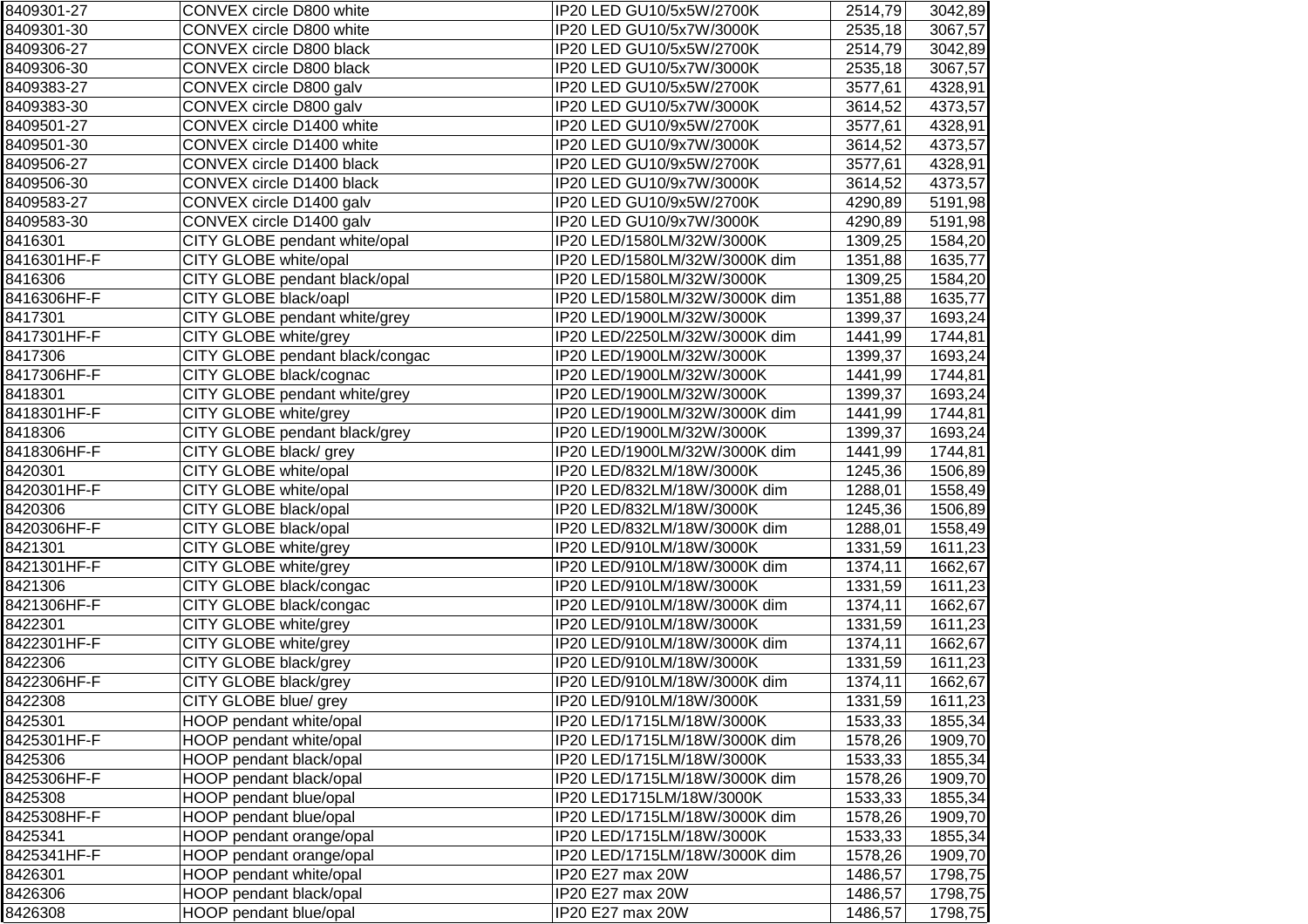| 8426341     | HOOP pendant orange/opal        | IP20 E27 max 20W               | 1486,57 | 1798,75 |
|-------------|---------------------------------|--------------------------------|---------|---------|
| 8430101     | GINZA pendant white L1200       | IP20 LED/1860LM/30W/3000K      | 2204,80 | 2667,81 |
| 8430101HF-F | GINZA pendant white L1200       | IP20 LED/1860LM/30W/3000K dim  | 2228,76 | 2696,80 |
| 8430106     | GINZA pendant black L1200       | IP20 LED/1860LM/30W/3000K      | 2204,80 | 2667,81 |
| 8430106HF-F | GINZA pendant black L1200       | IP20 LED/1860LM/30W/3000K dim  | 2228,76 | 2696,80 |
| 8430141     | GINZA pendant orange L1200      | IP20 LED/1860LM/30W/3000K      | 2204,80 | 2667,81 |
| 8430141HF-F | GINZA pendant orange L1200      | IP20 LED/1860LM/30W/3000K dim  | 2228,76 | 2696,80 |
| 8431101     | GINZA pendant white L650        | IP20 LED/1860LM/30W/3000K      | 2197,33 | 2658,78 |
| 8431101HF-F | GINZA pendant white L650        | IP20 LED/1860LM/30W/3000K dim  | 2221,28 | 2687,75 |
| 8431106     | GINZA pendat black L650         | IP20 LED/1860LM/30W/3000K      | 2197,33 | 2658,78 |
| 8431106HF-F | GINZA pendant black L650        | IP20 LED/1860LM/30W/3000K dim  | 2221,28 | 2687,75 |
| 8431141     | GINZA pendant orange L650       | IP20 LED/1860LM/30W/3000K      | 2197,33 | 2658,78 |
| 8431141HF-F | GINZA pendant orange L650       | IP20 LED/1860LM/30W/3000K dim  | 2221,28 | 2687,75 |
| 8432101-30  | GINXA single 3-phase white      | IP20 LED/620/LM/10W/3000K      | 608,47  | 736,25  |
| 8432101D30  | GINZA single 3-phase white      | IP20 LED/620/LM/10W/3000K dim  | 667,38  | 807,54  |
| 8432106-30  | GINZA single 3-phase black      | IP20 LED/620/LM/10W/3000K      | 608,47  | 736,25  |
| 8432106D30  | GINZA single 3-phase black      | IP20 LED/620/LM/10W/3000K dim  | 667,38  | 807,54  |
| 8432141-30  | GINZA single 3-phase orange     | IP20 LED/620/LM/10W/3000K      | 608,47  | 736,25  |
| 8432141D30  | GINZA single 3-phase orange     | IP20 LED/620/LM/10W/3000K dim  | 667,38  | 807,54  |
| 8433101-30  | GINZAsingle wall/ceiling white  | IP20 LED620LM/10W/3000K        | 642,11  | 776,95  |
| 8433101D30  | GINZAsingle wall/ceiling white  | IP20 LED620LM/10W/3000K dim    | 680,13  | 822,95  |
| 8433106-30  | GINZAsingle wall/ceiling black  | IP20 LED620LM/10W/3000K        | 642,11  | 776,95  |
| 8433106D30  | GINZAsingle wall/ceiling black  | IP20 LED620LM/10W/3000K dim    | 680,13  | 822,95  |
| 8433141-30  | GINZA single wall/ceiling       | IP20 LED620LM/10W/3000K orange | 642,11  | 776,95  |
| 8433141D30  | GINZA single wall/ceiling dim   | IP20 LED620LM/10W/3000K orange | 680,13  | 822,95  |
| 8436301     | CITY GLOBE pendant white/opal   | IP20 E27/max 20W               | 1186,47 | 1435,63 |
| 8436306     | CITY GLOBE pendant black/opal   | IP20 E27/max 20W               | 1186,47 | 1435,63 |
| 8437301     | CITY GLOBE pendant white/cognac | IP20 E27/max 20W               | 1282,42 | 1551,73 |
| 8437306     | CITY GLOBE pendant black/congac | IP20 E27/max 20W               | 1282,42 | 1551,73 |
| 8438301     | CITY GLOBE pendant white/grey   | IP20 E27/max 20W               | 1282,42 | 1551,73 |
| 8438306     | CITY GLOBE pendant black/grey   | IP20 E27/max 20W               | 1282,42 | 1551,73 |
| 9000002     | 2,5m cable with plug            |                                | 55,39   | 67,02   |
| 9000005     | 3 m 5-led cable with plug       |                                | 54,28   | 65,68   |
| 9000006     | 3 m 5-led cable with plug       |                                | 30,00   | 36,30   |
| 9000600     | Flex-dimmer                     |                                | 129,23  | 156,36  |
| 9000601     | Flex-dimmer                     |                                | 129,23  | 156,36  |
| 9000602     | Flex-dimmer                     |                                | 109,19  | 132,12  |
| 9000603     | Flex-dimmer                     |                                | 109,19  | 132,12  |
| 9011101     | CABLE CUO ceiling D125 white    |                                | 14,20   | 17,19   |
| 9011106     | CABLE CUP ceiling D125 black    |                                | 14,20   | 17,19   |
| 93212106    | BERZELI pole D108mm black       | Up to 4m RAL9005 composite     | 3639,58 | 4403,89 |
| 93225106    | Installationplate black         | installation above ground      | 372,86  | 451,16  |
| 93225110    | Installationplate silver        | installation above ground      | 372,86  | 451,16  |
| 93225183    | Installationplate               | installation above ground      | 342,50  | 414,42  |
| 93230106    | Black painted pole 3-4m D60     |                                | 1556,47 | 1883,33 |
| 93230110    | Grey painted pole 3-4000mm      | 7772140 C40 RAL9006            | 1556,47 | 1883,33 |
| 93230183    | Pole 3-4m D60mm galvanized      |                                | 1049,87 | 1270,35 |
| 93242110    | NYBRO groundplate grey          | for installation above ground  | 372,86  | 451,16  |
|             |                                 |                                |         |         |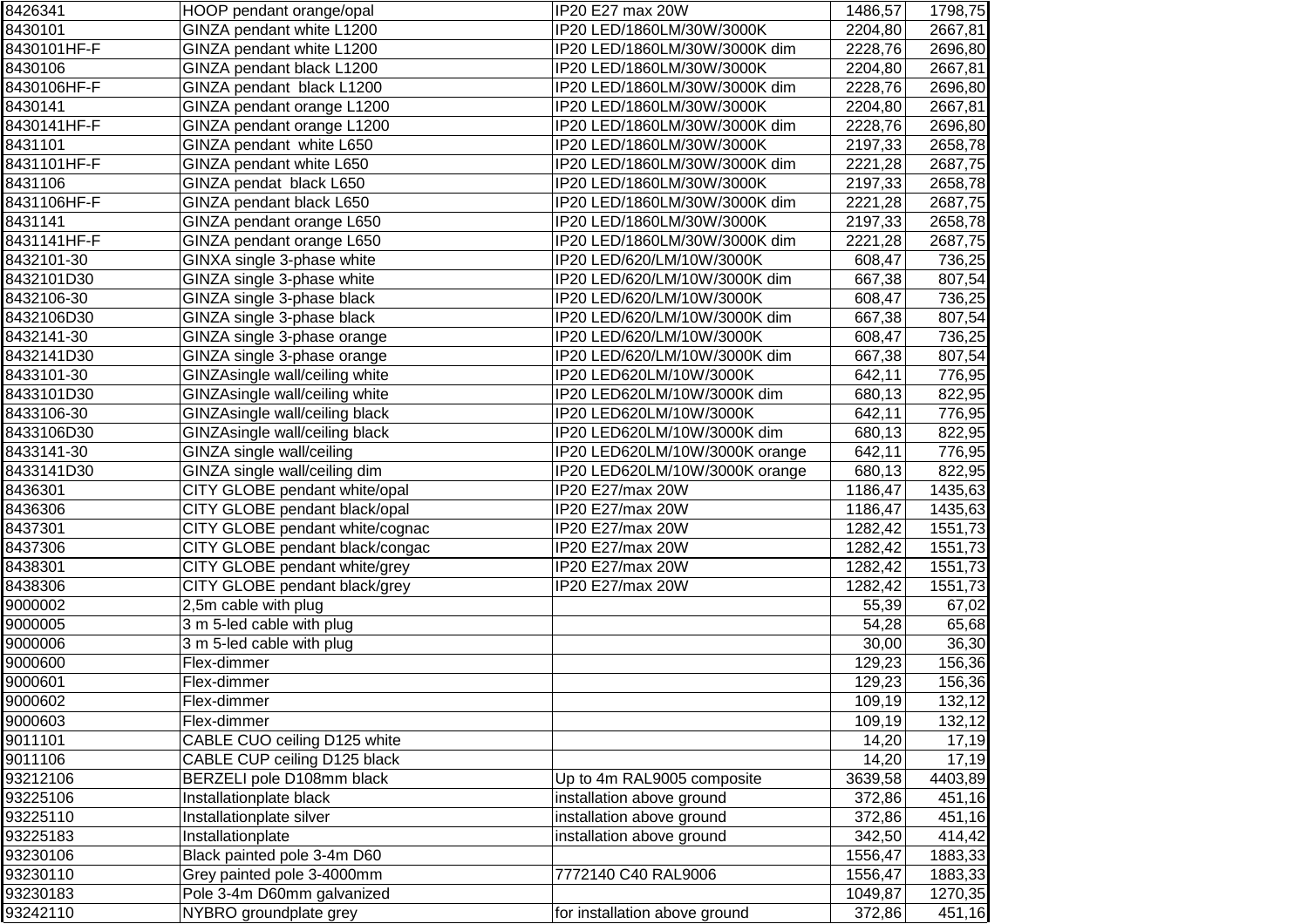| 93242183   | NYBRO groundplate galv               | for installation above ground | 342,50 | 414,42 |
|------------|--------------------------------------|-------------------------------|--------|--------|
| 93255110   | COLONN asymmetrical shade grey       |                               | 599,61 | 725,52 |
| 93257106   | COLONN symmetricale shade blac       |                               | 747,27 | 904,20 |
| 93257110   | COLONN symmetricale shade grey       |                               | 747,27 | 904,20 |
| 93261110   | Wire fitting                         |                               | 363,50 | 439,84 |
| 93390120   | CITY glass shade opal                |                               | 103,35 | 125,05 |
| 93415106   | CONVEX ground base black             | for installation above ground | 372,86 | 451,16 |
| 93415110   | CONVEX ground base grey              | for installation above ground | 372,86 | 451,16 |
| 94048101   | Support-frame for soft ceiling       | L589 mm                       | 48,83  | 59,08  |
| 94140185   | DROPPEN/FELIX distance-piece         | for external mains cable      | 41,77  | 50,54  |
| 97409301   | DAISY/multi distance f rim cab       | Ø180, H: 18, white aluminium  | 43,61  | 52,76  |
| 97413101   | ALLRIGHT cover B260mm                | For downlight                 | 24,17  | 29,25  |
| 97413301   | ALLRIGHT cover B350mm                | For downlight                 | 24,17  | 29,25  |
| 97630121   | 595 Spacer f. surface-run main       |                               | 49,43  | 59,81  |
| 98126182   | GRID reflector aluminium             |                               | 41,89  | 50,69  |
| 98130182   | <b>GRID</b> reflector aluminium      |                               | 41,89  | 50,69  |
| 98201101   | <b>TRAPETS</b> connection tap white  |                               | 52,59  | 63,64  |
| 98201106   | <b>TRAPETS connection tap black</b>  |                               | 52,59  | 63,64  |
| 98201114   | <b>TRAPETS</b> connection tap yellow |                               | 52,59  | 63,64  |
| 98201137   | <b>TRAPETS</b> connection tap ash    |                               | 52,59  | 63,64  |
| 98202101   | TRAPETS pull dim                     |                               | 82,83  | 100,23 |
| 98255101   | Wire 3 mm                            |                               | 3,40   | 4,11   |
| 98255201   | Daikanyama turnbuckle                |                               | 18,70  | 22,63  |
| 98255301   | Frech Screw with loop                |                               | 14,32  | 17,33  |
| 98255401   | Wire-Lock                            |                               | 2,80   | 3,38   |
| GL16201111 | COMPOSE glass shade grey             | Ø112/H63 mm                   | 119,99 | 145,19 |
| GL16201112 | COMPOSE glass shade green            | Ø112/H63 mm                   | 119,99 | 145,19 |
| GL16201119 | COMPOSE glass shade clear            | Ø112/H63 mm                   | 102,99 | 124,62 |
| GL16201121 | COMPOSE glass shade white            | Ø112/H63 mm                   | 102,99 | 124,62 |
| GL16201311 | COMPOSE glass shade grey             | Ø190/H40 mm                   | 184,24 | 222,93 |
| GL16201312 | COMPOSE glass shade green            | Ø190/H40 mm                   | 184,24 | 222,93 |
| GL16201319 | COMPOSE glass shade clear            | Ø190/H40 mm                   | 146,48 | 177,24 |
| GL16201321 | COMPOSE glass shade white            | Ø190/H40 mm                   | 146,48 | 177,24 |
| S16200101  | COMPOSE metal shade white            | Ø95/H58 mm                    | 85,26  | 103,16 |
| S16200106  | <b>COMPOSE</b> metal shade black     | Ø95/H58 mm                    | 85,26  | 103,16 |
| S16200111  | <b>COMPOSE</b> metal shade grey      | Ø95/H58 mm                    | 85,26  | 103,16 |
| S16200112  | COMPOSE metal shade green            | Ø95/H58 mm                    | 85,26  | 103,16 |
| S16200178  | COMPOSE copper shade                 | Ø95/H58 mm                    | 150,48 | 182,08 |
| S16200180  | <b>COMPOSE</b> brass shade           | Ø95/H58 mm                    | 154,36 | 186,77 |
| S16200301  | <b>COMPOSE</b> metal shade white     | Ø195/H50 mm                   | 87,08  | 105,37 |
| S16200306  | COMPOSE metal shade black            | Ø195/H50 mm                   | 87,08  | 105,37 |
| S16200311  | COMPOSE metal shade grey             | Ø195/H50 mm                   | 87,08  | 105,37 |
| S16200312  | COMPOSE metal shade green            | Ø195/H50 mm                   | 87,08  | 105,37 |
| S16200378  | COMPOSE copper shade                 | Ø195/H50 mm                   | 159,10 | 192,51 |
| S16200380  | <b>COMPOSE</b> brass shade           | Ø195/H50 mm                   | 142,95 | 172,97 |
| S16210301  | COMPOSE perforated large white       | Ø195/H50 mm                   | 138,88 | 168,04 |
| S16210306  | COMPOSE perforated large black       | Ø195/H50 mm                   | 138,88 | 168,04 |
| S16210312  | COMPOSE perforated large green       | Ø195/H50 mm                   | 138,88 | 168,04 |